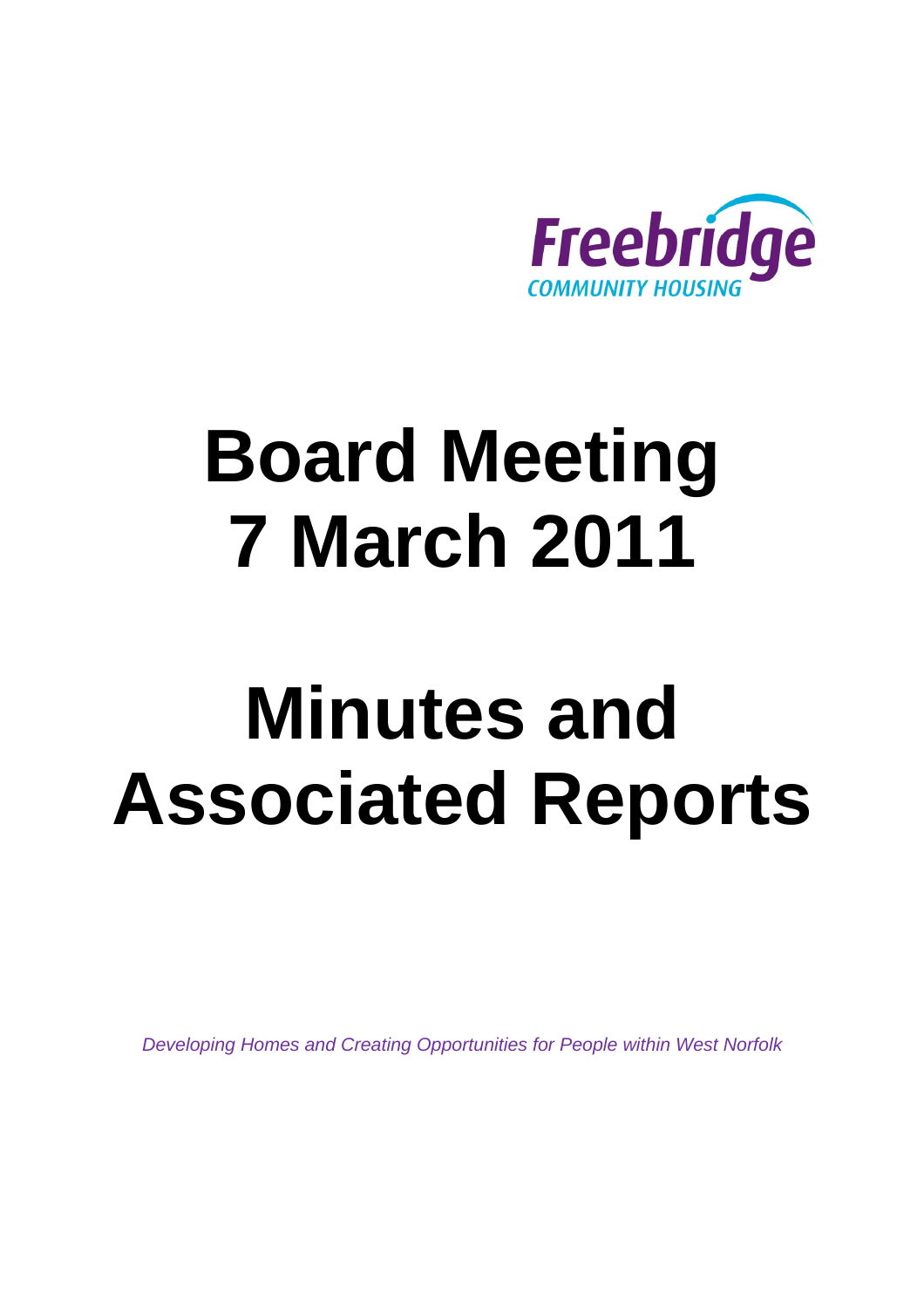#### **FREEBRIDGE COMMUNITY HOUSING (FCH) BOARD**

#### **Minutes of a Meeting of the Board held on Monday 7 March 2011 at 6.30pm in the Conference Room, Juniper House, Austin Street, King's Lynn**

#### **PRESENT:**

Ray Johnson (Chairman) Lesley Bambridge Sylvia Calver Nigel Donohue Irene Gammon Michael Jervis Paul Leader Colin Sampson

#### **IN ATTENDANCE:**

| <b>Tony Hall</b>     | $\sim$ 10 $\sim$ | <b>Chief Executive</b>          |
|----------------------|------------------|---------------------------------|
| Sean Kent            | $\sim$           | Executive Director (Resources)  |
| <b>Abigail Ellis</b> | $\sim$           | Executive Director (Operations) |
| Angus MacQueen -     |                  | <b>Company Secretary</b>        |

#### **21/11 APOLOGIES**

Apologies for absence were received from Matthew Brown, Bill Guyan and Geoffrey Hipperson.

#### **22/11 MINUTES**

The minutes of the meeting held on 17 January 2011 were confirmed as a correct record and signed by the Chairman.

#### **23/11 MATTERS ARISING**

#### • **Hillington Square**

In answer to a question, it was confirmed that Nigel Donohue had supplied the Chief Executive with Government guidance on how far tender specifications could insist on sustainable employment and apprenticeship initiatives. The guidance was now being considered by the Legal Services Manager and the Hillington Square Project Manager.

#### **24/11 DECLARATIONS OF INTEREST**

Irene Gammon, as a resident of Hillington Square, and Lesley Bambridge, as the ward councillor for Hillington Square, declared interests in the item at minute number 27/11(c) – Committee Recommendations – as this included a specific recommendation relating to the Hillington Square budget. The Board was content that they should remain in the room during the item, but they did not vote.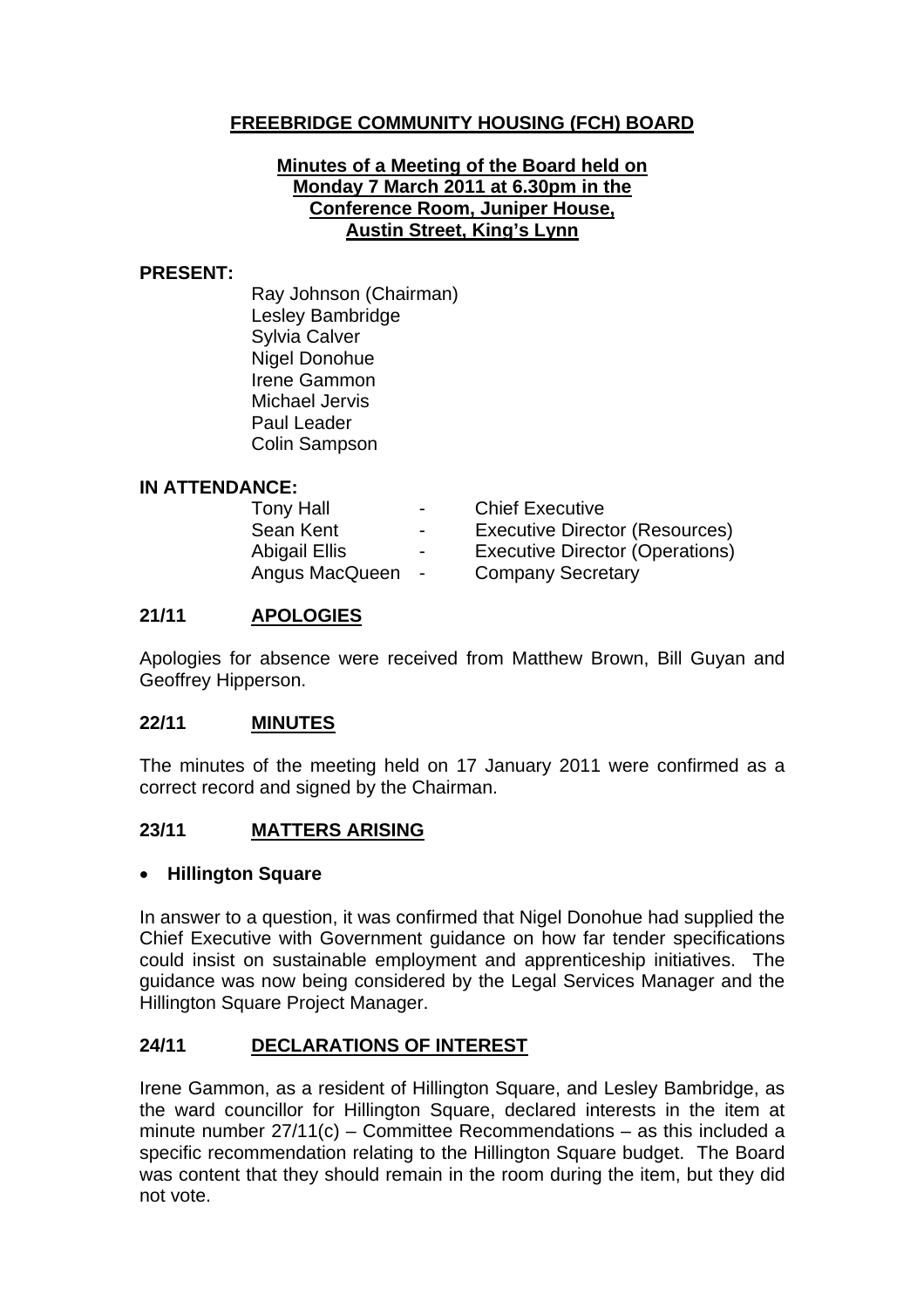Paul Leader declared an interest in the item at minute number 32/11 – Board Recruitment – as he was applying for reappointment to the Board. The Board was content that he should remain in the room during the item, but he did not vote.

#### **25/11 CHAIRMAN'S UPDATE**

The Chairman tabled a list of his activities as Chairman since the last meeting.

The Chairman referred specifically to a talk he had given to the Rotary Club. This had been a good opportunity to promote the work of FCH.

The Chairman also advised that, following a presentation from five firms to members of the Hillington Square Steering Group, a preferred firm of architects had been identified to work on the Hillington Square project.

#### **26/11 CHIEF EXECUTIVE'S UPDATE**

#### **(a) Potential Development Plans**

Confidential item

#### **(b) "Fairer Futures"**

The Chief Executive advised that thinking within the sector was that the proposals within the Government's "Fairer Futures" consultation paper would have not only financial, but also housing management implications. These could include implications for terms of tenure, the operation of choice-based lettings schemes and approaches to under occupation. Funders might also be concerned about the changing risk profile of housing associations. It may be that there was a lull in new build by associations, whilst a full understanding was reached on the Government's funding proposals.

#### **(c) Regulatory Judgement**

The Chief Executive reported that FCH's regulatory judgement from the Tenant Services Authority was expected during the week commencing 14 March 2011.

#### **(d) Development at Wisbech Road, King's Lynn**

Confidential item

#### **(e) Appointment of Internal Auditors**

The Company Secretary said that the Audit Committee was currently undertaking a tendering process for the new Internal Audit contract. Two firms had been shortlisted, both with plausible bids, and would be interviewed on 14 March 2011. Under Standing Order 4, the Audit Committee could appoint the Internal Auditors in conjunction with the Board. So as not to delay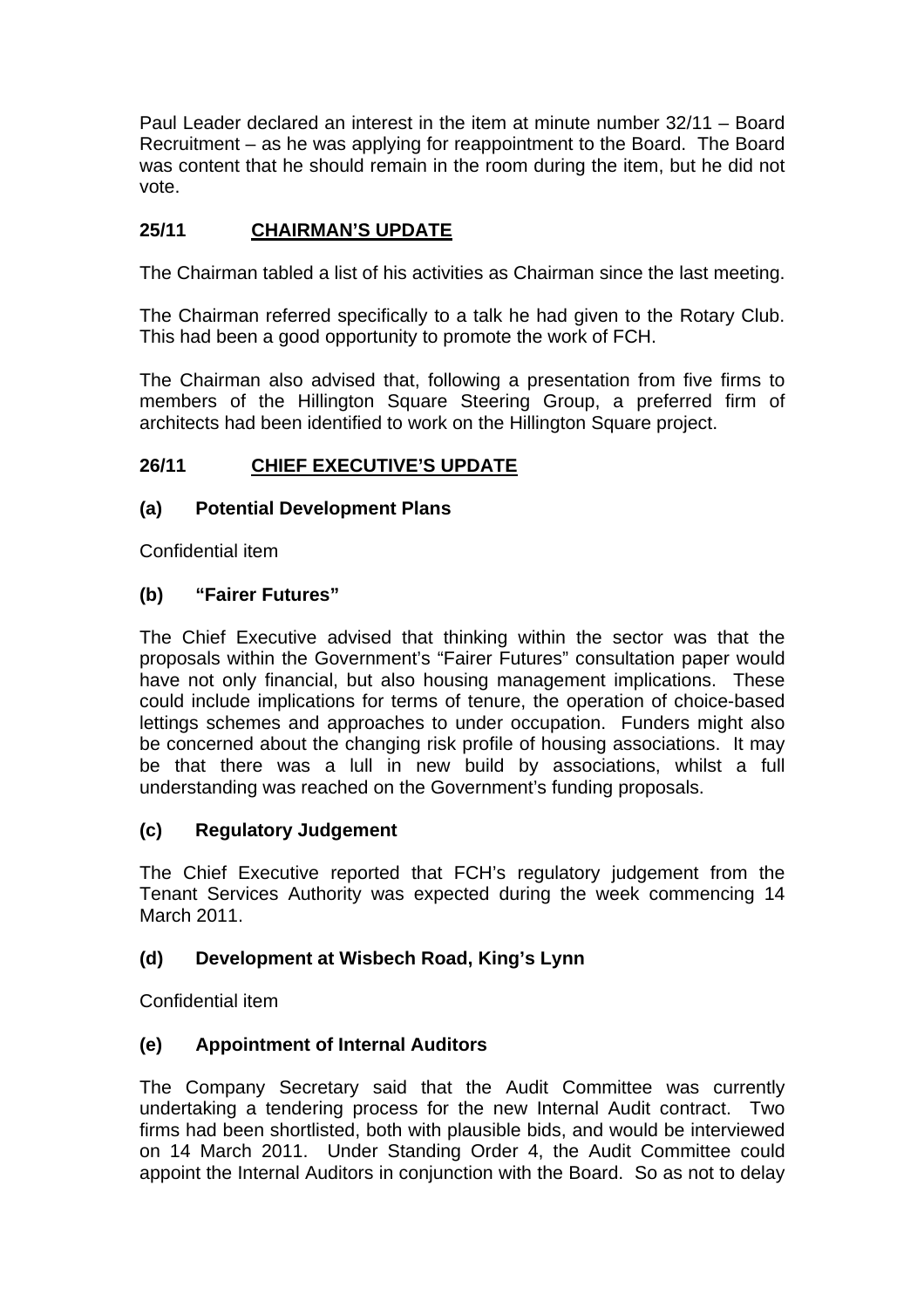the process, it would be helpful if the Board could give delegated authority to the Audit Committee to award the contract.

**RESOLVED:** That delegated authority be given to the Audit Committee to award the new contract for the Internal Audit service.

#### **(f) European Regional Development Fund (ERDF) Bid**

The Executive Director (Operations) reported that meetings were being held with partners to take the ERDF bid forward. An extension to the original deadline for submission of 28 February 2011 had been negotiated, and it was now intended to submit the bid by the end of March 2011.

#### **27/11 [COMMITTEE RECOMMENDATIONS \(click here to go to the](#page-13-0) report)**

#### **(a) Introduction**

The Board received a report which introduced the recommendations of recent committee meetings.

#### **(b) Audit Committee**

The Board considered the recommendations of the Audit Committee meeting held on 24 January 2011.

#### **RESOLVED:**

- 1) That the revised External Audit letter of engagement be approved, the main changes to the original letter being:
	- inclusion of a section relating to "pre-conditions" for audit in terms of the directors acknowledging certain responsibilities. By signing the letter the Board was agreeing that it acknowledged and understood its responsibilities fundamental to the conduct of the audit.
	- inclusion of a section relating to a specific written representation which External Audit would ask for at the end of the audit, in relation to the fact that FCH had made External Audit aware of all the information required for the audit.
- 2) That the Board adopt the Anti Fraud, Bribery and Corruption Policy, as presented to the Audit Committee

#### **(c) Resources and Risk Committee**

The Board considered the recommendations of the Resources and Risk Committee meeting held on 14 February 2011.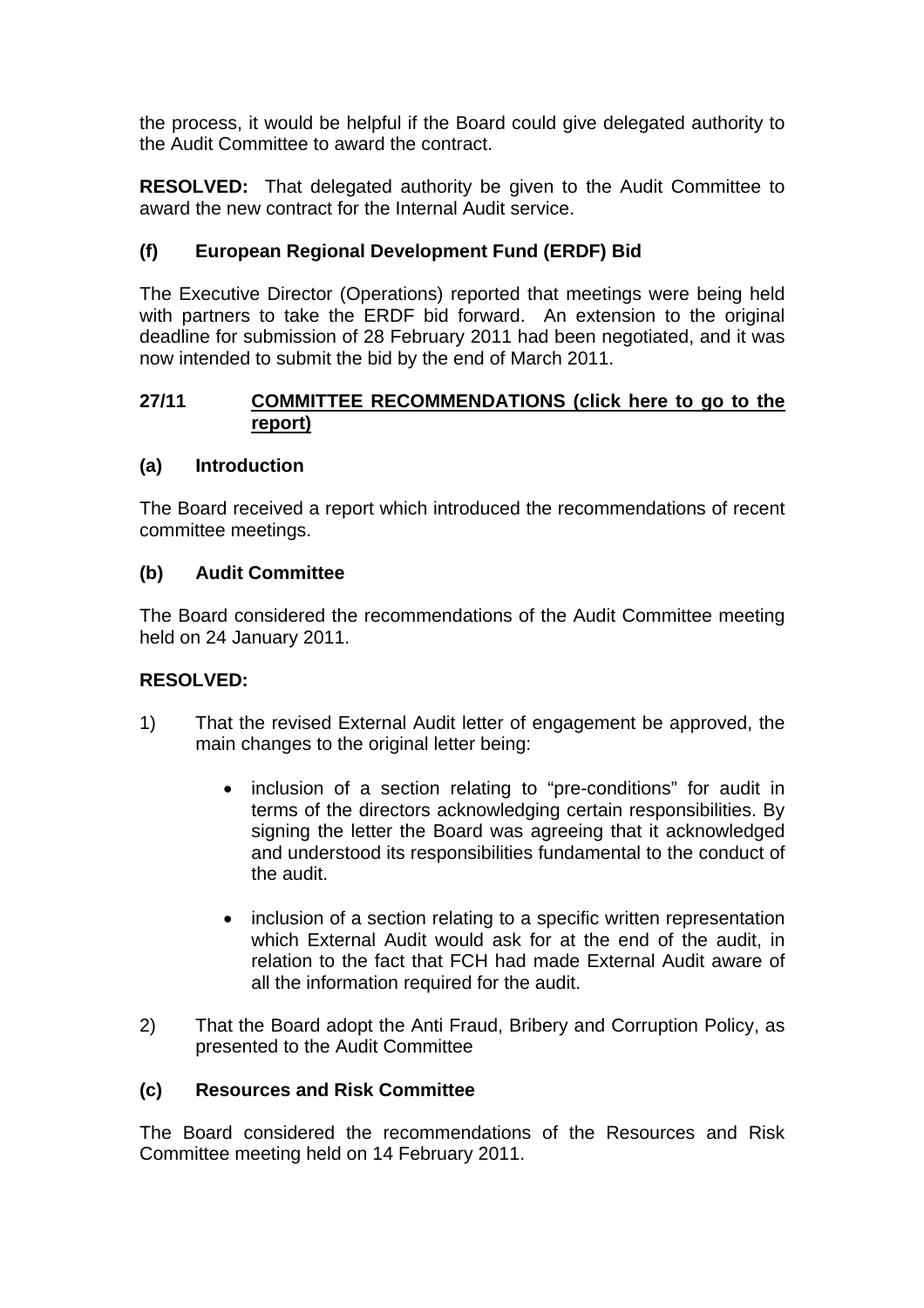#### **RESOLVED:**

- 1) That the 2010/11 update to the Financial Plan, as presented to the Resources and Risk Committee, be adopted.
- 2) That the revised budget for 2010/11, as presented to the Resources and Risk Committee, be approved.
- 3) That the budget for 2011/12, as presented to the Resources and Risk Committee, be approved.
- 4) That a roll forward of £3.586 million in relation to Hillington Square improvements be approved.
- 5) That the revised Information Communications Technology Policy, as presented to the Resources and Risk Committee, be adopted.

#### **28/11 2011 - 2014 BUSINESS PLAN [\(click here to go to the report\)](#page-15-0)**

The Chief Executive presented a report which sought approval for the initial drafting of the revised Business Plan and for arrangements to complete the drafting.

The Chairman apologised that he had been unable to attend the business planning day held at the end of January. He had received very positive feedback on the event, which had included considerable engagement with external partners.

#### **RESOLVED:**

- 1) That the FCH mission statement and values be reaffirmed.
- 2) That the draft high level corporate objectives be approved as:
	- Increasing Satisfaction
	- Community Focus
	- Appreciating Assets
	- Increasing Capacity.
- 3) That a group consisting of the Board Chairman, the Committee Chairmen and Matthew Brown be used for consultation on the drafting of the revised plan.

#### **29/11 [REVIEW OF THE SIZE OF THE BOARD \(click here to go to](#page-18-0) the report)**

The Company Secretary presented a report which sought a conclusion on the Board's view with regard to consideration of reducing the size of the Board, in light of tenant consultation.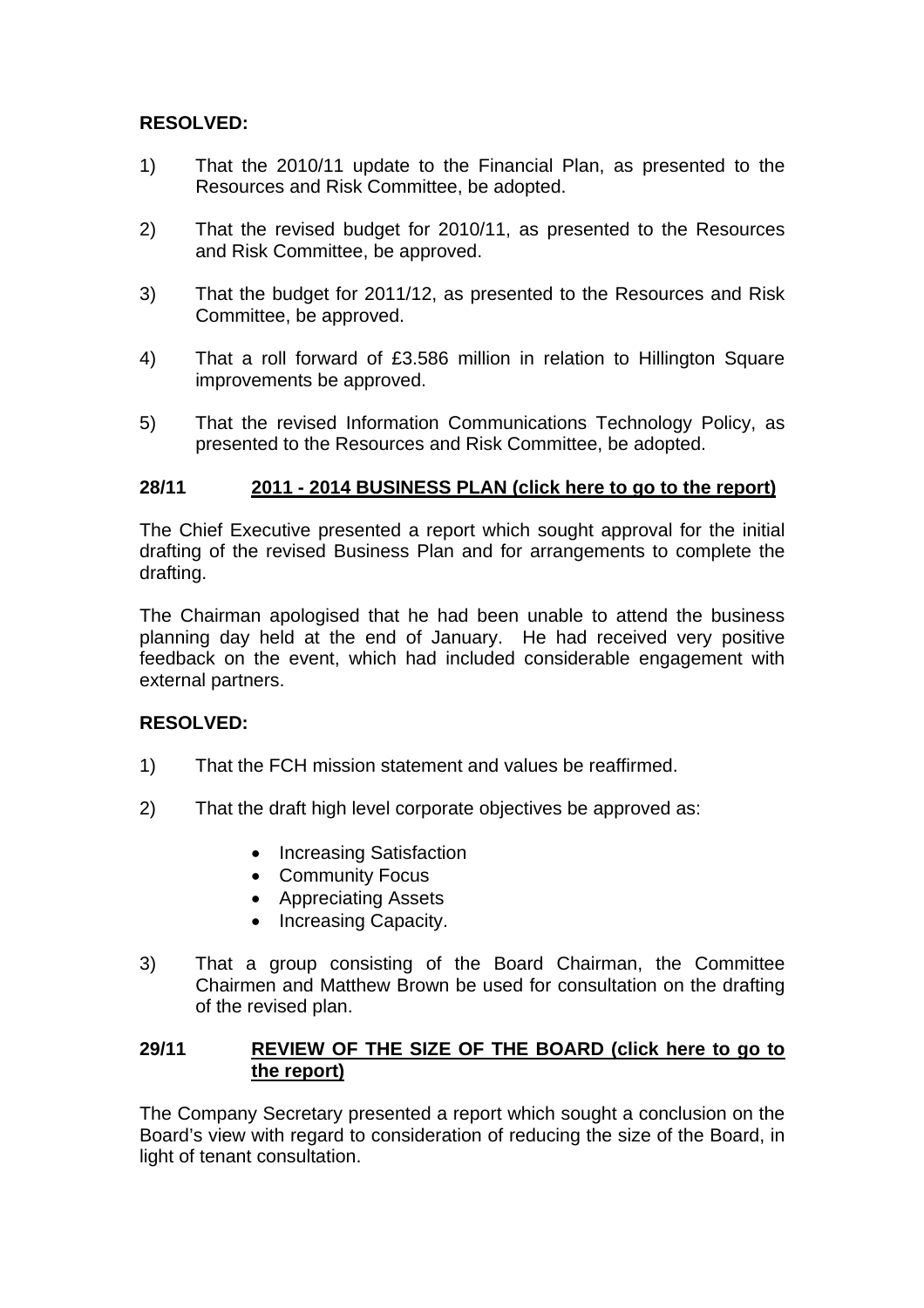It was noted that there were ongoing difficulties with finding tenants who were prepared to put themselves forward for Board membership.

Some concern was expressed that reduction in the size of the Board from 15 to 12 members could result in an increased workload for each Board member. In response, it was explained that the size of the committees could be retained at four, rather than five members, although there would be an increased onus on attendance. Additionally, provided that the scheme of delegation was sufficient, the Board concentrated on strategic issues, and good use was made of the new Tenant Panel, it was hoped that the increase in Board members' workload would not be considerable.

A member pointed out that the make-up of the Borough Council was likely to change after the local elections on 5 May 2011. It would, therefore, be sensible to delay consultation with the Council until after that date. This being the case, the Board was of the view that, depending on how long the consultation took, it may be appropriate to wait until the Annual General Meeting in September to seek approval on the Rule changes, rather than calling a Special General Meeting.

#### **RESOLVED:**

- 1) That, in light of tenant consultation, the Board agree that the size of the Board should be reduced from 15 members to 12, the component parts being five independents, five tenants and two Council nominations.
- 2) That consultation be undertaken with the Borough Council and the funders on this proposal, subject to delaying consultation with the Council until after the local elections on 5 May 2011.
- 3) That solicitors be engaged to draft the necessary Rule changes.
- 4) That, depending on timing, either a Special General Meeting be called to consider the Rule changes or the Rule changes be referred to the Annual General Meeting on 20 September 2011.

#### **30/11 [CUSTOMER CARE POLICY REVIEW \(click here to go to the](#page-21-0) report)**

The Executive Director (Resources) presented a report which reviewed the Customer Care Policy.

The Executive Director (Resources) said that he had become aware that the Cabinet Office were using the principles behind Mary Gober customer care techniques to improve the service offered by Government departments. Consequently, he had contacted the Cabinet Office with a view to sharing good practice, after which he and the Chief Executive had attended a meeting with them. Some ideas had been gained with regard to structuring service delivery, and these would be taken forward by FCH. A further meeting would be held with the Cabinet Office shortly. The Cabinet Office had also put FCH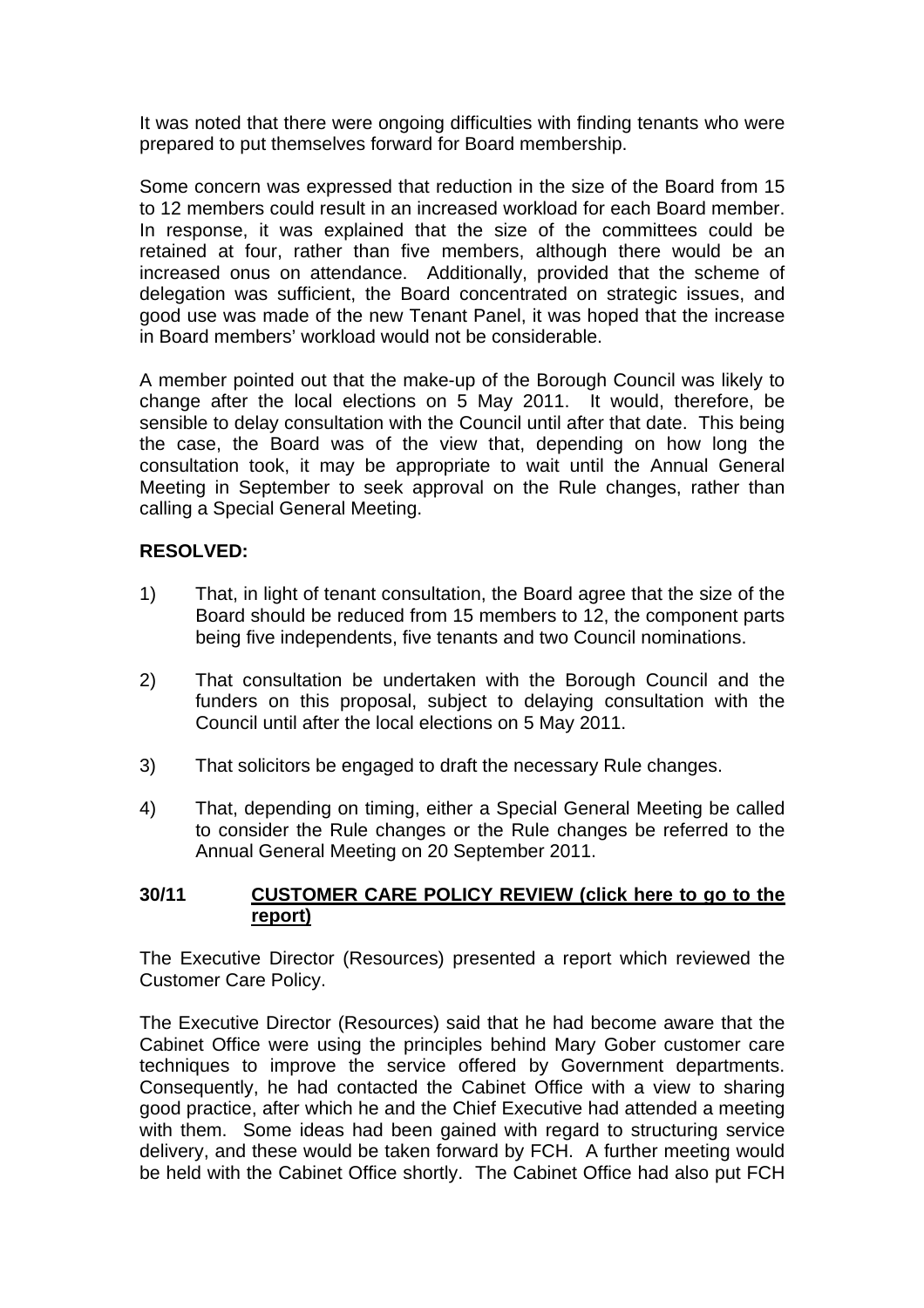in touch with an organisation in Cambridge that was involved in improving the energy efficiency of homes.

The Board thanked the Executive Director (Resources) for making this contact with the Cabinet Office and thereby increasing FCH's profile. It was noted that FCH's profile and standing generally appeared to be increasing, and this had been borne out by the experience of two Board members who had attended the recent annual Board Members' Conference.

#### **RESOLVED:**

- 1) That the revised Customer Care Action Plan, as presented, be approved.
- 2) That it be agreed that, other than the revisions to the Action Plan, no changes are required to the Customer Care Policy document, and that the document be placed on a two-yearly review cycle, the next review being in March 2013.

#### **31/11 AMENDMENT TO STANDING ORDERS (SCHEME OF DELEGATION) [\(click here to go to the report\)](#page-25-0)**

The Company Secretary presented a report which sought an amendment to Standing Orders to reflect the day-to-day working of the Association.

**RESOLVED:** That Standing Order 9 (Delegated Authority to the Association's Executive Director (Operations)) be amended through the addition of a paragraph 4.7, to read as follows:

"Authority to approve terms for and complete sales of further shares in shared ownership leases to the shared ownership leaseholder and sale of the freehold where permitted by the shared ownership lease, in each case in accordance with the terms of the shared ownership lease".

#### **32/11 BOARD RECRUITMENT [\(click here to go to the report\)](#page-26-0)**

The Company Secretary presented a report which provided an update on this year's Board recruitment process and sought the appointment of a Recruitment Panel for the selection of Board members.

The Company Secretary read out the names of the applicants for Board membership. Some Board members indicated that they knew at least one of the applicants to the extent that they would feel uncomfortable with being part of the Recruitment Panel.

The Board was of the view that, as Finance would be one area that the recruitment process would focus on, Matthew Brown, as an accountant, should be included on the Panel.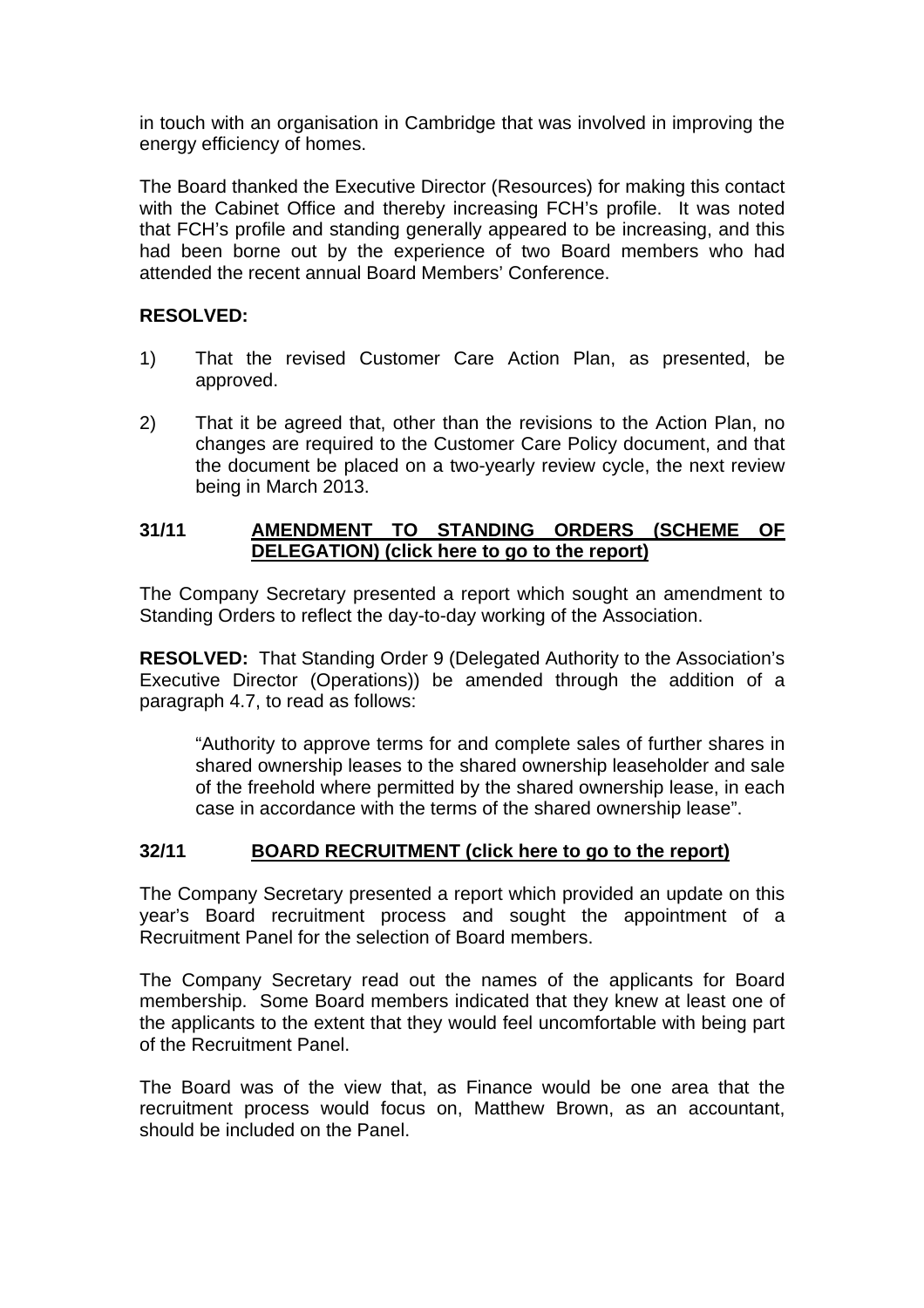#### **RESOLVED:**

- 1) That a Recruitment Panel be established to pursue the 2011 recruitment of independent and tenant Board members and to report back with its recommendations to the Board meeting on 11 April 2011.
- 2) That the Panel consist of four members, namely: Ray Johnson, Matthew Brown, Sylvia Calver and Irene Gammon. (Nigel Donohue to substitute should Matthew Brown be unavailable.)
- 3) That the quorum for the Panel be three members.
- **33/11 GOVERNANCE WORKING GROUP REPORT** (report not available – confidential)

#### **(a) Introduction**

The Company Secretary presented a report from the Governance Working Group following its meeting held on 21 February 2011.

#### **(b) Action Plans Relating to the National Housing Federation's "Excellence in Governance" Code for Members and "Excellence in Standards of Conduct" Code for Members**

The Board noted the current positions regarding the action plans relating to the National Housing Federation's "Excellence in Governance" Code for Members and "Excellence in Standards of Conduct" Code for Members.

#### **(c) Board Improvement Action Plan Arising from the 2009 Appraisal Process**

The Board noted that the Board Improvement Action Plan arising from the 2009 appraisal process was now complete.

#### **(d) Board Improvement Action Plan Arising from the 2010 Appraisal Process**

The Chairman commented that there were some outcomes of the 2010 appraisal process that Campbell Tickell had put a different emphasis on from him. He would, in future, ensure that he agreed clear outcomes with the consultants.

**RESOLVED:** That the Board Improvement Action Plan arising from the 2010 appraisal process be approved and that the Governance Working Group be requested to oversee its implementation and report back to the Board.

#### **(e) "Secret Societies"**

**RESOLVED:** That the requirement to declare membership of secret societies be removed from the Board Member Agreement and the Board members'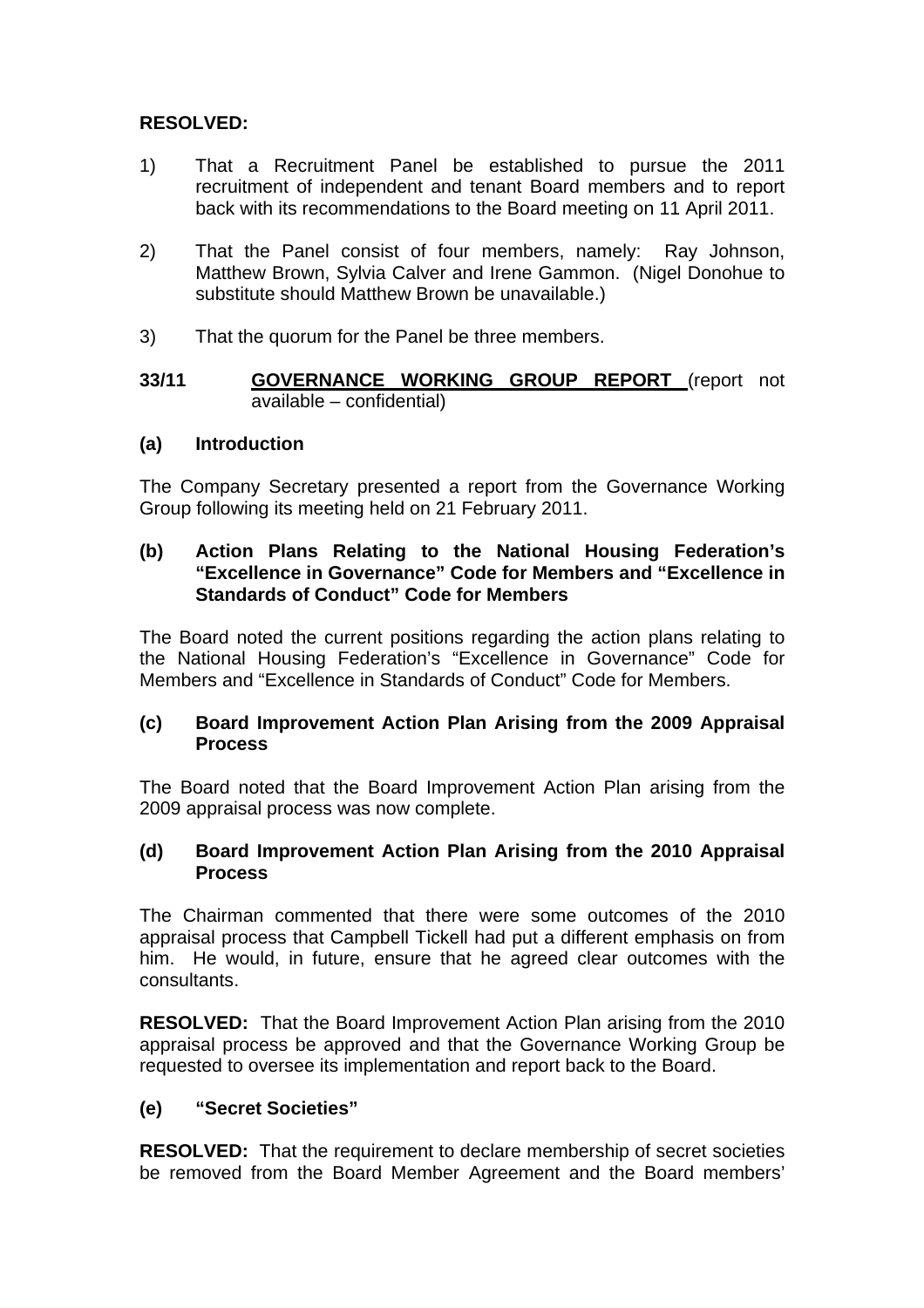declaration of interest form, and a section inviting declarations of any other relevant interests (as described in report) be included on the form.

#### **(f) Policies**

**RESOLVED:** That the current position regarding Board approval of policies, as set out in the report, be retained.

#### **34/11 BOARD MEMBERS' ANNUAL DECLARATIONS OF INTEREST** (report not available – confidential)

The Company Secretary presented a report which set out the Board members' annual declarations of interest.

#### **RESOLVED:**

- 1) That the full schedule of Board member declarations of interest, attached at Appendix 1 to the report, be noted.
- 2) That the schedule of Board member declarations of interest, attached at Appendix 2 to the report, be approved for publication on FCH's website.

#### **35/11 [QUARTERLY PERFORMANCE MONITORING \(click here to](#page-28-0)  go to the report)**

The Executive Director (Resources) presented a report which provided quarterly performance information for the period to 31 December 2010.

The Board was pleased to note that the key performance indicators were generally positive.

The Board noted the report.

#### **36/11 [BUSINESS PLAN 2010/11 – THIRD QUARTER UPDATE \(click](#page-37-0) here to go to the report)**

The Chief Executive presented a report which set out the third quarter update to the 2010/11 Business Plan.

In answer to questions, the Chief Executive made the following points:

- There was no definite revised date for the asset management database to be operational, but it would be during the next financial year.
- FCH was intending to complete the development of 34 new dwellings by 31 March 2012.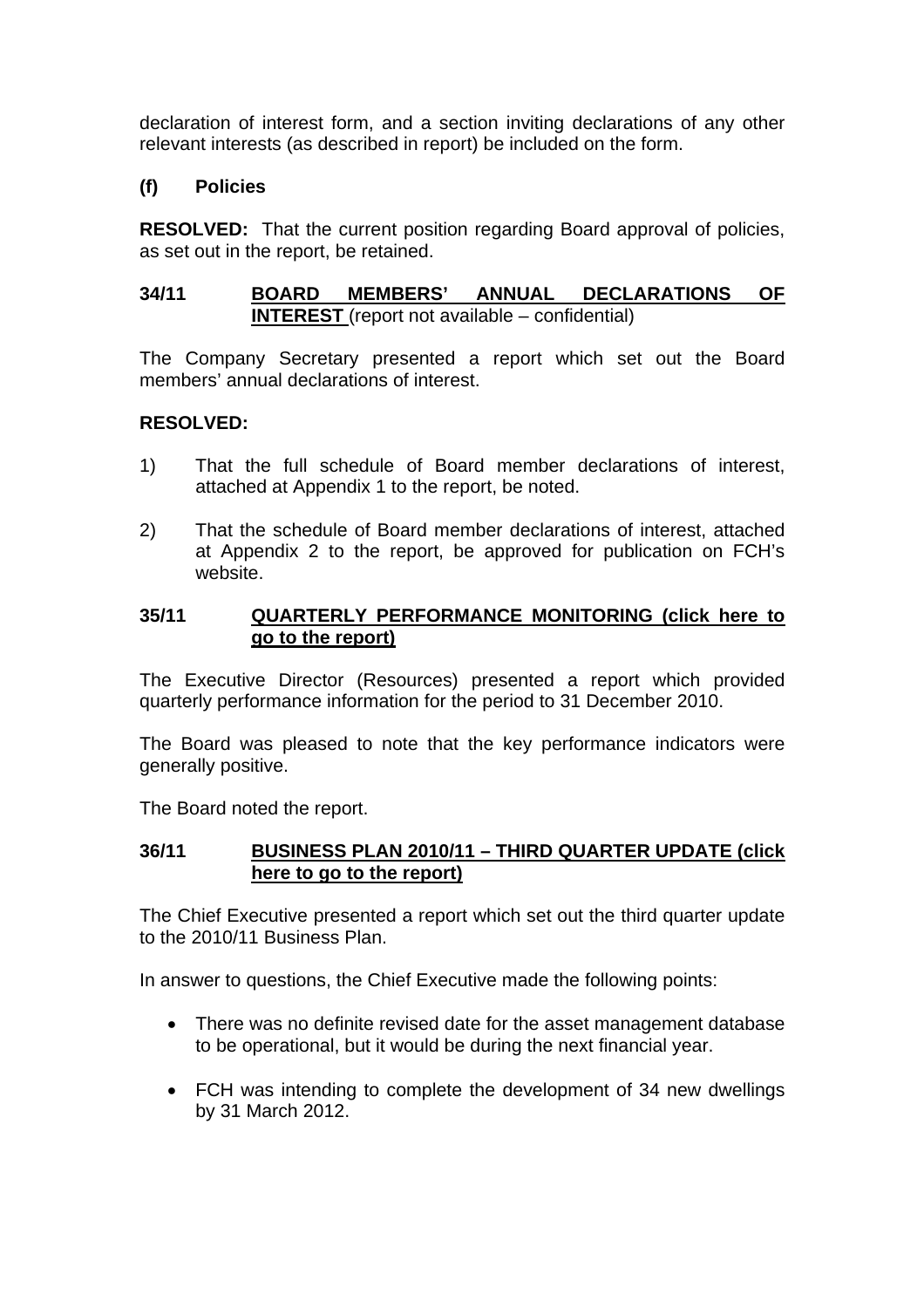• Some sheltered scheme units were proving very difficult to let, partly because of their location. A report would be made to the Board in due course considering options for these.

The Board noted the report.

#### **37/11 LOCAL OFFER TO TENANTS [\(click here to go to the report\)](#page-48-0)**

The Executive Director (Operations) presented a report which described the approach taken to deliver the local offer to tenants.

**RESOLVED:** That, with effect from 1 April 2011, the local offer to tenants be based upon FCH's existing service standards (as attached to the report), with particular emphasis on customer care and repairs and maintenance.

#### **38/11 [STONEWALL WORK PLACE EQUALITY RESULTS 2011](#page-53-0) (click here to go to the report)**

The Executive Director (Resources) presented a report which set out the results from FCH's Stonewall Work Place Equality 2011 submission and identified necessary actions to address areas of weakness.

The Executive Director (Resources) said that feedback from Stonewall had been very positive, and that the level of improvement from the first year to the second year was one of the highest that they had seen. FCH was now above the average for the housing sector. This would provide good evidence of FCH's commitment to equality and diversity.

The Executive Director (Resources) stated that there was generally a need to increase understanding and awareness of diversity issues within the housing sector. One initiative that he was considering was to make use of a "human library" event in conjunction with another local housing provider. This would allow attendees the opportunity to meet with people from a range of backgrounds to hear about their experiences of diversity and social housing.

In answer to a question, the Executive Director (Resources) explained that it was appropriate to place a particular emphasis on sexuality as it was largely accepted that this was the most difficult diversity strand to monitor. There would be occasions when FCH would focus on other diversity strands.

The Board noted that one action arising from the Stonewall report was for the Board to identify at least one Lesbian/Gay/Bisexual (LGB) issue for the Board to support. It had been suggested that the Board could take a stance arising from the recent case of an LGB couple being excluded from a bed and breakfast establishment. The Executive Director (Resources) would shortly be interviewed by the press, when he could communicate the Board's position. The Board requested that the recent case was not mentioned, as it was concerned that there could be ongoing legal arguments, and because this case related to the views of individuals, rather than an organisation. However, the Board was keen to make clear that it had an inclusive approach to all diversity strands, including LGB.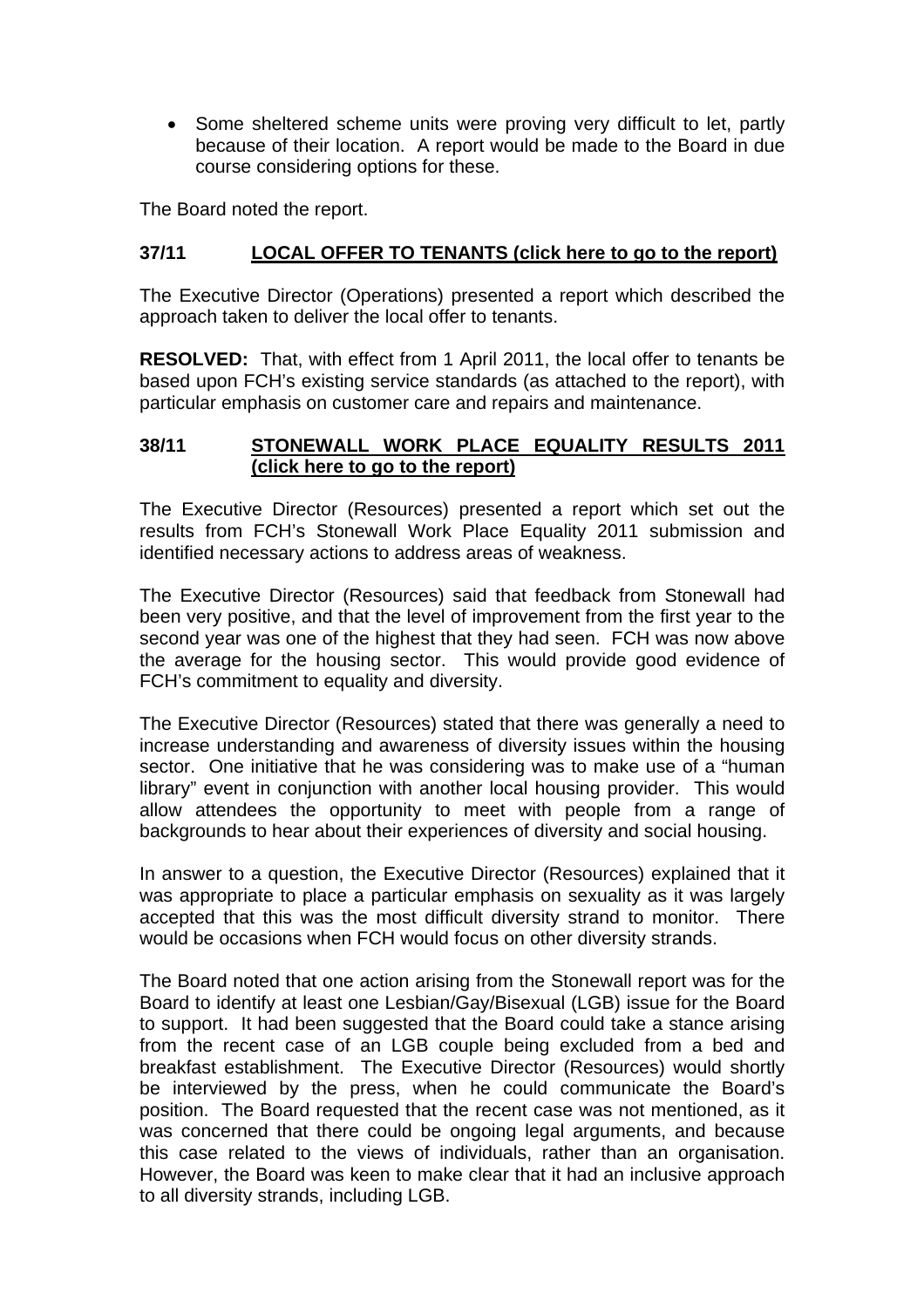#### **RESOLVED:**

- 1) That the report be noted and the recommended actions be endorsed.
- 2) That it be the Board's stance that FCH does not discriminate in the allocation of housing or the provision of support against any diversity strand, including LGB, and that this be communicated in the press interview to be undertaken shortly by the Executive Director (Resources).

#### **39/11 APPOINTMENT OF SHAREHOLDERS** (report not available – confidential)

The Company Secretary presented a report which requested the Board to consider applications for tenant shareholding.

**RESOLVED:** That the five applications for tenant shareholding contained in the list at Appendix 1 to the report be approved.

#### **40/11 MERGERS AND ACQUISITIONS** (report not available – confidential)

The Chief Executive presented a report which explored the role of mergers and acquisitions in developing the Board's business objectives.

The Board stressed the importance of FCH's local focus, and wished to give a clear steer to the Executive on its position in respect of mergers and acquisitions.

**RESOLVED:** That the Board's position on mergers and acquisitions be as follows:

"The Board has taken the opportunity to restate its vision, and believes that the best way of achieving this is not through merger, but through looking to work with appropriate partners to enable economies of scope".

#### **41/11 RIGHT TO BUY TRANSACTION** (report not available – confidential)

The Company Secretary presented a report which described a Right To Buy transaction undertaken with a partner of a member of staff.

The Board noted the report.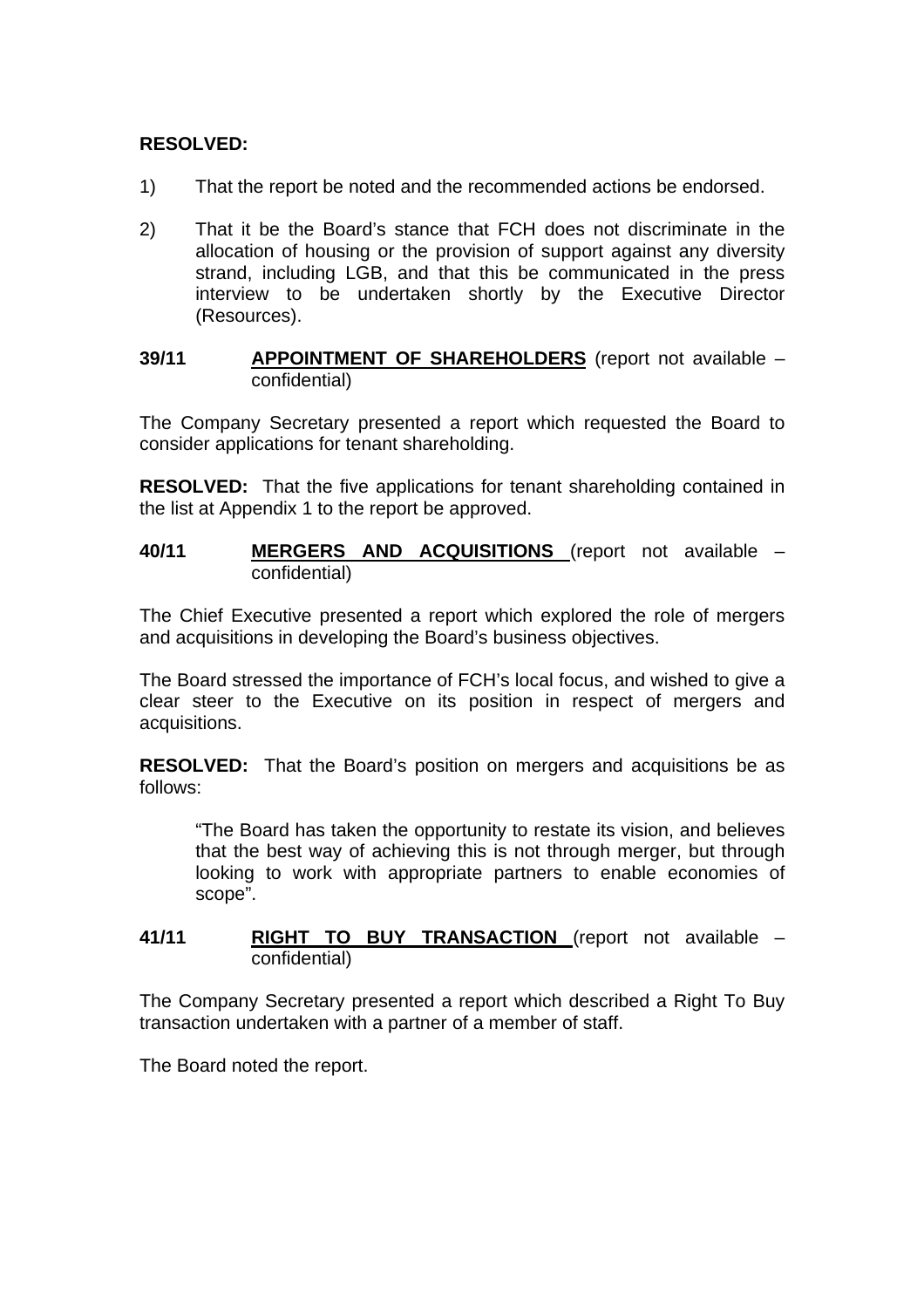#### **42/11 URGENT ACTION TAKEN – SALE OF FUTHER SHARES IN SHARED OWNERSHIP LEASE AND SALE OF FREEHOLD TO SHARED OWNERSHIP LEASEHOLDER** (report not available – confidential)

The Board noted a request for urgent action that had been approved, to sell further shares in a shared ownership lease and to sell the freehold to the shared ownership leaseholder.

#### **43/11 URGENT ACTION TAKEN – DEVELOPMENT AT LADY JANE GREY ROAD, KING'S LYNN** (report not available – confidential)

The Board noted a request for urgent action that had been approved, to undertake the development of two new units at Lady Jane Grey Road, King's Lynn.

#### **44/11 URGENT ACTION TAKEN – PROVISION OF A TENANCY TO A CLOSE RELATIVE OF A FORMER EMPLOYEE** (report not available – confidential)

The Board noted a request for urgent action that had been approved, to provide a tenancy to a close relative of a recent former employee.

#### **45/11 WORK UPDATE** (report not available – confidential)

The Company Secretary presented the work update, which included the following:

- Action Sheet
- Future Work Programme of the Board.

The Board noted the update.

**46/11 COMMITTEE MINUTES** (Committee minutes not available – confidential)

#### **(a) Audit Committee**

Paul Leader, Chairman of the Audit Committee, presented the minutes of the Committee's meeting held on 24 January 2011.

#### **(b) Operations Committee**

Nigel Donohue, Chairman of the Operations Committee, presented the minutes of the Committee's meeting held on 2 February 2011.

The Board noted that the Committee had asked that its thanks be passed on to all staff involved in the recent successful development bids and to all staff responsible for the continued excellent performance against the key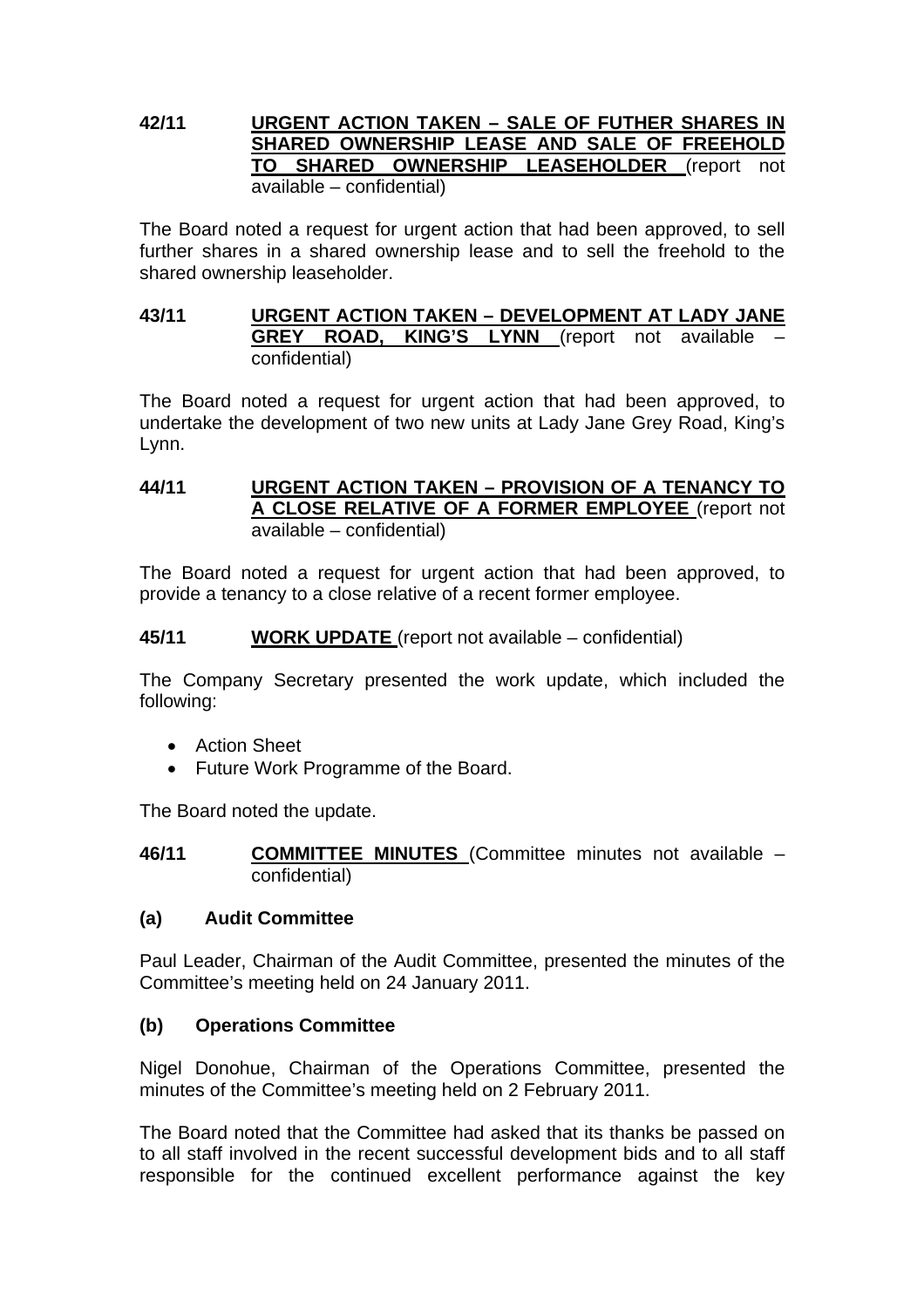performance indicators. The Board requested that its thanks also be passed on to the staff involved.

#### **(c) Resources and Risk Committee**

Michael Jervis, Chairman of the Resources and Risk Committee, presented the minutes of the Committee's meeting held on 8 February 2011.

#### **47/11 ANY OTHER BUSINESS**

#### • **National Housing Federation's Planning Sub-Committee**

The Chairman advised that he would be attending a meeting of the National Housing Federation's Planning Sub-Committee on 11 March 2011.

#### **48/11 NEXT MEETING**

The Board noted that its next ordinary meeting was scheduled for Monday 11 April 2011 at 6.30pm, and that a special meeting was scheduled for Monday 28 March 2011 at 6.30pm.

#### **The meeting closed at 8.15pm.**

#### **CHAIRMAN**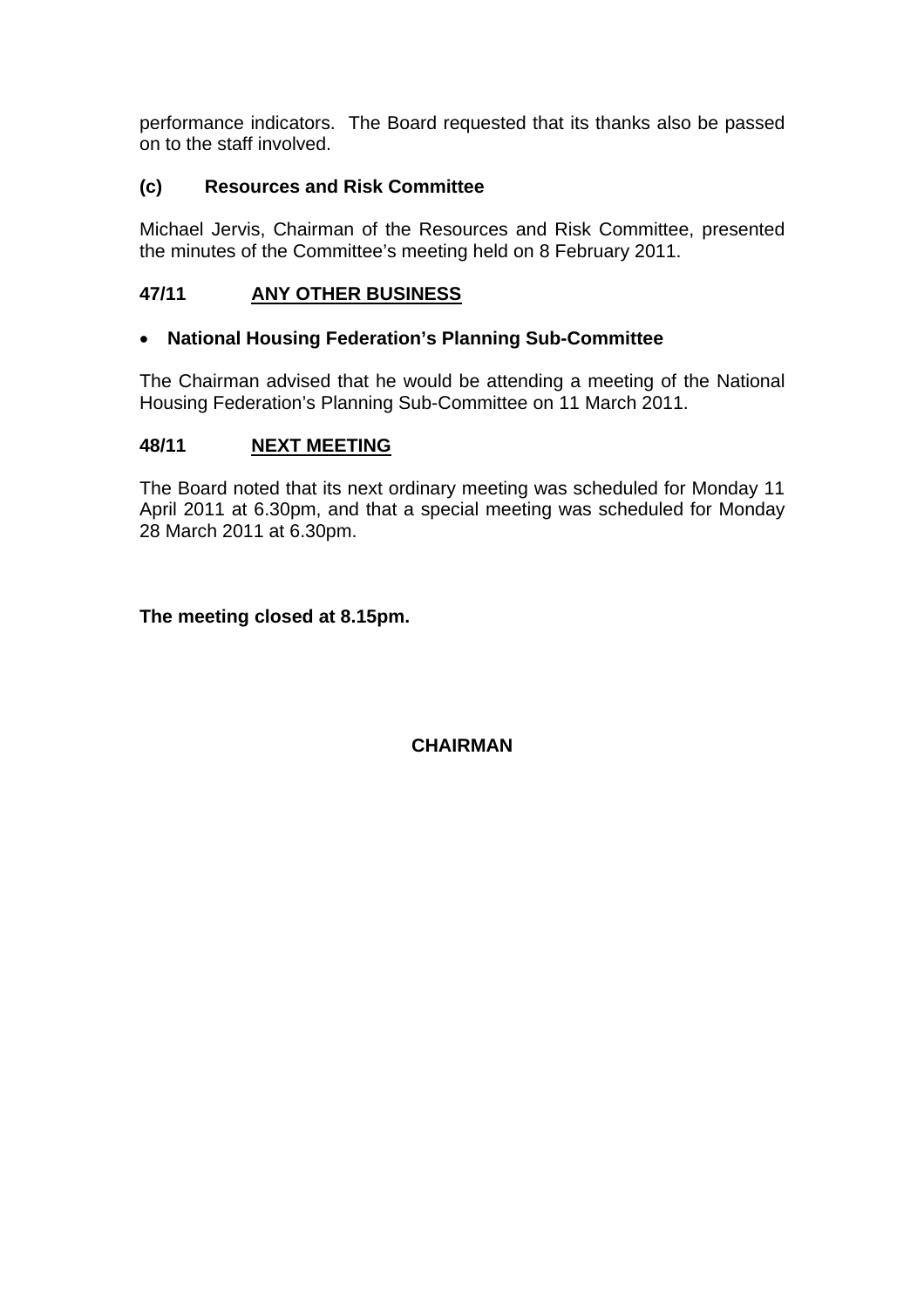<span id="page-13-0"></span>

| <b>Author</b>            | Angus MacQueen                 | <b>Report Type</b>     |      |               | <b>Impact</b> |  |
|--------------------------|--------------------------------|------------------------|------|---------------|---------------|--|
| <b>Related Work Ref.</b> |                                | <b>For Decision</b>    | High | <b>Medium</b> | Low           |  |
| in the report            | Minutes of the meetings listed | <b>For Information</b> |      |               |               |  |
| <b>Consultation</b>      |                                |                        |      |               |               |  |

#### **Meeting Date: 7 March 2011**

#### **Report Title: Committee Recommendations**

**Purpose:** To present the recommendations from the following committee meetings:

- Audit Committee 24 January 2011
- Resources and Risk Committee 14 February 2011

**Policy/Strategy Implications:** None directly arising from this report.

**Finance and VFM Implications:** None directly arising from this report.

**Customer Care/Equality and Diversity Implications:** None directly arising from this report.

**Risk Assessment (cross-reference with FCH Risk Map):** Risk assessment will have been considered at the committee stage for each recommendation.

**Recommendations:** It is recommended that the Board:

(i) Consider the recommendations set out in the body of the report.

#### **1. Audit Committee – 24 January 2011**

Presentation of recommendations by: Paul Leader (Chairman of the Audit Committee)

#### **Recommendations –**

- 1. That the Board approve the revised External Audit letter of engagement, the main changes to the original letter being:
	- Inclusion of a section relating to "pre-conditions" for audit in terms of the directors acknowledging certain responsibilities. By signing the letter the Board is agreeing that it acknowledges and understands its responsibilities fundamental to the conduct of the audit.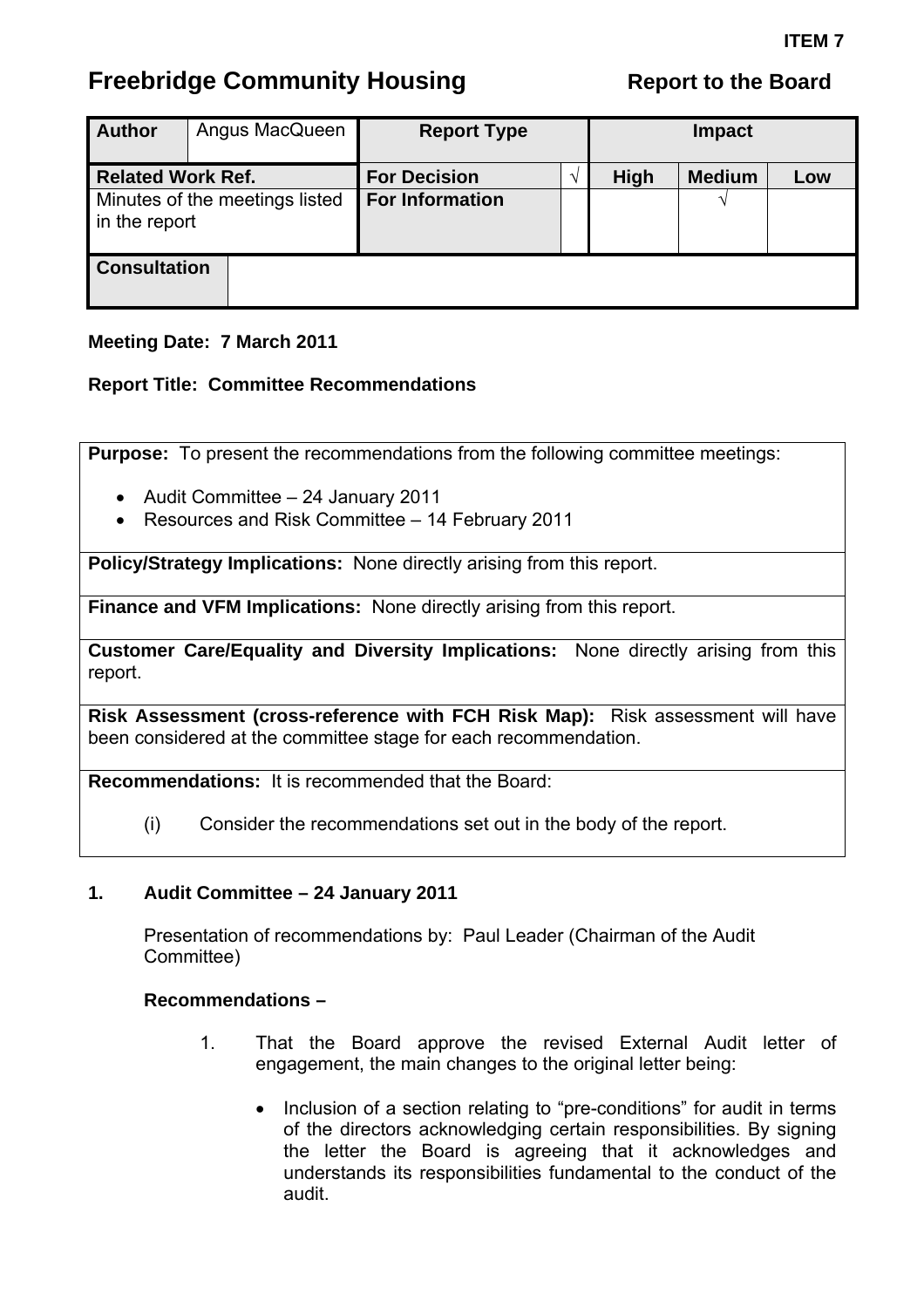- Inclusion of a section relating to a specific written representation which External Audit will ask for at the end of the audit, in relation to the fact that FCH has made External Audit aware of all the information required for the audit.
- 2. That the Board adopt the Anti Fraud, Bribery and Corruption Policy, as presented to the Audit Committee, subject to confirmation from Internal Audit that Bribery Act compliance does not require a separate policy. **[Note: This confirmation was subsequently received from Internal Audit.]**

**The revised letter of engagement and the proposed Anti Fraud, Bribery and Corruption Policy can be seen on the Board member area of FCH's website, within the agenda for the Audit Committee meeting held on 24 January 2011. If you would like hard copies, please contact Angus MacQueen (tel: 01553 667754).** 

#### **2. Resources and Risk Committee – 14 February 2011**

Presentation of recommendations by: Michael Jervis (Chairman of the Resources and Risk Committee)

#### **Recommendations –**

- 1. That the Board adopt the 2010/11 update to the Financial Plan, as presented to the Resources and Risk Committee.
- 2. That the Board approve the revised budget for 2010/11, as presented to the Resources and Risk Committee.
- 3. That the Board approve the budget for 2011/12, as presented to the Resources and Risk Committee.
- 4. That the Board approve a roll forward of £3.586 million in relation to Hillington Square improvements.
- 5. That the Board adopt the revised ICT Policy, as presented to the Resources and Risk Committee.

**All of the documents listed in the recommendations above can be seen on the Board member area of FCH's website, within the agenda for the Resources and Risk Committee meeting held on 14 February 2011. If you would like hard copies, please contact Angus MacQueen (tel: 01553 667754).**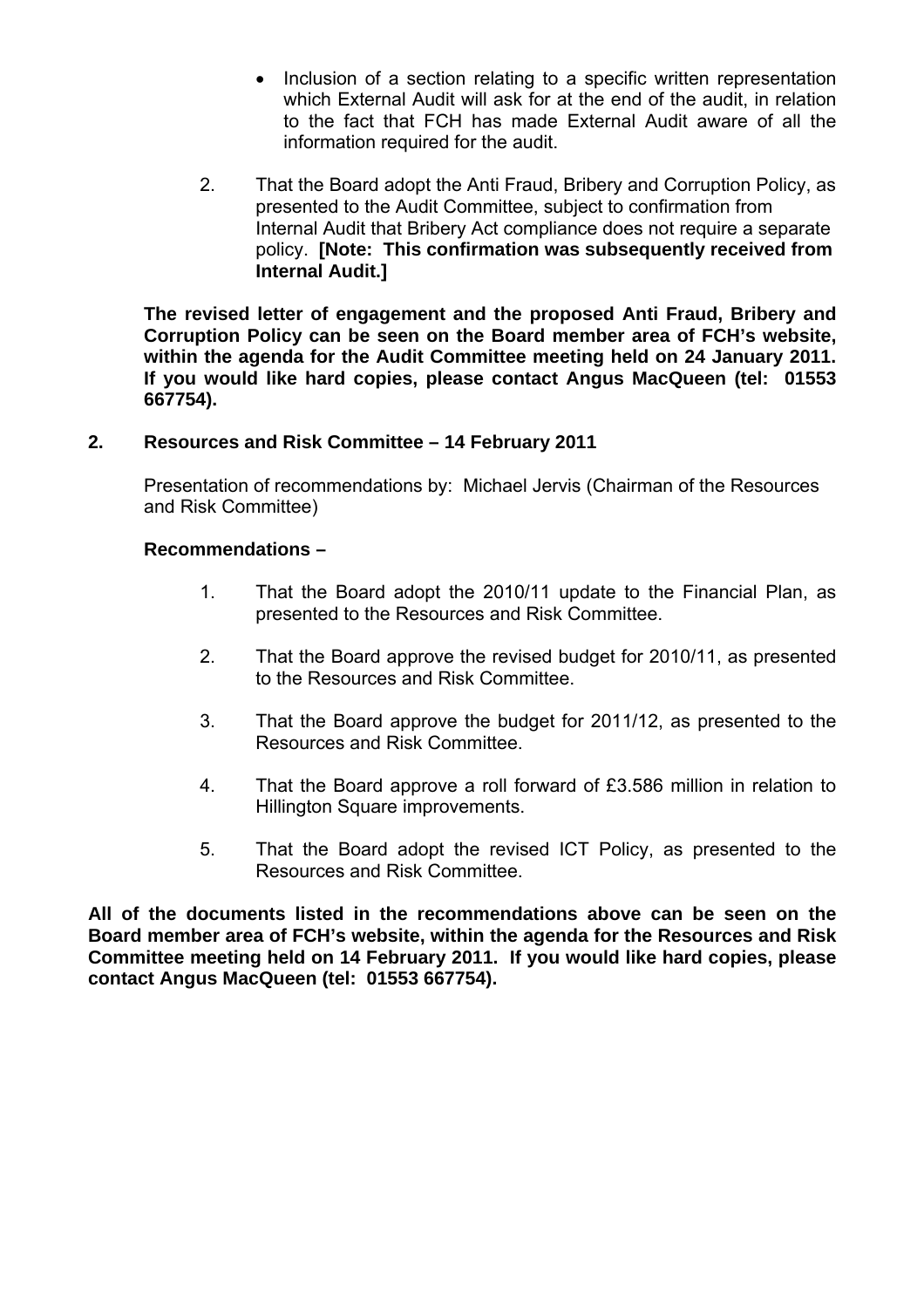## <span id="page-15-0"></span>**Freebridge Community Housing The Report to the Board Report to the Board**

| <b>Author</b>                          | <b>Tony Hall</b>                  | <b>Report Type</b>     | Impact |              |               |     |
|----------------------------------------|-----------------------------------|------------------------|--------|--------------|---------------|-----|
| <b>Related Work Ref.</b>               |                                   | <b>For Decision</b>    |        | <b>High</b>  | <b>Medium</b> | Low |
| <b>S</b> 'Fairer Futures' Consultation |                                   | <b>For Information</b> |        | $\mathbf{v}$ |               |     |
| <b>Consultation</b>                    | <b>Executive Team</b><br>Chairman |                        |        |              |               |     |

### **Meeting Date:** 7<sup>th</sup> March 2011

#### **Report Title: The 2011 - 2014 Business Plan**

#### **Purpose:**

To seek the Board's approval for the initial drafting of the revised Business Plan and to obtain agreement to consult with the Chair's Group through the drafting stage, prior to the final report being presented to the Board on the  $11<sup>th</sup>$  April.

#### **Policy/Strategy Implications:**

This report starts the process of revising the Board's Business Plan. The final report on the 11<sup>th</sup> April will seek to establish new priorities.

#### **Finance and VFM Implications:**

None as a result of this report.

#### **Customer Care/Equality and Diversity Implications:**

None as a result of this report.

#### **Risk Assessment (cross-reference with FCH Risk Map):**

1.2 Governance Framework - Board direction not implemented Impact: Critical, Likelihood: Very Low Board involvement in developing the plan will ensure that Board members direct the plan and prioritise its objectives.

**Recommendations:** It is recommended that the Board:

- (i) Reaffirm the Freebridge Mission Statement and Values.
- (ii) Approve the draft high level corporate objectives set out in paragraph 4.3.
- (iii) Agree that the Chair's Group, including Matthew Brown, are used for consultation on the drafting of the revised plan.

#### **1. Background**

1.1 In 2006 the Board developed a six year business plan with a 2012 vision that was designed to establish Freebridge as an independent organisation and deliver the tenant transfer promises. Inevitably as the Board has reviewed the plan on an annual basis it has evolved incrementally.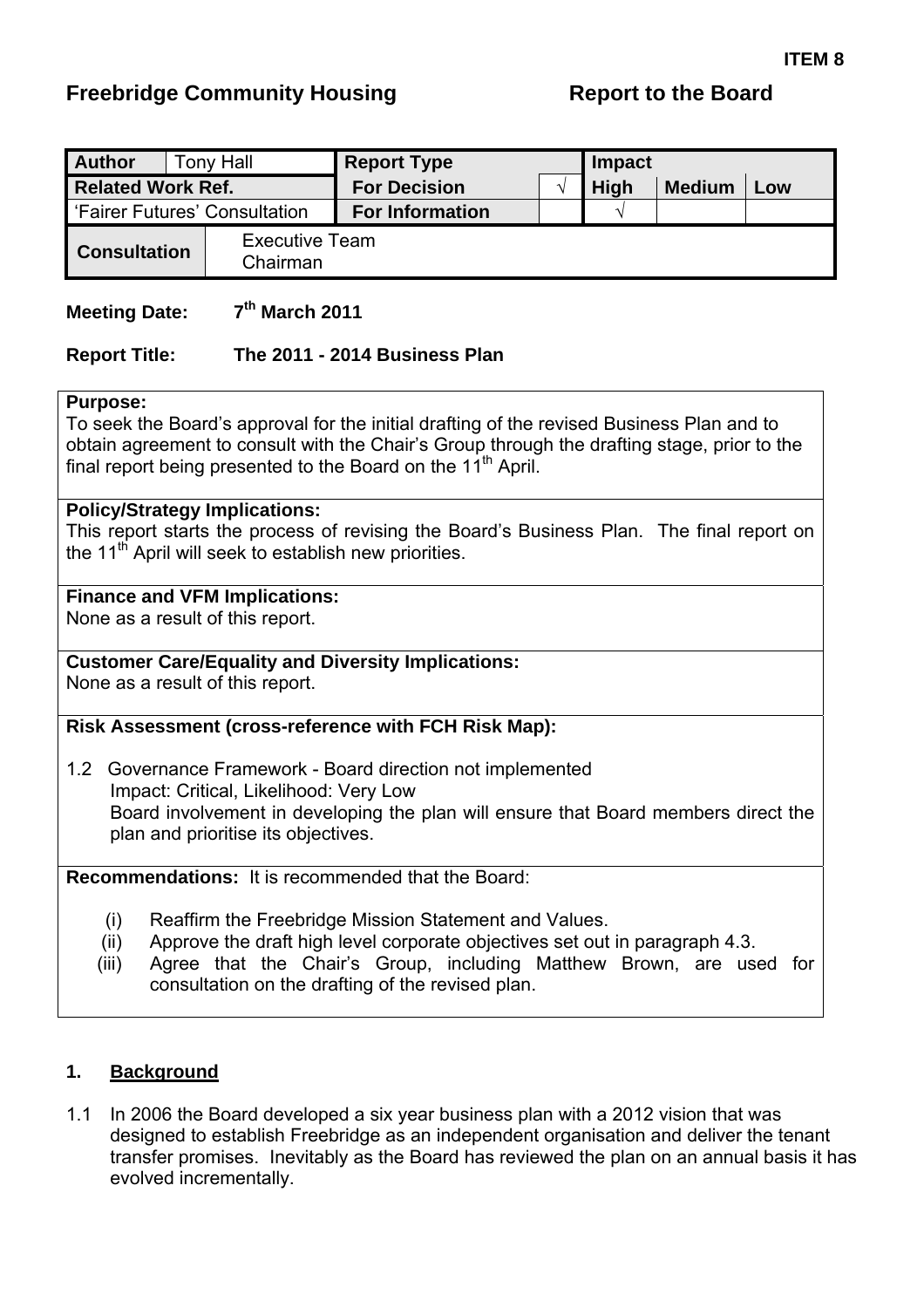1.2 The new plan will take account of the outturn of the existing plan. This will form the content of a separate report and some specific actions will be carried forward. Having made this point the world has changed: new legislation 'Fairer Futures' and 'Welfare Reform' will have a huge impact on the business and the communities we serve. These changes reflect a tougher economic environment. The Board indicated at its planning day in Cambridge in March 2010 that it wanted a more in-depth review of the plan this year in order to ensure that the business is in the best position to respond to these changing demands.

#### **2 Business Planning Day - January 2011**

- 2.1 The Board were invited to attend a business planning day along with representatives of key stakeholders. In total fifty seven external staekholders attended the day. Feedback showed 100% of respondents had:
	- Found the presentations interesting/useful
	- Felt they had gained new information/knowledge
	- Felt they would be able to use the new information/knowledge

#### 2.2 Presentations were given by:

- Pippa Read, NHG The Housing Sector
- Richard Williams, BEHA Williams the Economy
- Ray Harding, BCKLWN Local Demographics
- Richard Maun, Primary People Organisational Development
- 2.3 The key objective of the day was to create an opportunity for Board members to be immersed in conversations with Stakeholders to help shape their thinking about the content of the plan. Feedback from Board members that attended suggested that the day was successful.

#### **3 Developing the 2011 - 2014 Plan**

3.1 The starting point for the plan must be a question to Board members: "Is the Mission Statement still relevant and do the Values support what you are trying to achieve?"

"Developing Homes and Creating Opportunities for People Within West Norfolk".

#### Values

- Working Together
- Empowerment
- Integrity
- Customer Focus
- Enthusiasm
- 3.2 The Executive Team are currently working through detailed information from within the organisation and the external environment. Prior to the Board meeting members are invited to take part in a debate around a set of key questions that have been designed to gauge the extent to which you support a particular approach to each of the plan's objectives. For example: to what extent the Board would wish to support the local economy against maximising cost reduction.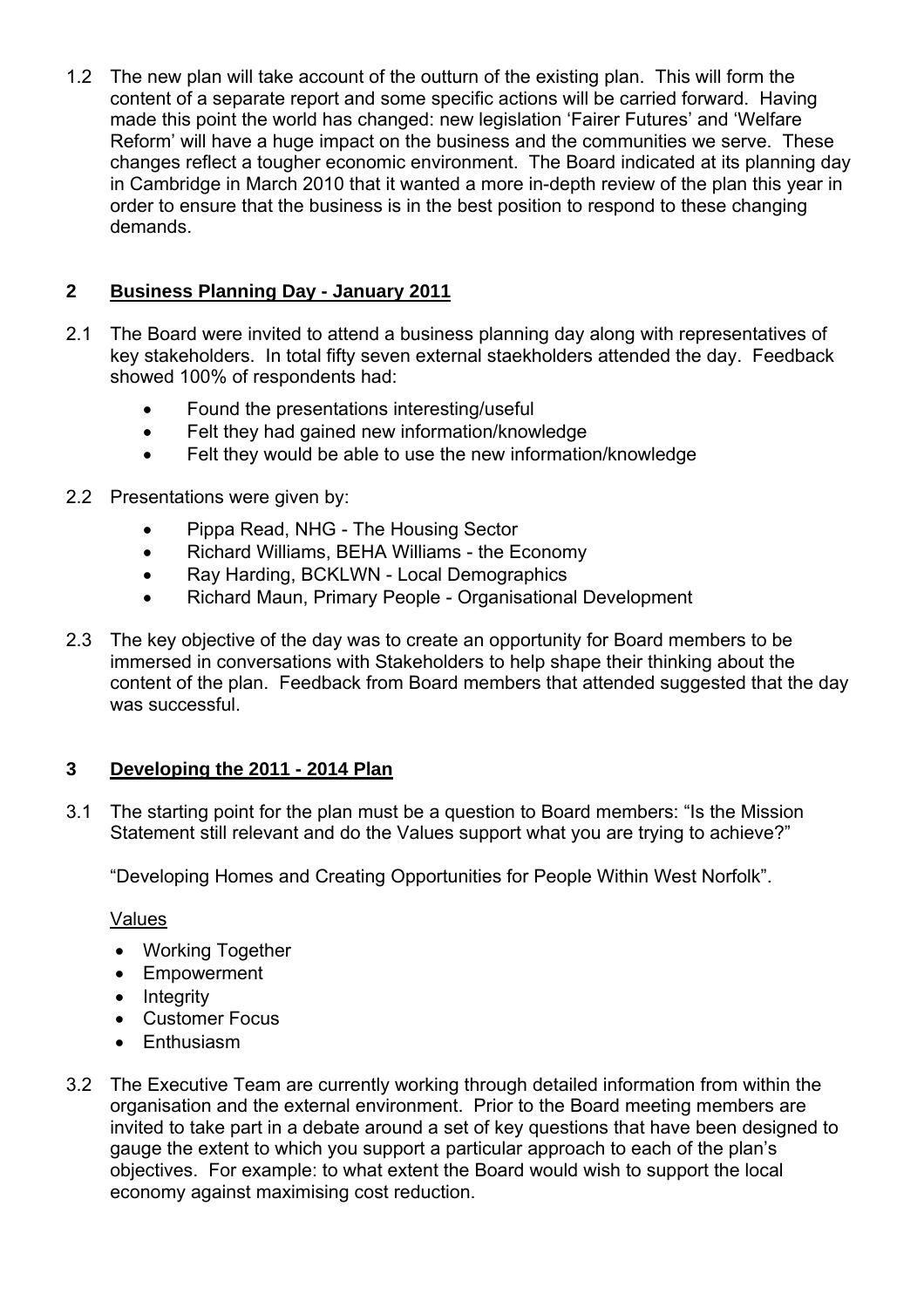#### **4 High Level Business Plan Objectives**

- 4.1 The current plan has seven high level objectives:
	- Growth
	- Empowering Tenants
	- Financially Sound
	- Fit for Purpose
	- Investing in People
	- Regeneration Through Partnership
	- Responsive Landlord
- 4.2 When the original plan was developed Board members were asked to prioritise these objectives and they are listed in priority order.
- 4.3 The Executive Team have started to group some of the actions we feel should be incorporated into the plan and at the same time attempted to simplify the document. The Board is asked to consider reducing the number of the objectives to four and to prioritise them:
	- Increasing Satisfaction
	- Community Focus
	- Appreciating Assets
	- Increasing Capacity

## **5 Process**

Subject to the feedback from the pre-Board meeting exercise and discussions about this report, it is proposed that the Executive continue to draw information into the plan, identifying key activities that support these objectives over the next three years. The Executive could work with the Chair's Group, and possibly Matthew Brown (as part of the succession plan) to refine the document before it is submitted to the Board for approval at its meeting on the  $11<sup>th</sup>$  April.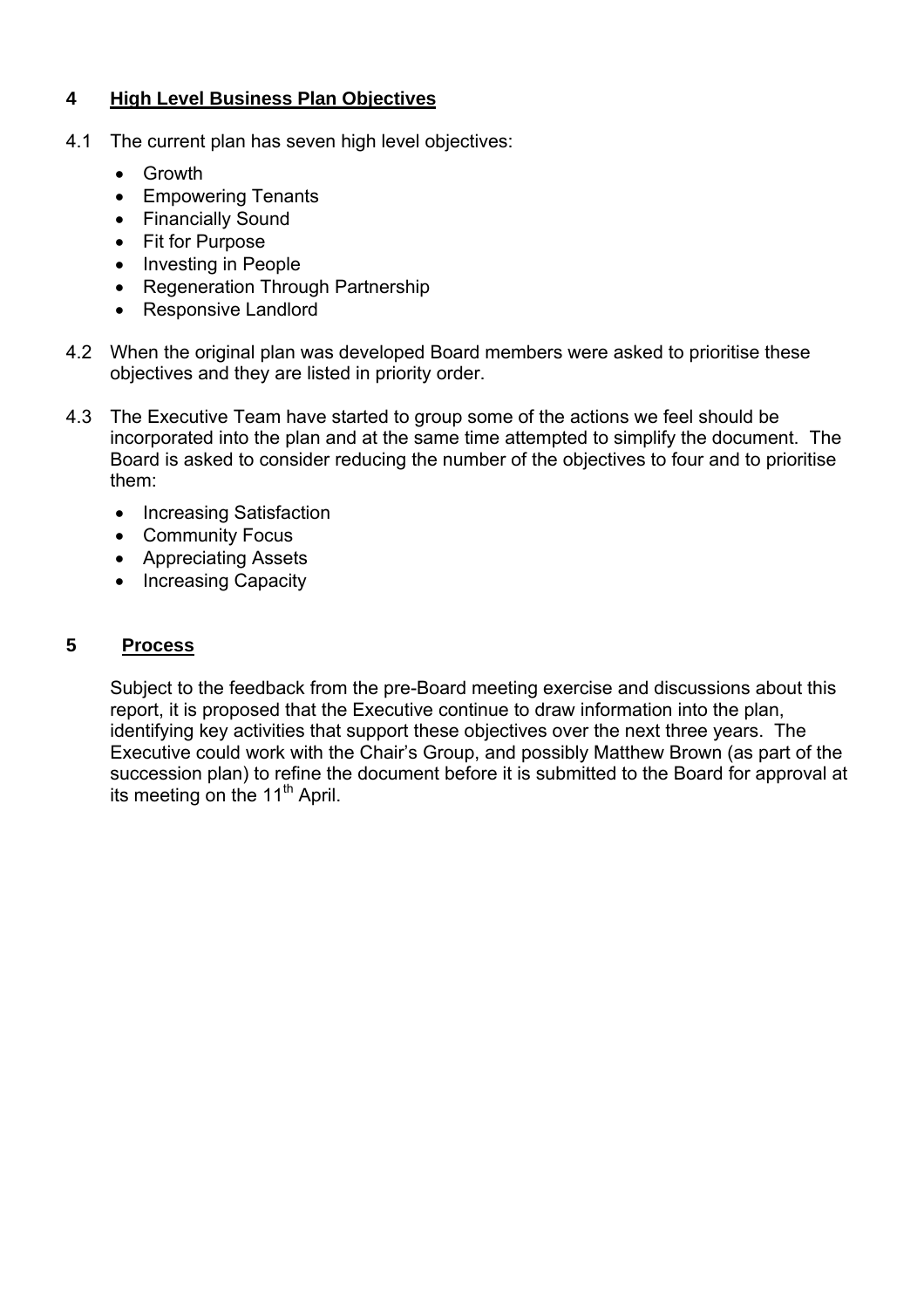<span id="page-18-0"></span>

| <b>Author</b>            |  | Angus MacQueen         | <b>Report Type</b>     | Impact |             |               |     |
|--------------------------|--|------------------------|------------------------|--------|-------------|---------------|-----|
| <b>Related Work Ref.</b> |  |                        | <b>For Decision</b>    |        | <b>High</b> | <b>Medium</b> | Low |
| Governance Working Group |  |                        | <b>For Information</b> |        |             |               |     |
| <b>Consultation</b>      |  | <b>Chief Executive</b> |                        |        |             |               |     |

#### **Meeting Date: 7 March 2011**

#### **Report Title: Review of the Size of the Board**

**Purpose:** The purpose of this report is to reach a conclusion on the Board's view with regard to consideration of reducing the size of the Board, in light of tenant consultation.

**Policy/Strategy Implications:** A decision to reduce the size of the Board would require a change to the Rules, and therefore implementation would be subject to consultation with key stakeholders and the outcome of a Special General Meeting.

**Finance and VFM Implications:** Solicitors would need to be engaged to draft any changes to the Rules, the estimated cost being around £300.

**Customer Care/Equality and Diversity Implications:** A decision to reduce the size of the Board would lessen the opportunity for increasing diversity on the Board. On the other hand, if it is decided that a smaller Board is a more effective Board, it could be argued that this would result ultimately in a better run organisation for FCH's customers. There will also be opportunities for wider tenant engagement, for instance through the Tenant Panel.

#### **Risk Assessment (cross-reference with FCH Risk Map):**

Risk 1.1 – Failure to Comply with Regulatory and Legislation Requirements – Critical Impact, High Likelihood. Consideration of the size of the Board is in line with the regulatory requirement of good governance.

**Recommendations:** It is recommended that the Board:

- (i) Determine, in light of tenant consultation, whether it is its wish to reduce the size of the Board from 15 members to 12, the component parts being five independents, five tenants and two Council nominations.
- (ii) Should this be the Board's wish, agree that the Borough Council and the funders are consulted, and that solicitors are engaged to draft the necessary Rule changes.
- (iii) That a Special General Meeting be called to consider the Rule changes.

#### **1.0 Background**

1.1 At its meeting on 6 December 2010, the Board considered a report from the Chief Executive seeking its views on options for the size of the Board.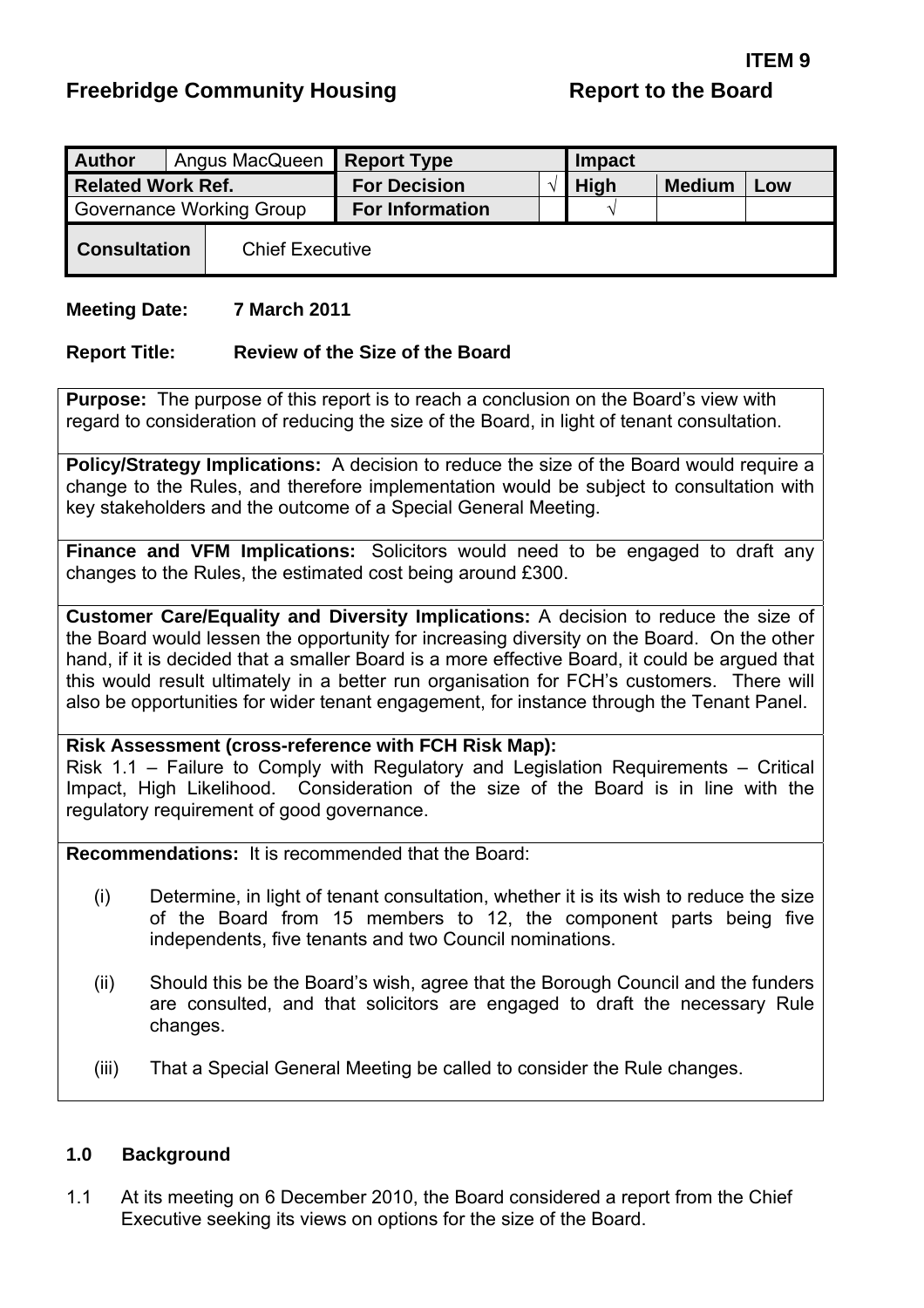1.2 The Board requested that tenant consultation be undertaken on the proposal to reduce the size of the Board to 12 members, the component parts being five independents, five tenants and two Council nominations. As this proposal would be a departure from the Offer Document to tenants at transfer, it would require consultation with all tenants, and the Board wished that the consultation be undertaken at an early stage, so as to inform its decision.

#### **2.0 The Consultation**

- 2.1 Consultation with all tenants took place by means of an article in the December 2010 issue of Streets Ahead. No responses (negative or positive) were received. There was some feedback from TOWN that the article could have been more eye-catching, with a better headline. Nevertheless, TOWN acknowledged that the article was in a prominent position in the newsletter (page 3) and that it was clear and well-written.
- 2.2 Consultation with TOWN took place at TOWN's meeting on 28 January 2011. TOWN was supportive of the proposal, highlighting in particular the difficulties that had been experienced with recruiting tenants to the Board. The comment was also made that the percentage of tenants on the Board would not change significantly under the five-five-two proposal as compared to the current arrangement of seven- five-three.

#### **3.0 Next Steps**

- 3.1 The Board is now asked to consider its position on the proposal, in light of the results of the consultation.
- 3.2 Key points in favour of the proposal include:
	- It is a requirement of the NHF Code of Governance that Boards comprise a maximum of 12 members. Any departure from the Code requires strong justification.
	- A Board of 12 people is likely to be more easily manageable, and therefore more effective, than a Board of 15.
	- There has been difficulty in recruiting tenants to fill the seven tenant seats on the Board.
	- Now is an opportune time to reduce the size, given that there are currently three tenant Board member vacancies.
- 3.3 Key points against the proposal include:
	- It would be a departure from the Offer Document to tenants at transfer, and would reduce the number of tenant seats on the Board.
	- The Board is working well as it is.
	- It would reduce the opportunity for increasing diversity on the Board.
- 3.4 Should the Board decide that it wishes to reduce the size, consultation would need to be undertaken with the Council and the funders. It was felt sensible to delay this consultation until after the Board's decision was known. Solicitors would also need to be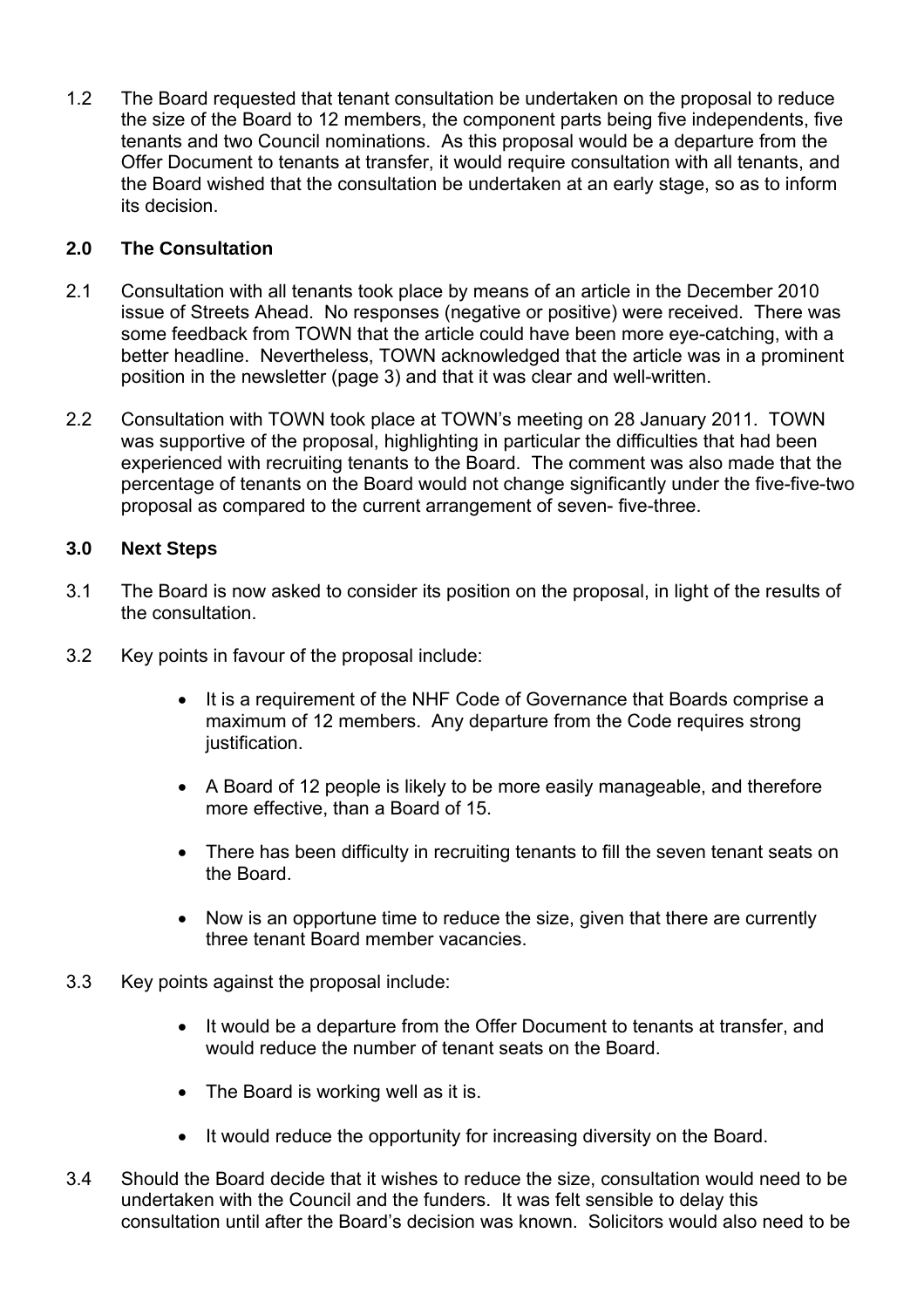engaged to draft the necessary changes to FCH's Rules. It is suggested that a Special General Meeting would need to be called to agree the changes to the Rules, so that they could be in place as soon as possible, rather than waiting until the AGM in September. The Special General Meeting would probably be held around the end of April.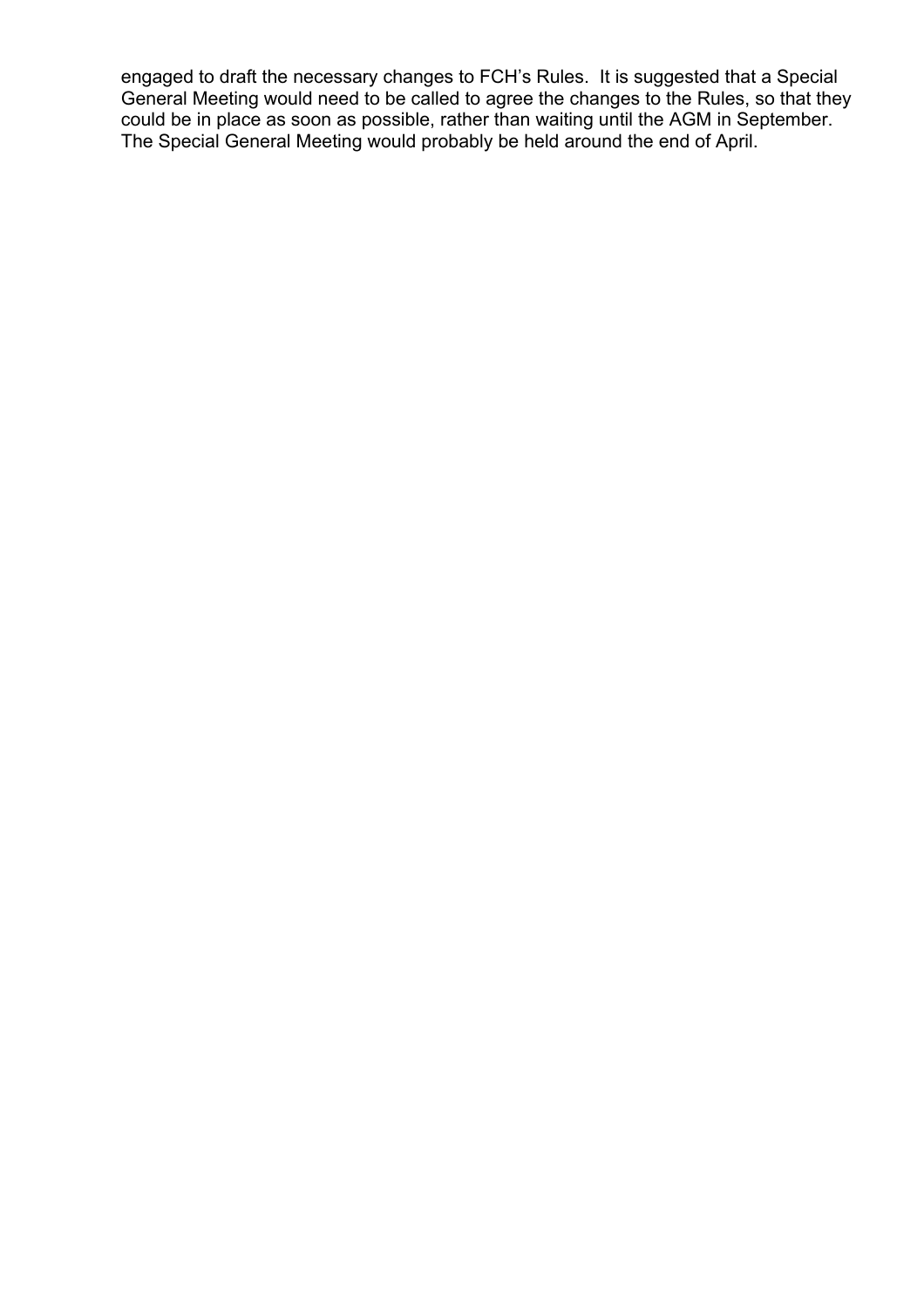<span id="page-21-0"></span>

| <b>Author</b>            | Sean Kent<br><b>Executive Director</b><br>(Resources) | <b>Report Type</b>     | Impact                              |  |  |
|--------------------------|-------------------------------------------------------|------------------------|-------------------------------------|--|--|
| <b>Related Work Ref.</b> |                                                       | <b>For Decision</b>    | <b>High</b><br><b>Medium</b><br>Low |  |  |
|                          |                                                       | <b>For Information</b> | ا^                                  |  |  |
| <b>Consultation</b>      | <b>Executive Team</b>                                 |                        |                                     |  |  |

#### **Meeting Date: 7 March 2011**

#### **Report Title: Customer Care Policy Review**

#### **Purpose:**

To review the Customer Care Policy and Strategy, and to present the revised Action Plan.

#### **Summary:**

This report reviews the Customer Care Policy & Strategy, advises on actions which have been carried out and presents a revised action plan for 2011-13. The core of the strategy is our commitment to provide improved services that put our tenants at the heart of everything we do.

The report also updates on the introduction of the 'Mary Gober' Method, as a significant organisational development intervention to support this policy and strategy.

**Policy Implications:** This report introduces a revised Customer Care Action Plan.

**Financial Implications:** There are no immediate financial implications as a result of this report.

**Risk Assessment (cross-reference with FCH Risk Map):**

2.1 Failure in customer satisfaction Impact-Critical Likelihood-Low.

**Recommendations:** It is recommended that the Board:

- (i) Note the report and to approve the revised Customer Care Action Plan attached at Appendix 1.
- (ii) Agree that, other than the revisions to the Action Plan, no changes are required to the Customer Care Policy & Strategy document, and that the document be placed on a two-yearly review cycle, the next review being in March 2013.

#### **Achievements to date**

The Board will be familiar with the fact that the association adopted the 'Mary Gober' customer care method early in 2010. All staff have now been trained in the Mary Gober techniques. The Board themselves had a special abbreviated training session. The Executives and a number of key managers have been trained to support staff in the use of 'Mary Gober' and are known as 'Mary Gober Coaches'. In addition to this the Executive together with Kassie Melnyk have also been trained to be able to deliver a half day induction for all new staff in the 'Mary Gober' technique. New staff will still need to go through the two day 'Mary Gober' training. However by using the initial induction it is envisaged that we may only need to hold one or two of the two day training sessions each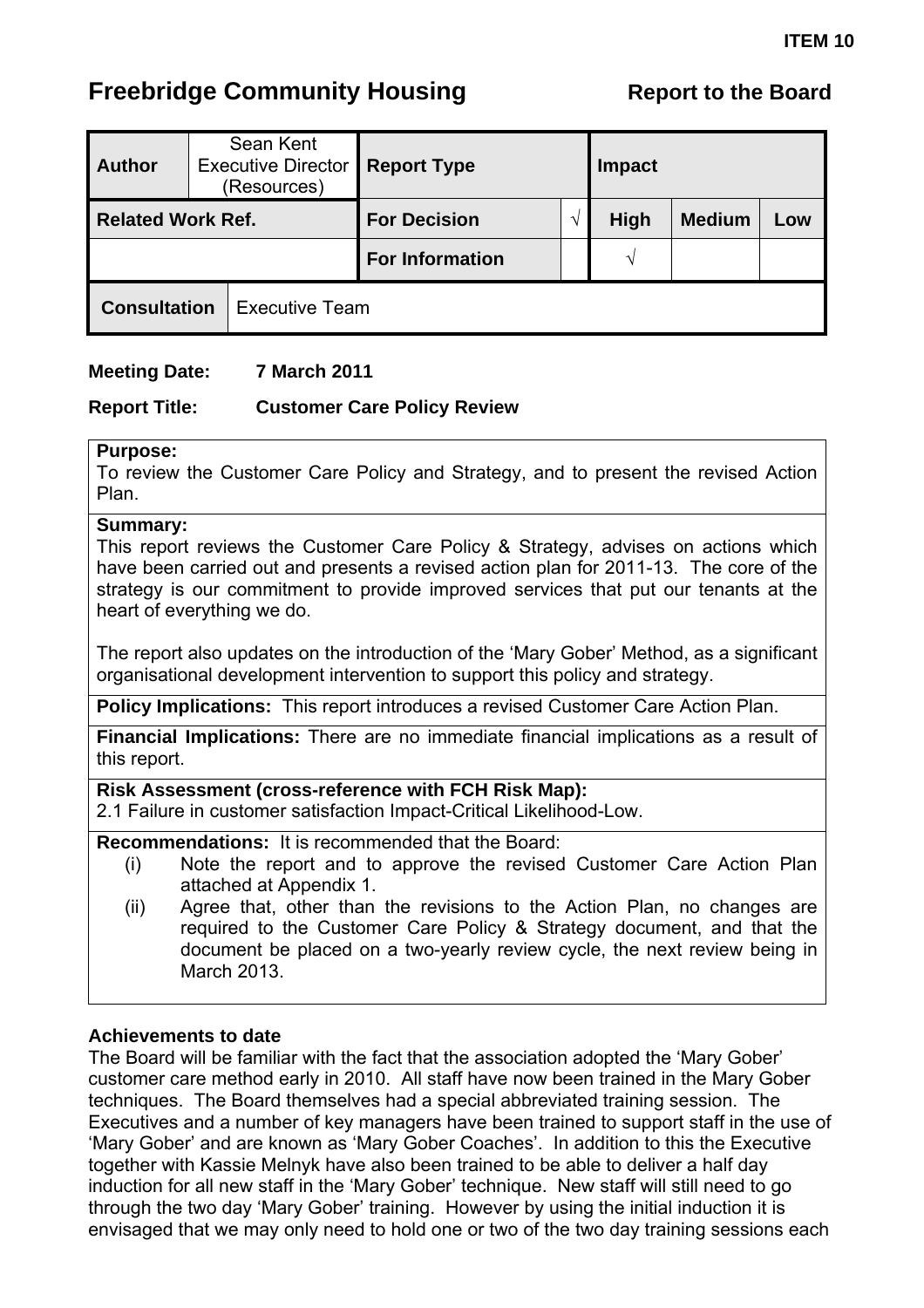year. Key contractors have been briefed on our use of 'Mary Gober' and our expectations of them.

The specific achievements that have been completed from the previous action plan are set out below.

| Area                               | <b>Actions</b>                                                                                                      |
|------------------------------------|---------------------------------------------------------------------------------------------------------------------|
| Corporate Culture                  | • Develop behaviours to support Customer Care<br>Values                                                             |
| Governance                         | • Revised Customer Care Policy and Strategy<br>• Customer Care Training                                             |
| Training                           | • Assess Mary Gober Method<br>• Deliver Corporate Customer Care Training<br>• Specific PS Customer Care Training    |
| Communication & Access to Services | • Establish a Customer Contact Centre<br>• Annual Tenant Feedback Report                                            |
| Service Standards                  | • Review and Revise Service Standards                                                                               |
| <b>Mystery Shopping</b>            | • Ongoing program                                                                                                   |
| Surveying & Focus Groups           | • STATUS Surveys<br>• Assess effectiveness of Climate Surveys<br>• Initial Focus Groups<br>• Continue GTKY Survey   |
| Technology                         | • Upgrade Open Housing to enhance CRM<br>functionality<br>• Develop use of texting<br>• Develop use of Social Media |
| Consultants & contractors          | Communicate requirements                                                                                            |

## **Customer Care Strategy 10-12 Action Plan**

#### **Future developments in Customer Care**

It is envisaged over the next 12 months that Freebridge will continue to embed the 'Mary Gober' techniques into day to day operations, procedures and communications. During this period the Executive will be researching how to further develop the techniques and it is envisaged this will enhance customer care further. The long term intention is that we will development the 'Freebridge method' which will be based on the Mary Gober techniques but will further enhance them and tailor them to specifically to our tenants preferences.

In addition to improving customer care Freebridge are also researching how the same techniques; specifically the use of language and behavioural influencing; can have a greater impact on operations and service delivery. Behavioural influencing is a technique currently being used by a large number of Governments and public sector agencies with a high degree of success. Particular results have been achieved within the UK by the National Health Service and Her Majesty's Revenue and Customs. The Chief Executive and the Executive Director (Resources) meet with the Cabinet Office on the 25<sup>th</sup> January 2011 to discuss Freebridge's research and plans in the use of behavioural influencing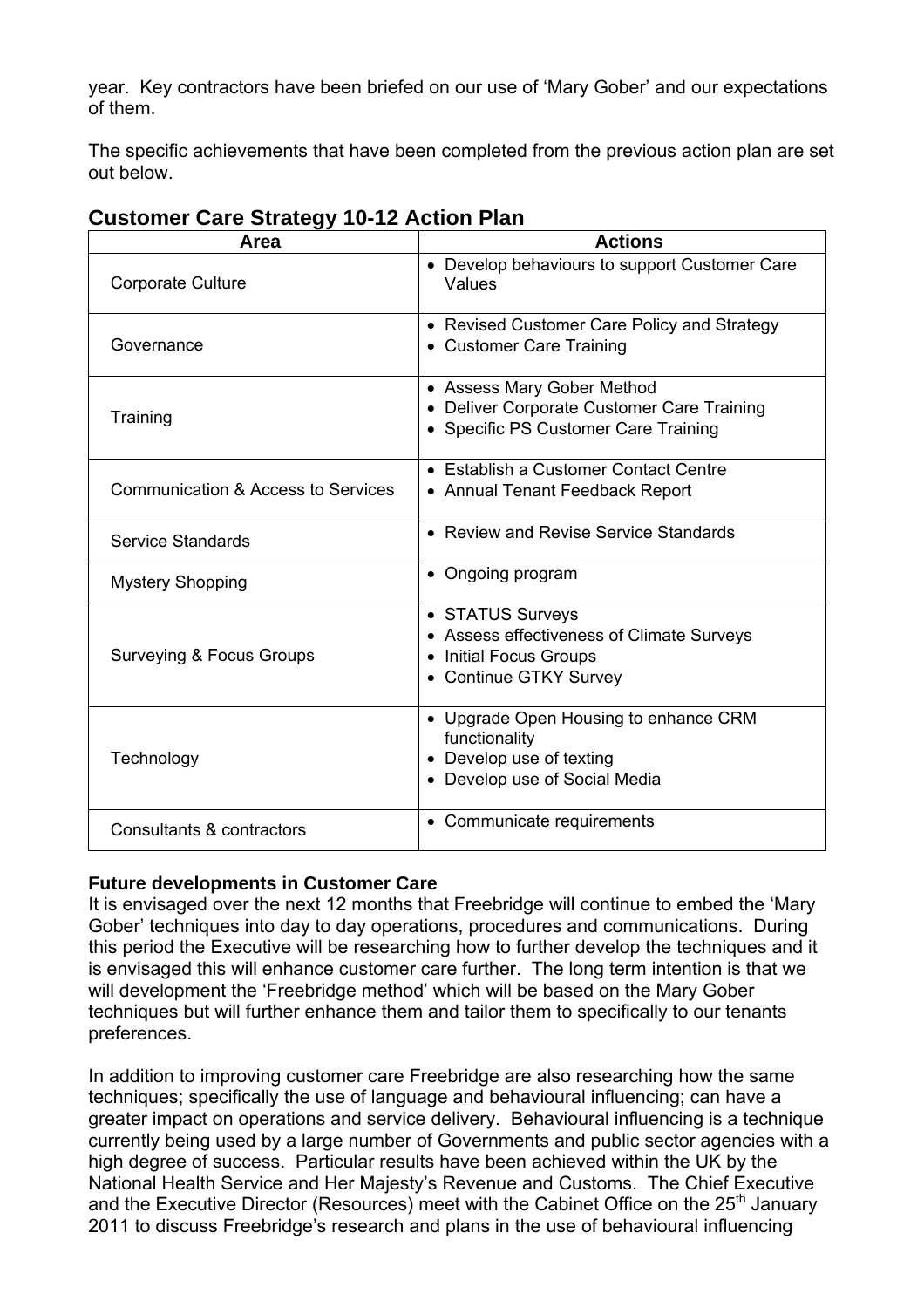techniques and were invited to participate in one of their environmental pilots. Further details of this will be provided in due course.

To further embed the customer care within the culture of the organisation Freebridge is looking at a number of quality marks or assessments to maintain the impetus, provided in the previous year by the Mary Gober training. Currently we are assessing the Government's sponsored Customer Service Excellence Standard and also the QHS Criteria for Excellence.

Following a review of the policy and strategy the only changes required are to update the action plan. The revised action plan is presented at Appendix 1. In the light of this review it is proposed that the future review of the customer care strategy moves onto the usual two yearly cycle and will therefore be reviewed in March 2013.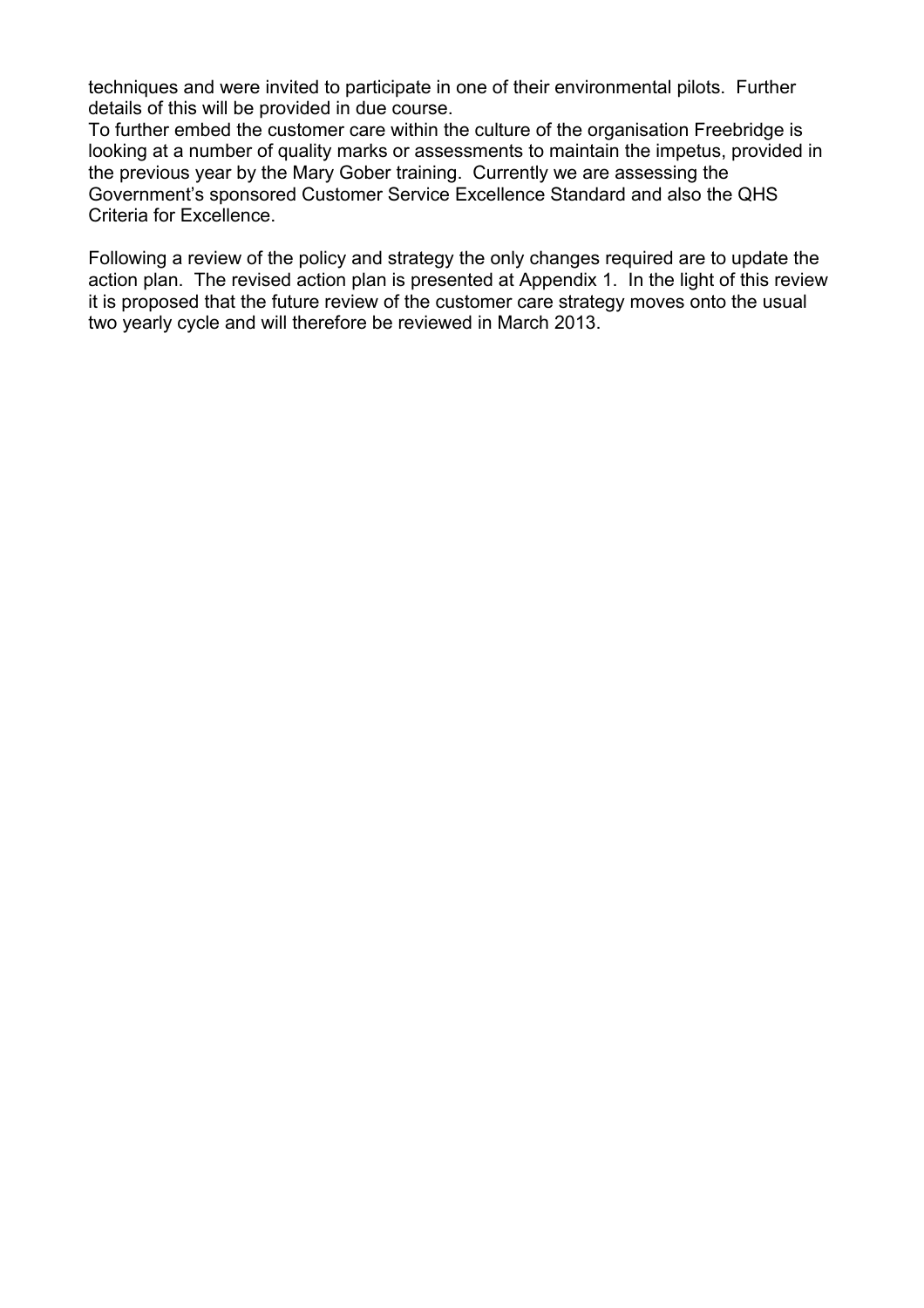## **Customer Care Strategy 11-13 Action Plan Appendix 1**

| Area                                         | <b>Actions</b>                                                                                                                                                                                                                | <b>Responsibility</b><br>(Deadline)                      |
|----------------------------------------------|-------------------------------------------------------------------------------------------------------------------------------------------------------------------------------------------------------------------------------|----------------------------------------------------------|
| <b>Corporate Culture</b>                     | • Include assessment against the Values in<br>the appraisal process<br>• Revised Remuneration Strategy<br>• Assess relevant quality mark/customer care<br>quality mark/corporate quality standard<br>introduced to Freebridge | MT/March 11<br>AD HR / Apr 11<br>Executive / June 11     |
| Governance                                   | • Continuous Improvement (scrutiny) Tenant,<br>Board and Staff Group established                                                                                                                                              | Exec/Apr 11                                              |
| Training                                     | • Annual Refreshers                                                                                                                                                                                                           | AD HR /Sept 11                                           |
| Communication &<br><b>Access to Services</b> | • Review Opening Hours<br>• Develop the use of behavioural influencing<br>techniques to further improve customer<br>service in operational areas.                                                                             | AD(O)/June 10<br>Ongoing                                 |
| <b>Mystery Shopping</b>                      | • Agreed programme to be delivered                                                                                                                                                                                            | ED(O) March 11                                           |
| <b>Surveying &amp; Focus</b><br>Groups       | • STATUS Surveys<br>• Focus Group Training<br>• Service Reviews<br>• Revise GTKY Survey                                                                                                                                       | BAM /Apr 11<br><b>TBA</b><br>MT/Ongoing<br>ED(R)/Ongoing |
| Technology                                   | • Develop use of texting<br>• Develop use of Social Media                                                                                                                                                                     | AD IT/Sept 10<br>ED(R)/Ongoing                           |
| Consultants &<br>contractors                 | • Training<br>• Include specific requirements in all new<br>tenders and contracts                                                                                                                                             | AD HR/Sept 10<br>MT/Ongoing                              |

Key CEO= Chief Executive; MT=Management Team; ED(R)= Executive Director (Resources); ED(O)=Executive Director (Operations); AD HR = Assistant Director of Human Resources; AD IT=Assistant Director of ICT; BAM= Business Assurance Manager; TBA=To be agreed.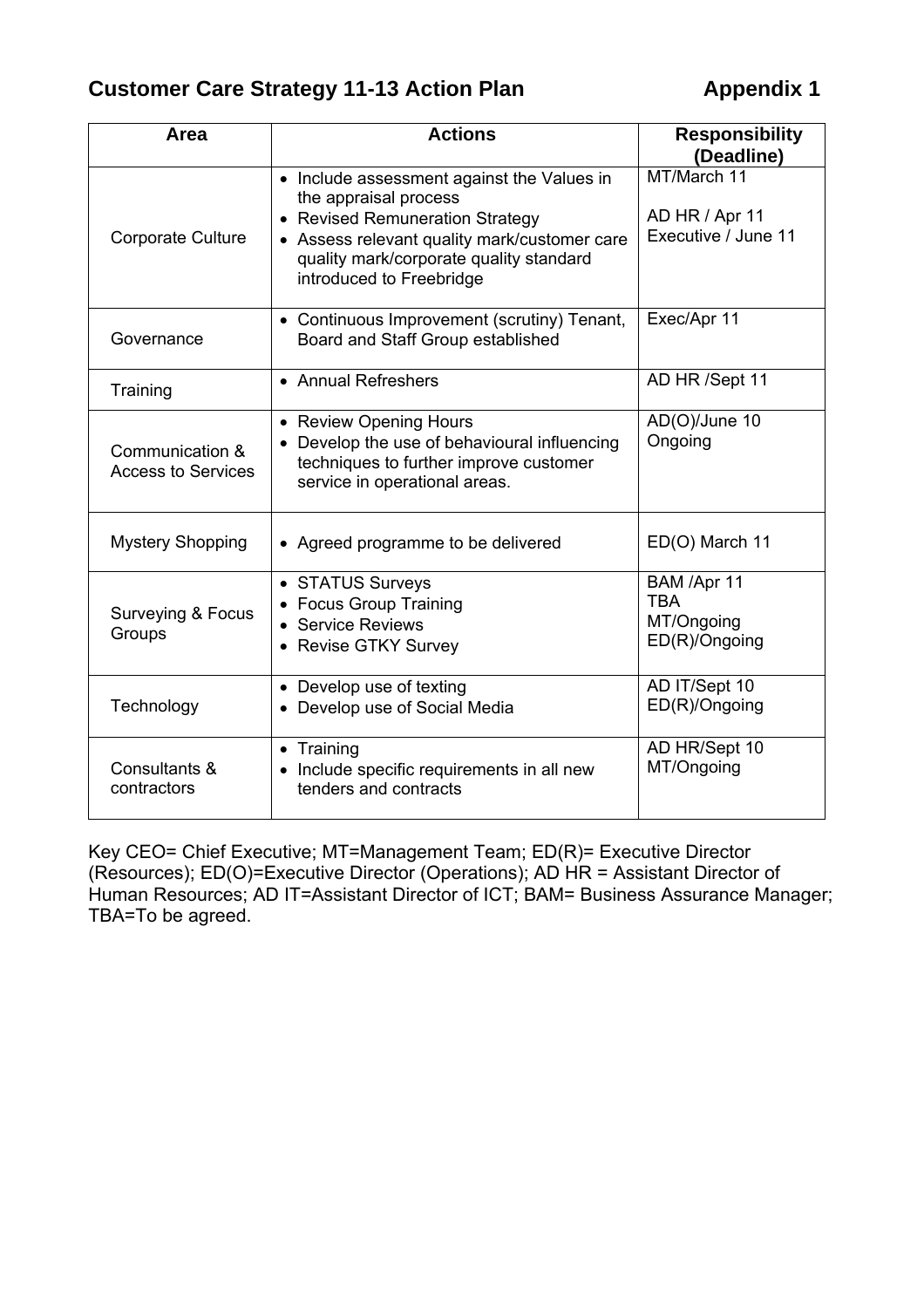<span id="page-25-0"></span>

| <b>Author</b>            | J. Beckett | <b>Report Type</b>              |                                     | <b>Impact</b> |  |  |  |  |
|--------------------------|------------|---------------------------------|-------------------------------------|---------------|--|--|--|--|
| <b>Related Work Ref.</b> |            | <b>For Decision</b>             | <b>High</b><br><b>Medium</b><br>Low |               |  |  |  |  |
|                          |            | <b>For Information</b>          |                                     |               |  |  |  |  |
| <b>Consultation</b>      |            | Executive Director (Operations) |                                     |               |  |  |  |  |

### **Meeting Date:** 7<sup>th</sup> March 2011

#### **Report Title: Amendment to Standing Orders (Scheme of Delegation)**

#### **Purpose:**

To make an amendment to Standing Orders (Delegations) to reflect the day to day working of the Association.

#### **Policy/Strategy Implications:**

Standing Orders are part of the Association's governance framework

#### **Finance and VFM Implications:**  None

#### **Customer Care/Equality and Diversity Implications:**

None directly although having authority delegated means that customers will not be delayed whilst waiting for a Board decision

#### **Risk Assessment (cross-reference with FCH Risk Map):**

The amendments to the Scheme of Delegation will ensure that there is less risk of challenge that the Association is acting outside of its powers

#### **Recommendations:** It is recommended that the Board

(i) Approve the amendment to Standing Order 9 as set out in the body of this report.

1. As FCH now has a number of shared ownership properties there is a potential for the leaseholders to wish to purchase further shares or the freehold in accordance with the terms of the shared ownership lease. There is currently no reference in the scheme of delegation authorising the sale of further shares in a shared ownership property and/or the sale of the freehold in accordance with the terms of the lease and therefore Board authority would be required.

2. It is therefore proposed to include within Standing Order 9 – Delegated Authority to the Executive Director (Operations) the following paragraph:

**"4.7 Authority to approve terms for and complete sales of further shares in shared ownership leases to the shared ownership leaseholder and sale of the freehold where permitted by the shared ownership lease, in each case in accordance with the terms of the shared ownership lease."**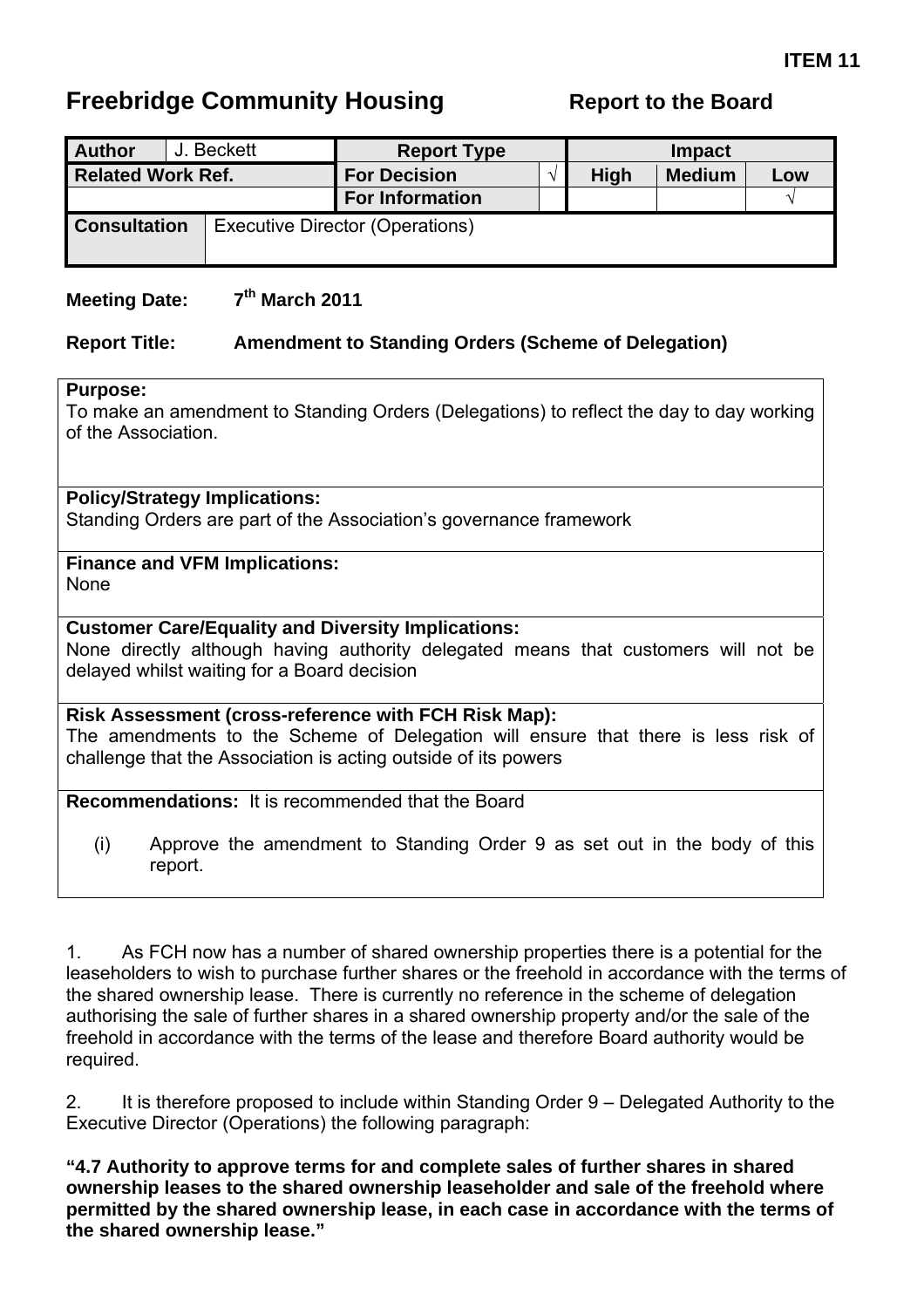<span id="page-26-0"></span>

| <b>Author</b>            | Angus MacQueen | <b>Report Type</b>                            |                                     | Impact |  |  |
|--------------------------|----------------|-----------------------------------------------|-------------------------------------|--------|--|--|
| <b>Related Work Ref.</b> |                | <b>For Decision</b><br><b>For Information</b> | <b>High</b><br><b>Medium</b><br>Low |        |  |  |
| <b>Consultation</b>      |                |                                               |                                     |        |  |  |

#### **Meeting Date: 7 March 2011**

#### **Report Title: Board Recruitment**

**Purpose:** To provide an update on this year's Board recruitment process and to seek the appointment of a Recruitment Panel for the selection of Board members.

**Policy/Strategy Implications:** The process set out in this report is in line with the Board Membership and Recruitment Policy.

**Finance and VFM Implications:** Savings will be made by combining the current recruitment process with that which would have taken place in the summer to fill the vacancies that will occur at September's AGM through the usual cycle.

**Customer Care/Equality and Diversity Implications:** Equality and diversity requirements will be taken into account as part of the Board recruitment process.

**Risk Assessment (cross-reference with FCH Risk Map):**  1.4 – Skill Deficiency in Board or Management Team – Critical Impact, High Likelihood

**Recommendations:** It is recommended that the Board:

- (i) Establish a Recruitment Panel to pursue the 2011 recruitment of independent and tenant Board members and report back with its recommendations to the Board meeting on 11 April 2011.
- (ii) Agree that the Panel comprise three members.
- (iii) Agree that the quorum for the Panel be two members.

#### **1.0 Background**

- 1.1 A explained at the last Board meeting, there are currently four vacancies on the Board (three tenant Board member vacancies and one independent Board member). The number of tenant Board member vacancies may reduce to one, depending on the outcome of the current consideration around reducing the size of the Board.
- 1.2 In order to save on time and resources, it has been decided to include in the current process recruitment to the vacancies that will occur through the normal cycle at this year's AGM in September. The two Board members whose terms of office come to an end in September are Nigel Donohue (independent) and Paul Leader (tenant). Both have indicated that they are happy for the recruitment process for those positions on the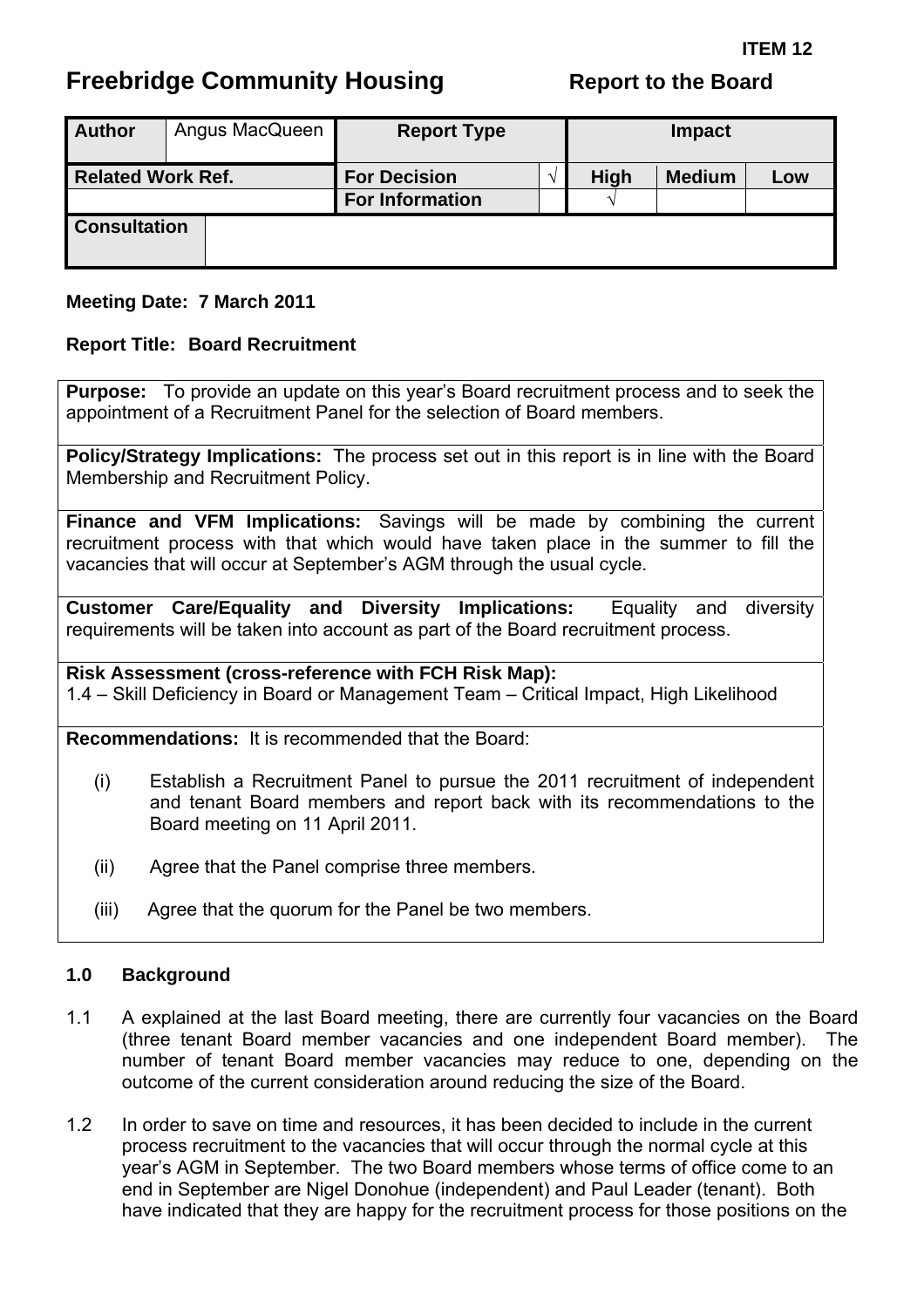Board to take place now, and both have been informed that they may re-stand for Board membership, but their applications would be considered alongside all of the other applications that are received.

1.3 Effectively, therefore, we are seeking to fill two independent vacancies, one with immediate effect and one with effect from September. We are seeking to fill two or four tenant vacancies, one or three with immediate effect and one from September. Anyone new to the Board who is appointed to take up a position in September will have a longterm and thorough induction during the intervening months, with the aim of them "hitting the ground running" on assuming full Board membership in September.

#### **2.0 Recruitment Process To Date**

- 2.1 The vacancies have been advertised in the following ways:
	- an article in the December 2010 issue of Streets Ahead;
	- a newspaper advertisement in both the Lynn News (twice) and the Citizen, at the end of January 2011;
	- a press release that accompanied the newspaper advertisement;
	- targeted letters to selected local employers; and
	- word of mouth.
- 2.3 An open evening for anyone interested in applying was held on Wednesday 16 February, and attended by 16 people (three of which were tenants). All were issued with application packs at the event. Three other people (including one tenant), who could not attend, were also sent application packs.
- 2.4 The closing date for applications was Friday 4 March, and the Board will be informed orally at the meeting of the applications received.

#### **3.0 Recruitment Panel**

- 3.1 The Board is asked to establish a Recruitment Panel of three members (with a quorum of two), to pursue this year's recruitment of Independent Board members. It is suggested that the Panel be required to report back to the Board's meeting on 11 April 2011 as to its recommendations.
- 3.2 As the recruitment of tenant Board members will be part of the Panel's remit, the Panel must include at least one tenant, in line with our Policy
- 3.3 The Panel should aim to identify more suitable tenants than there are tenant Board member vacancies, in order to initiate a ballot in which all FCH tenants would have the opportunity to vote.
- 3.4 The Panel will need to take into account that the Board appraisal and review process held at the end of 2010 identified that the Board would benefit in particular from housing management skills and further finance/audit skills. The Panel will also need to take into account a further recommendation arising from that process, relating to diversity of representation on the Board, regarding age, gender and ethnicity.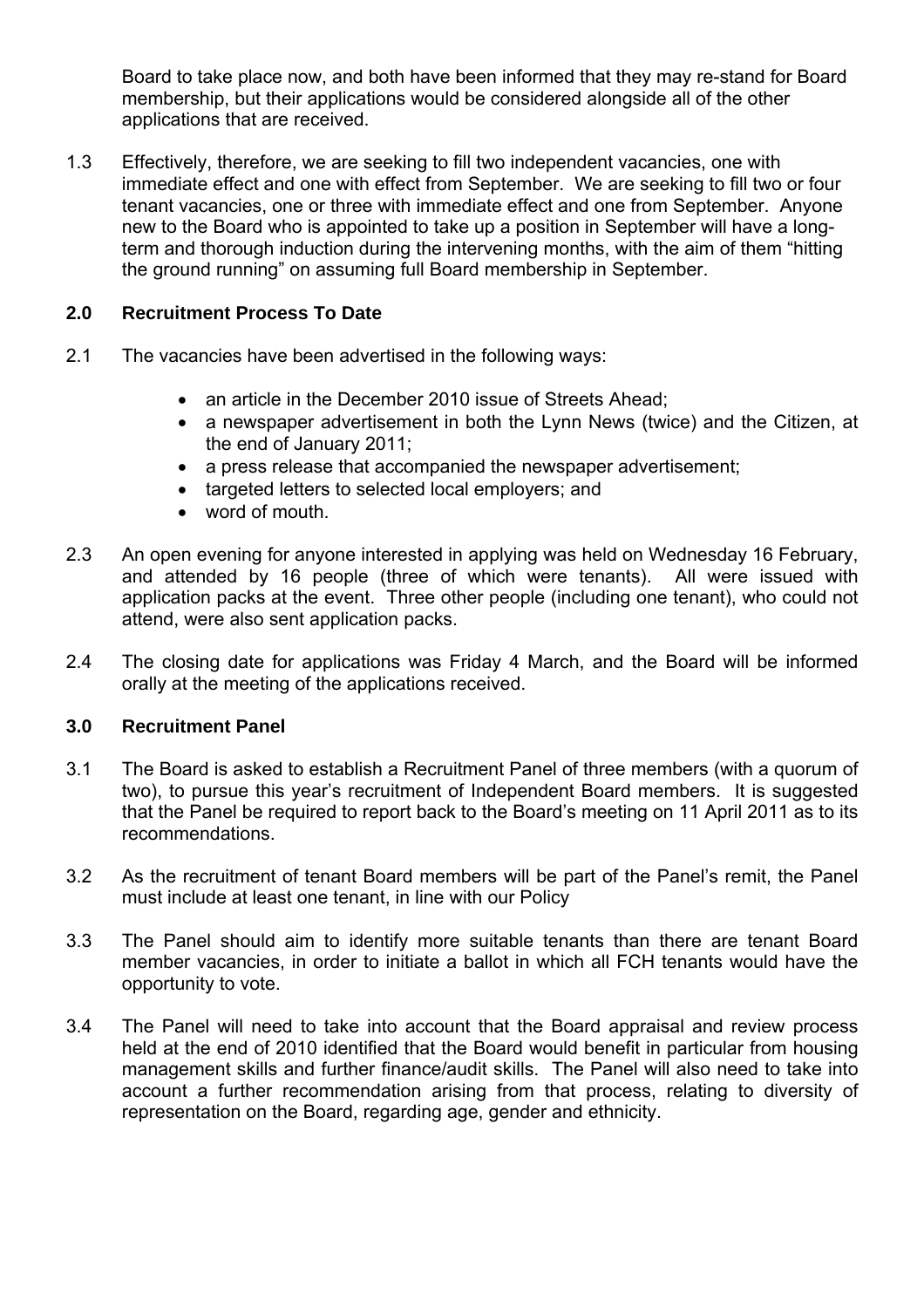<span id="page-28-0"></span>

| <b>Author</b>            |  | Darren Hudson -<br>Accountant &<br>Performance<br>Accountant | <b>Report Type</b>                                             |             | <b>Impact</b> |     |
|--------------------------|--|--------------------------------------------------------------|----------------------------------------------------------------|-------------|---------------|-----|
| <b>Related Work Ref.</b> |  |                                                              | <b>For Decision</b>                                            | <b>High</b> | <b>Medium</b> | Low |
|                          |  |                                                              | <b>For Information</b>                                         |             |               |     |
| <b>Consultation</b>      |  |                                                              | Executive Director (Resources), Assistant Director of Finance. |             |               |     |

#### **Meeting Date: 7 March 2011**

#### **Report Title: Quarterly Performance Monitoring Report**

#### **Purpose:**

To provide the Board with performance information to 31<sup>st</sup> December 2010.

#### **Policy/Strategy Implications:**

None

#### **Finance and VFM Implications:**

None as a direct consequence of this report.

#### **Customer Care/Equality and Diversity Implications:**

Performance monitoring is essential to maximising customer care.

#### **Risk Assessment (cross-reference with FCH Risk Map):**

2.6 Poor Income and Benefit Collection: Likelihood - low; Impact - critical

4.3 Incorrect balance of responsive and planned maintenance/Increase in demand for responsive maintenance: Likelihood – significant; Impact - critical

4.7 Fuel Servicing – Gas/Oil/Solid: Likelihood – low; Impact - critical

**Recommendations:** It is recommended that the Board:

(i) Notes the report.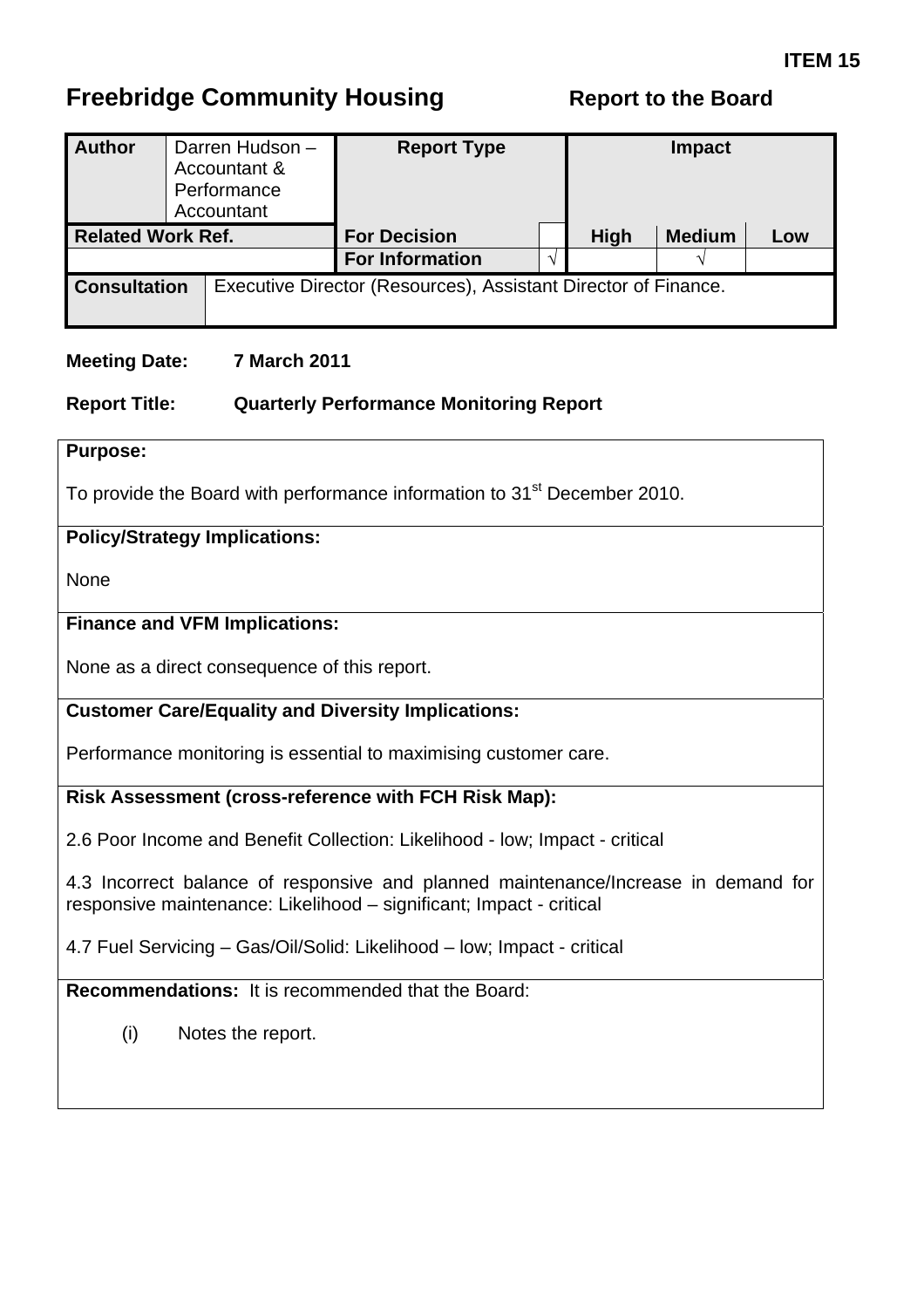Attached are the Performance Reports to provide the Board with an overall strategic view of Freebridge's performance as at 31<sup>st</sup> December 2010.

Appendices 1 & 2 detail how performance compares with previous years and with sector benchmarks. Both reports focus on the relevant business indicators that will enable the Board to have a strategic overview of performance. The intention of the report is to enable the Board to monitor more effectively and prioritise areas of the business for improvement and by focusing on a smaller volume of information a better interpretation can be made.

Appendix 1 – Monthly Performance Reporting.

This report focuses on the three months to 31<sup>st</sup> December 2010 of performance to highlight current trends and a year to date figure to be compared against target.

Responsive emergency repairs remain above the target figure of 98.5% with an average of 99.3% in the third quarter and year-to-date of 99.6%. There were 4 jobs not completed on time in November 2010 resulting in a reduced figure of 98.7% and an overall decrease year-to-date from 99.9% to 99.6%. Urgent repairs remain above the target figure of 96.5% with an average of 99.5% for third quarter and a year-to-date figure of 99.1%. Routine repairs remain above target of 96% with an average of 98.9% in the third quarter and a year-to-date figure of 98.3%. In October 2010 routine repairs achieved 99.0% for the first time due to monitoring and daily checks.

The number of properties without gas servicing certificates has decreased from 28 in September 2010 to 8 in December 2010; with 5 properties more than 8 weeks overdue. PSD have been working closely with housing officers to try and gain earlier access to the properties.

Re-let times have increased in the third quarter from 10 days to 12 days but remain on target as at 31<sup>st</sup> December 2010. Close monitoring is continuing by the First Contact Centre. This includes spot checks on all of the void work to ensure the various steps of the process are being carried out within a satisfactory time period.

This report now includes KPI's for Right First Time Repairs and Appointments Made and Kept. Work is currently being undertaken to refine these KPI's. The right first time repairs report is only reporting Property Services Department and does not take into account any other contractor. The ICT Department are able to create a new report to include all contractors. The appointments made and kept report is being reviewed by the Assistant Director of Property Services as not all jobs in categories 1 and 2 are being recorded as reported jobs. A meeting has been scheduled for the 3<sup>rd</sup> March 2011 by the Executive Director (Operations) to discuss KPI's.

#### Appendix 2 – Trend Report

This report focuses on the current year's performance compared to the previous year's performance and the target set for 2010/2011.

Emergency repairs done within KPI's are above target as are urgent and routine repairs. The trend indicates that the target figures should remain above target throughout the financial period 2010/2011.

Non-decent homes are currently running at 22.8%, higher than target of 15%, although the Assistant Director of Assets believes this target will be delivered for the financial year 2010/2011.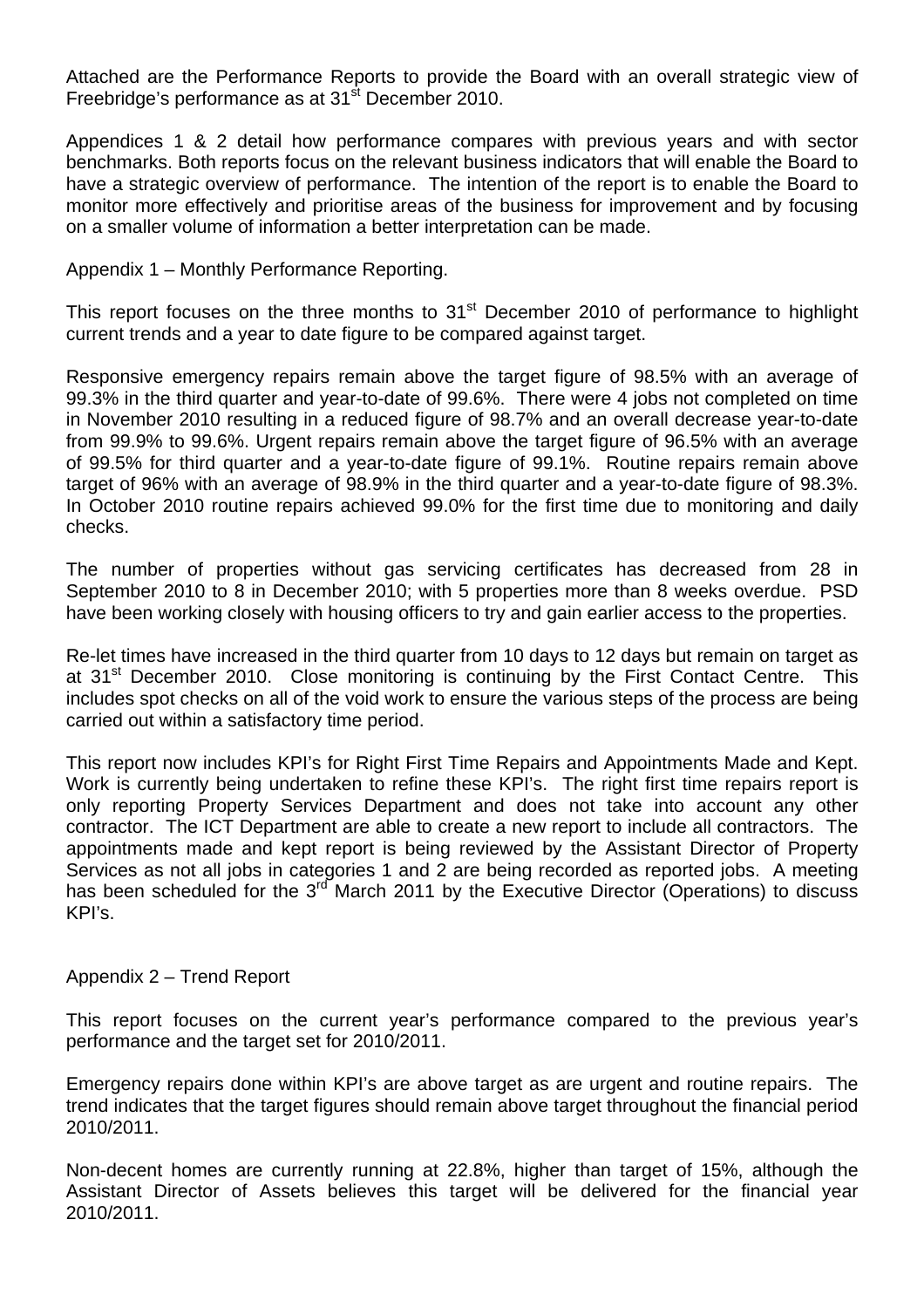The overall customer satisfaction survey is planned to be conducted in quarter 4 for the financial period 2010/11. This survey should be available at the beginning of April 2011.

#### Appendix 3 - Complaints

In the third quarter from  $1<sup>st</sup>$  October 2010 to  $31<sup>st</sup>$  December 2010 a total of 17 complaints were logged. This is an increase on the last two quarters; however 10 of the 17 were solved within the time scale at stage 1 with no complaints progressing to stage 2 and beyond. The reason for the other 7 remaining outstanding were due to the fact we were in the 14 days waiting to hear from the customer period as per our complaints procedure and therefore could not close these complaints down as at 31<sup>st</sup> December 2010.

There will be two training sessions in using Open Housing Complaints logging system for staff as some staff have expressed concerns around using the system.

Additional reporting has also been set up. The first report informs the relevant Assistant Director they have 5 days remaining to reply to the customer regarding their complaint, and a second allows the Complaints Co-ordinator to progress those complaints over 14 days since the response.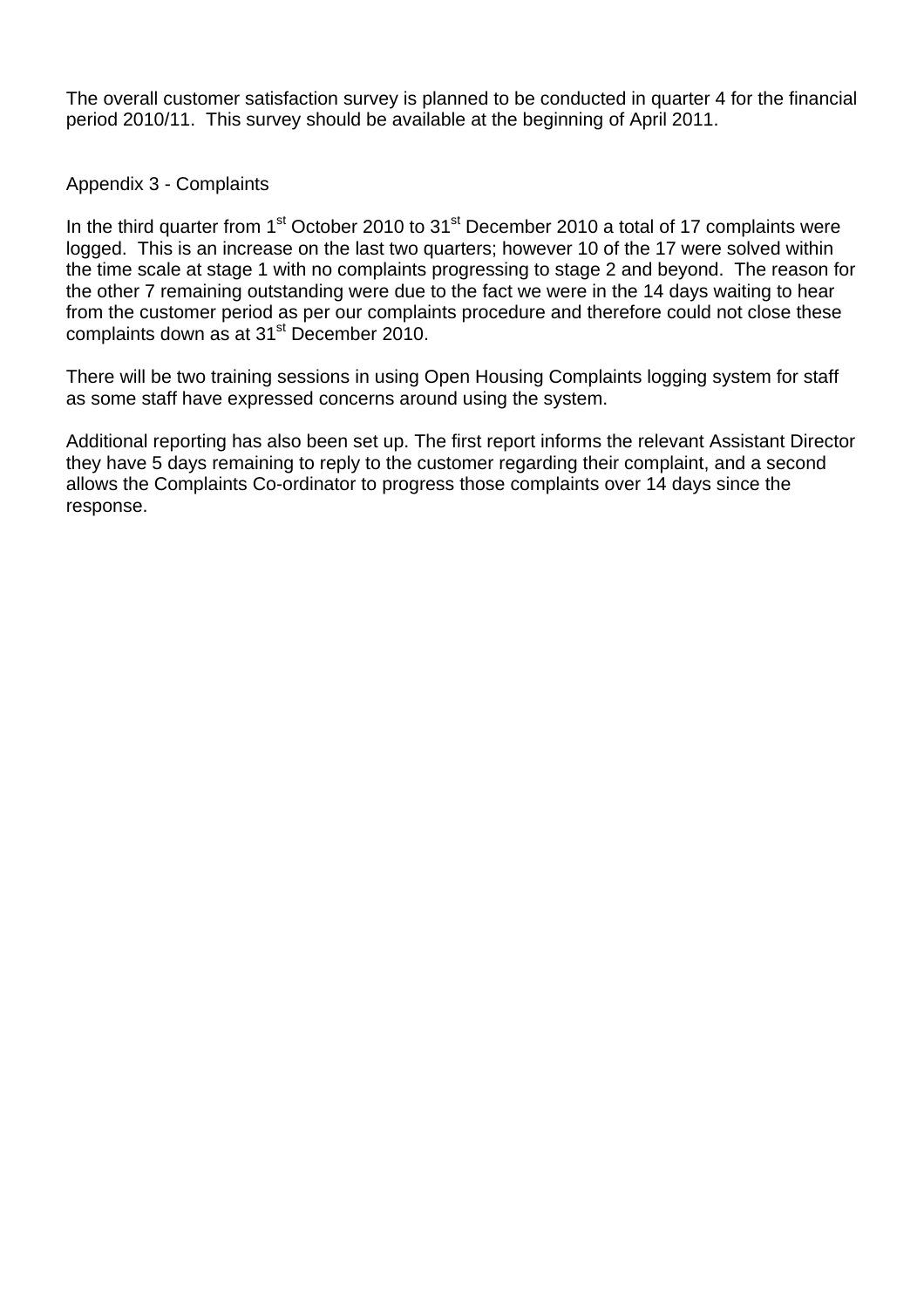

# **FREEBRIDGE COMMUNITY HOUSING – MONTHLY PERFORMANCE REPORTING**

# **AS AT 31st DECEMBER 2010**

|                        |                                                                                                                                                |                          |                              | <b>Monthly</b>               |                              | <b>Year to Date</b>                      |                                                                                                                                                                        |                 |
|------------------------|------------------------------------------------------------------------------------------------------------------------------------------------|--------------------------|------------------------------|------------------------------|------------------------------|------------------------------------------|------------------------------------------------------------------------------------------------------------------------------------------------------------------------|-----------------|
|                        | <b>Description</b>                                                                                                                             | <b>Target</b><br>2010/11 | 31 <sup>st</sup> Oct<br>2010 | 30 <sup>th</sup> Nov<br>2010 | 31 <sup>st</sup> Dec<br>2010 | <b>Year to Date</b><br>as at Dec<br>2010 | <b>Comments</b>                                                                                                                                                        | A.Dir.<br>Resp. |
|                        | Rent Arrears as a % of<br>Gross Rent:                                                                                                          |                          |                              |                              |                              |                                          |                                                                                                                                                                        |                 |
|                        | Inc HB Arrears %<br>Inc HB Arrears (in<br>£'000)                                                                                               | 2.0%                     | 1.9%<br>436                  | 1.9%<br>439                  | 1.4%<br>319                  | 1.4%<br>319                              | Due to the free weeks and early payment of HB prior to<br>Christmas, at this time we were in receipt of £99.5k HB<br>credit.                                           |                 |
|                        | Excl HB Arrears %<br>Excl HB Arrears (in<br>£'000)                                                                                             | 1.5%                     | 1.7%<br>385                  | 1.7%<br>389                  | 1.8%<br>419                  | 1.8%<br>419                              |                                                                                                                                                                        | <b>RC</b>       |
|                        | Former Tenant Arrears %                                                                                                                        | 0.6%                     | 1.22%                        | 1.24%                        | 1.23%                        | 1.23%                                    |                                                                                                                                                                        |                 |
| $\bullet$<br>$\bullet$ | Other Arrears (in £,000)<br>Write Offs (FTD) %                                                                                                 | 60<br>0.5%               | 220<br>0.04%<br>(E8978.78)   | 228<br>0.03%<br>(6388.76)    | 227<br>0.02%<br>(E5758.27)   | 227<br>0.15%<br>(E34, 279.06)            | Total rechargeable repair debt o/s (£53,421.22 invoiced April<br>$-$ Dec 2010). Provision is £175,000.                                                                 |                 |
| $\bullet$              | % Responsive Repairs<br>and Planned works<br>completed on Time<br>(includes PSD and<br><b>External Contractors):</b><br>(Monthly)<br>Emergency | 98.5%                    | 99.8%                        | 98.7%                        | 99.4%                        | 99.6%                                    | <b>Emergency repairs</b> – above target for $Dec -$ very good<br>considering adverse weather conditions<br>$U$ rgent – above target<br><b>Routine</b> $-$ above target | <b>CD</b>       |
|                        | Urgent<br>Routine                                                                                                                              | 96.5%<br>96.0%           | 99.3%<br>99.0%               | 99.5%<br>99.1%               | 99.8%<br>98.6%               | 99.1%<br>98.3%                           | Considering adverse weather conditions in Dec and volume<br>of calls, the stats show a very positive result for the month<br>and in turn a good yearly result.         |                 |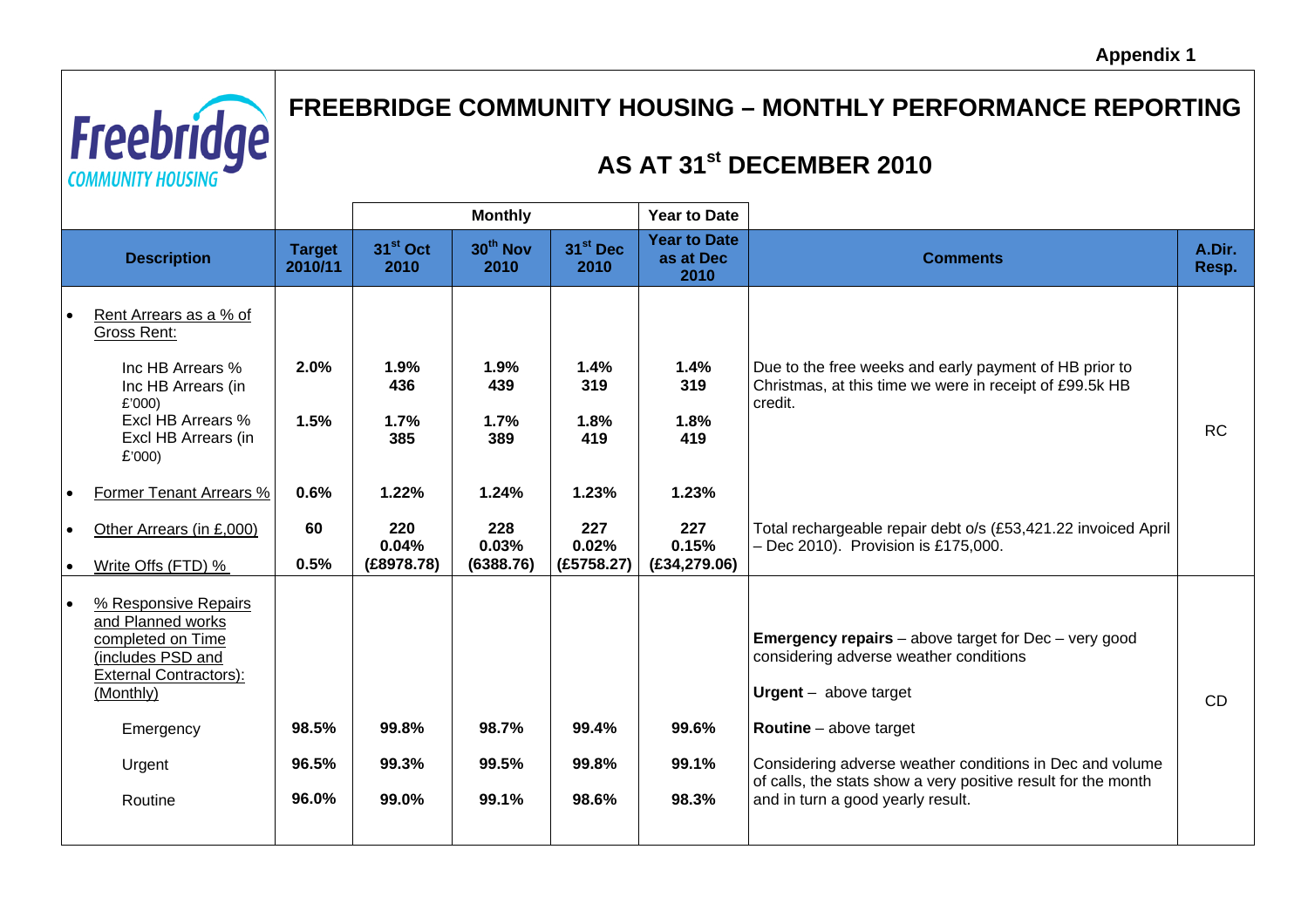| <b>Description</b>                                                                                                                                                                                  | <b>Target</b><br>2010/11 | 31 <sup>st</sup> Oct<br>2010                              | 30 <sup>th</sup> Nov<br>2010  | 31 <sup>st</sup> Dec<br>2010  | <b>Year to Date</b><br>as at Dec<br>2010 | <b>Comments</b>                                                                                                                                                                                                                                                                                                             | A.Dir.<br>Resp. |
|-----------------------------------------------------------------------------------------------------------------------------------------------------------------------------------------------------|--------------------------|-----------------------------------------------------------|-------------------------------|-------------------------------|------------------------------------------|-----------------------------------------------------------------------------------------------------------------------------------------------------------------------------------------------------------------------------------------------------------------------------------------------------------------------------|-----------------|
| <b>Right First Time Repairs</b>                                                                                                                                                                     | 96%                      | 98.19%                                                    | 99.26%                        | 98.74%                        | 98.5%                                    | Currently on target to year end.<br>(Right First Time is defined as repairs completed first time without<br>any follow on work, linked jobs or recalls to related completed<br>works.)                                                                                                                                      | CD              |
| Appointments<br>Made<br>Kept                                                                                                                                                                        | 90%                      | 39.9%<br>94.5%                                            | 40.3%<br>94.3%                | 40.10%<br>93.13%              | 37.50%<br>95.10%                         | Missed appointments to be reviewed to establish reasons.<br>These are appointments made and kept by jobs completed and<br>includes categories 1, 2, 3 and 4. Only Reported Jobs are counted<br>as appointments made and kept. Categories 1 and 2 are being<br>reviewed as not all jobs are being recorded as Reported Jobs. | <b>CD</b>       |
| <b>Gas Servicing</b><br>Certificates completed on<br>time<br>Number of properties<br>without certificates                                                                                           | 100%<br>$\bf{0}$         | 99.38%<br>20                                              | 99.66%<br>11                  | 99.75%<br>8                   | 99.75%<br>8                              | 8 properties are outstanding as at 31 <sup>st</sup> December 2010.<br>Please see note 1 on page 3 below for details.                                                                                                                                                                                                        | <b>CD</b>       |
| Total Void Rental Loss -<br>Monthly (in £'000)<br>Less:<br>Decants (Monthly)<br>Shared Ownership<br>(Monthly)<br>Major Repairs & DHS<br>(Monthly)<br><b>Adjusted Void Rental Loss</b><br>(in £'000) | 150                      | 21<br>$\overline{7}$<br>$\bf{0}$<br>5<br>$\boldsymbol{9}$ | 20<br>8<br>$\Omega$<br>4<br>8 | 20<br>8<br>$\Omega$<br>6<br>6 | 173<br>70<br>$\mathbf 1$<br>38<br>64     | 77 Properties void in the month of December 2010.<br>25 Held for Decant - average days void 701<br>9 Major Repairs<br>- average days void 521<br>14 DHS works<br>$-$ average days void 31<br>21 Sheltered<br>$-$ average days void 601<br>8 Standard<br>- average days void 14                                              | <b>RC</b>       |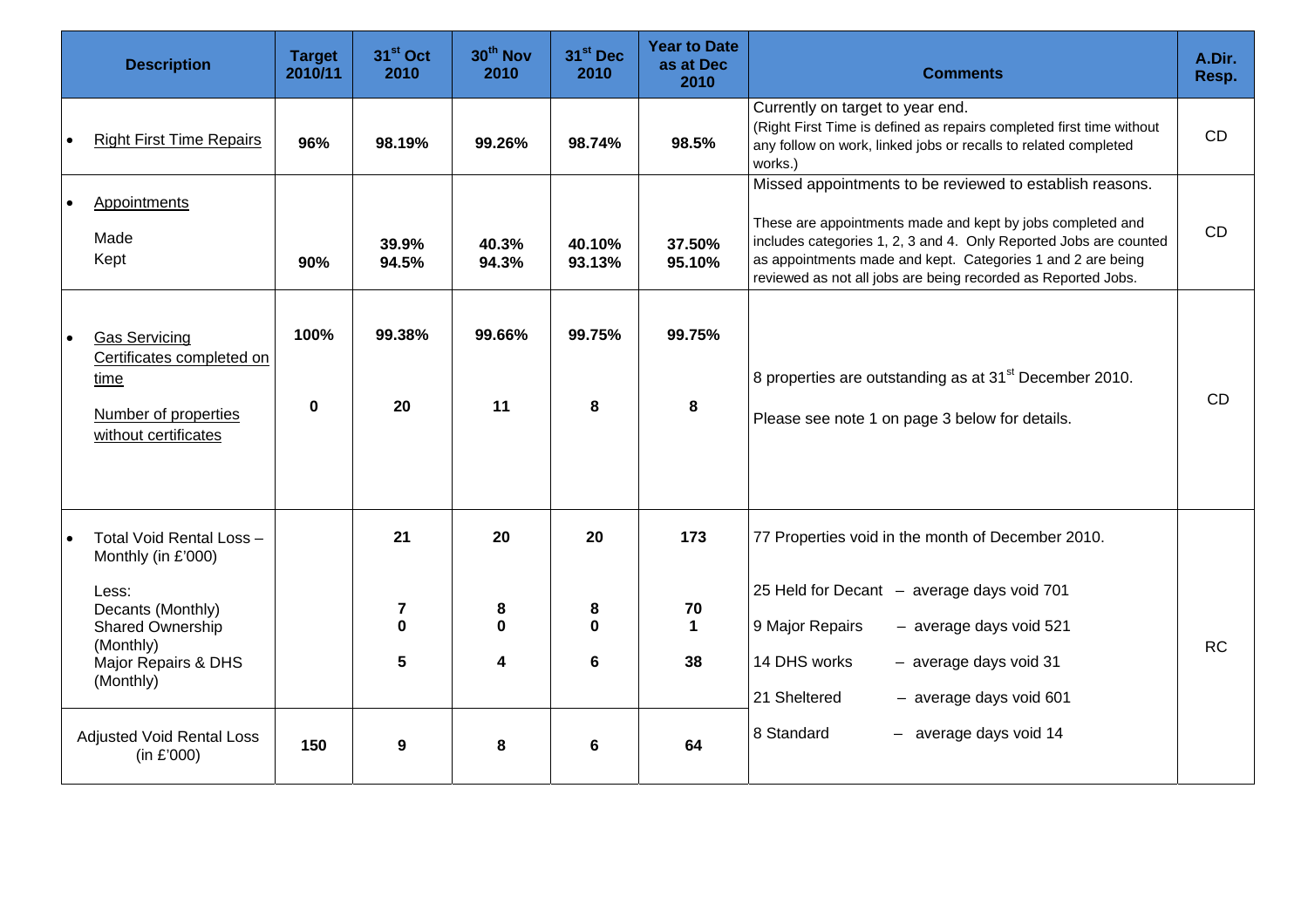| <b>Description</b>                                                                                                                                                                                    | <b>Target</b><br>2010/11 | 31 <sup>st</sup> Oct<br>2010 | 30 <sup>th</sup> Nov<br>2010 | 31 <sup>st</sup> Dec<br>2010 | <b>Year to Date</b><br>as at Dec<br>2010 | <b>Comments</b>                                                          | A.Dir.<br>Resp. |
|-------------------------------------------------------------------------------------------------------------------------------------------------------------------------------------------------------|--------------------------|------------------------------|------------------------------|------------------------------|------------------------------------------|--------------------------------------------------------------------------|-----------------|
| "Average Re- Let Times":<br>$\bullet$<br>(In Days) - From CORE<br>Report. (General Needs)<br><b>CORE Stands for</b><br>Continuous Recording<br>System" data is collected by<br>Social Housing Sector. | $12 \,$<br><b>Days</b>   | 13<br><b>Days</b>            | 14<br><b>Days</b>            | 14<br><b>Days</b>            | 12<br><b>Days</b>                        | On target but close monitoring will continue until end of<br>March 2011. | <b>RC</b>       |

Note 1:

#### <u>Gas Servicing</u>

| July      | 1 x Tenant -<br>1 x Tenant -                 | Moving to Windsor Park<br>Service Appointment booked on 13/01/11 - now complete                                                                                                                                        |
|-----------|----------------------------------------------|------------------------------------------------------------------------------------------------------------------------------------------------------------------------------------------------------------------------|
| September | 1 x Tenant -<br>1 x Tenant -<br>1 x Tenant - | Service Appointment missed on 18/01/11, court paperwork is currently being processed<br>Property empty now requiring void works, new heating system is being installed<br>Eviction booked for rent arrears on 01/02/11 |
| November  | 1 x Tenant -<br>1 x Tenant -                 | Service Appointment booked for 28/01/11<br>Court hearing 31/01/11                                                                                                                                                      |
| December  | 1 x Tenant -                                 | Service Appointment booked for 02/02/11, legal instructed to process paperwork to court if appointment missed                                                                                                          |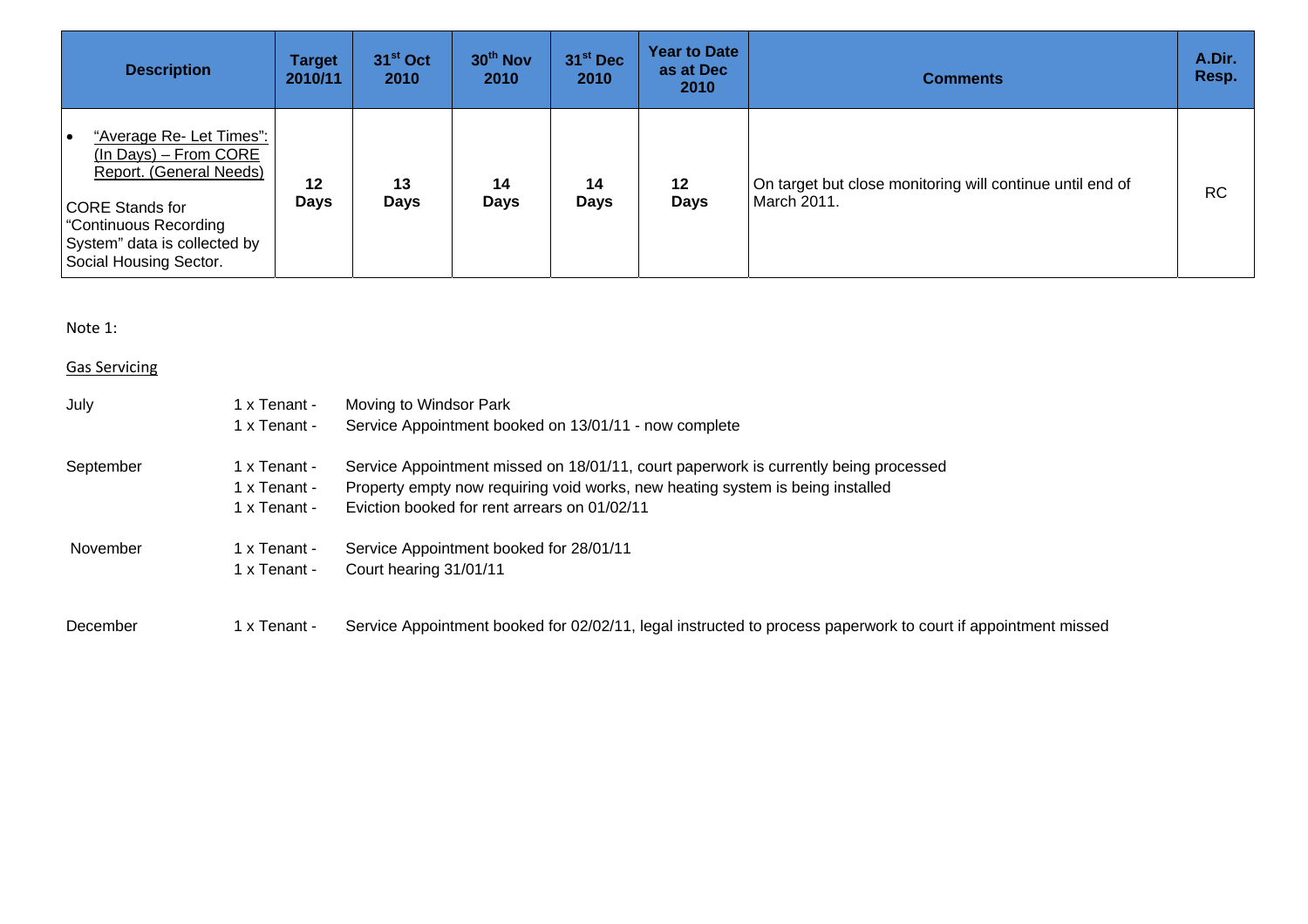Appendix 2 **Quarterly Trend Report 2008/09 House Mark Benchmark Freebridge Target Previous Year Year to Date as at Dec 2010 Comparisons Improvement Trend COMMUNITY HOUSING QUARTILE Performance Indicator 2010/11 2009/10 2010/11 UPPER** $\widehat{\bm v} \cdot \widehat{\bm v}$ % of Non-Decent Homes **15% 28% 22.8% 2.0%**  $2.0%$  $\overline{\phantom{a}}$ Arrears as % of rent debit  $\mathbf{A} = \mathbf{A}$ (Housing Quality Network GNPI 134**) 1.5% 1.4% 1.8% 2.5%** 

| $\sim$ 0.000 0.000 0.000 0.000 0.000 0.000 0.000 0.000 0.000 0.000 0.000 0.000 0.000 0.000 0.000 0.000 0.000 0.000 0.000 0.000 0.000 0.000 0.000 0.00 0.00 0.00 0.00 0.00 0.00 0.00 0.00 0.00 0.00 0.00 0.00 0.00 0.00 0.00 0.0<br>(Housing Quality Network GNPI 134)<br>(Excl Housing Benefit Arrears) | 1.5%  | 1.4%   | 1.8%   | A.           | 2.5%           | $\begin{bmatrix} 0 & 0 \\ 0 & 0 \end{bmatrix}$                            |                                                                                                        |
|---------------------------------------------------------------------------------------------------------------------------------------------------------------------------------------------------------------------------------------------------------------------------------------------------------|-------|--------|--------|--------------|----------------|---------------------------------------------------------------------------|--------------------------------------------------------------------------------------------------------|
| Former Tenant Arrears %                                                                                                                                                                                                                                                                                 | 0.6%  | 1.09%  | 1.23%  | ${\bf A}$    | $\blacksquare$ |                                                                           | Report to be tabled at MT in Mar 2011.                                                                 |
| Service Charges and Other Arrears (in £,000)                                                                                                                                                                                                                                                            |       | 55     | 49     | G            | $\blacksquare$ |                                                                           | Shop arrears of £17,427, is being monitored.                                                           |
| Rent Loss Voids + Bad Debts (in £,000)                                                                                                                                                                                                                                                                  | 292   | 285    | 149    | G            | ٠              |                                                                           |                                                                                                        |
| Emergency                                                                                                                                                                                                                                                                                               | 98.5% | 99.3%  | 99.6%  | G            | 99.3%          | $\widehat{\bullet}$ $\widehat{\bullet}$                                   |                                                                                                        |
| % repairs done within KPI's<br>Urgent<br>(Year to date)                                                                                                                                                                                                                                                 | 96.5% | 95.2%  | 99.1%  | G            | 97.6%          | $\boxed{\mathbf{0} \ \mathbf{0}}$                                         |                                                                                                        |
| Routine                                                                                                                                                                                                                                                                                                 | 96.0% | 93.5%  | 98.3%  | G            | 98.2%          | $\hat{c}$                                                                 |                                                                                                        |
| <b>Right First Time Repairs</b>                                                                                                                                                                                                                                                                         | 96%   | 97.3%  | 98.5%  | G            |                |                                                                           |                                                                                                        |
| Average time to re-let (GN excluding Major<br>Repairs and New Lets) from Core<br>(Days)                                                                                                                                                                                                                 | 12    | 30     | 12     | G            | 24.73          | $\widehat{\bullet}$                                                       |                                                                                                        |
| Overall customer satisfaction (STATUS<br>Survey)                                                                                                                                                                                                                                                        | 83%   | N/A    | N/A    | <u>A , </u>  | 88.24%         |                                                                           | Survey to be conducted in Qtr 4 for the financial<br>period 2010/11. To be available early April 2011. |
| <b>Gas Servicing</b><br>Certificates Completed on Time                                                                                                                                                                                                                                                  | 100%  | 99.15% | 99.75% | $\mathbf{A}$ | 99.88%         | $\widehat{\mathbf{v}}$ $\widehat{\mathbf{v}}$<br>$\overline{\phantom{0}}$ |                                                                                                        |
| No of Properties without Certificates                                                                                                                                                                                                                                                                   | 0     | 27     | 8      | $\mathbf{A}$ | $\blacksquare$ |                                                                           |                                                                                                        |

**Actions Only**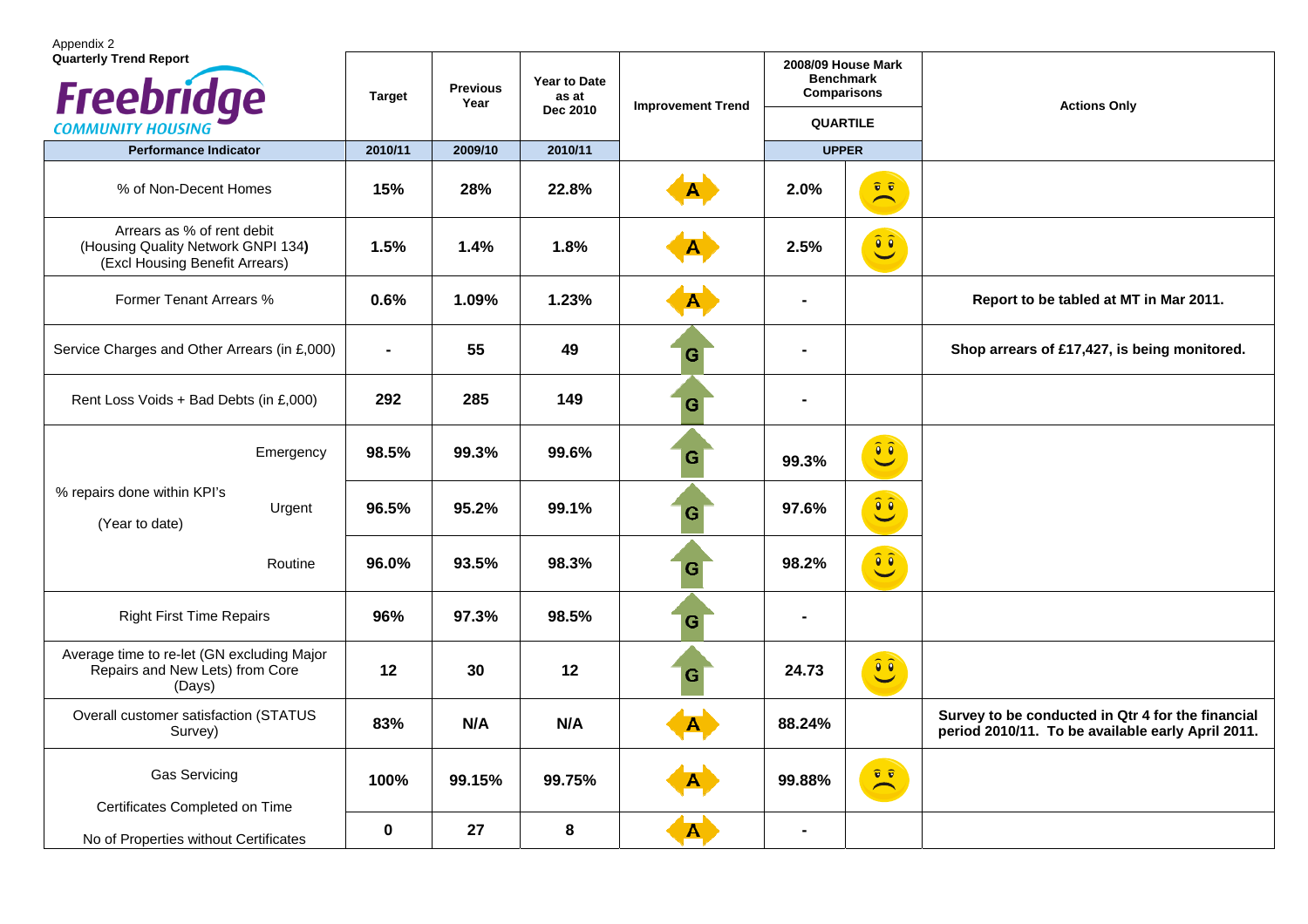## Appendix 3 – Complaints to 31/12/2010

|                                     | <b>Received</b>  |                 |                 |                    |
|-------------------------------------|------------------|-----------------|-----------------|--------------------|
|                                     | 01/10/10 to      | <b>Resolved</b> | <b>Resolved</b> |                    |
| <b>Service Area</b>                 | 31/12/10         | at Stage 1      | at Stage 2      | <b>Outstanding</b> |
| <b>HOUSING MANAGEMENT</b>           |                  |                 |                 |                    |
| General                             | 4                | 3               |                 | 1                  |
| <b>Staff Attitude</b>               |                  |                 |                 |                    |
| <b>Anti-social Behaviour</b>        |                  |                 |                 |                    |
| <b>Estate Management</b>            |                  |                 |                 |                    |
| <b>FCH</b>                          |                  |                 |                 |                    |
| <b>Service Standards</b>            |                  |                 |                 |                    |
| Tenancy                             | 1                | 1               |                 |                    |
| Poor state of property              |                  |                 |                 |                    |
| <b>Unfair Treatment</b>             |                  |                 |                 |                    |
| <b>Total</b>                        | 5                | 4               |                 | 1                  |
| <b>ASSETS</b>                       |                  |                 |                 |                    |
| General                             | 9                | 4               |                 | 5                  |
| Repairs                             |                  |                 |                 |                    |
| <b>Staff Attitude</b>               |                  |                 |                 |                    |
| <b>Estate Management</b>            |                  |                 |                 |                    |
| <b>Decent Homes Work</b>            |                  |                 |                 |                    |
| Tenancy                             |                  |                 |                 |                    |
| <b>FCH</b>                          |                  |                 |                 |                    |
| Standard of Workmanship             |                  |                 |                 |                    |
| Poor state of property              |                  |                 |                 |                    |
| <b>Unfair Treatment</b>             |                  |                 |                 |                    |
| Incomplete Repair                   |                  |                 |                 |                    |
| <b>Total</b>                        | $\boldsymbol{9}$ | 4               |                 | 5                  |
| <b>PSD/REPAIRS</b>                  |                  |                 |                 |                    |
| General                             | $\overline{2}$   | $\overline{2}$  |                 |                    |
| <b>Staff Attitude</b>               |                  |                 |                 |                    |
| <b>Freebridge Community Housing</b> |                  |                 |                 |                    |
| <b>Decent Homes Work</b>            |                  |                 |                 |                    |
| <b>Procedure Failure</b>            |                  |                 |                 |                    |
| <b>Service Standards</b>            |                  |                 |                 |                    |
| Standard of Workmanship             |                  |                 |                 |                    |
| Poor state of property              |                  |                 |                 |                    |
| Unpaid Invoice                      |                  |                 |                 |                    |
| <b>Unfair Treatment</b>             |                  |                 |                 |                    |
| Incomplete Repair                   | 1                |                 |                 | 1                  |
| <b>Total</b>                        | 3                | $\mathbf{2}$    |                 | 1                  |
| Member of staff                     |                  |                 |                 |                    |
| <b>HR</b>                           |                  |                 |                 |                    |
| <b>Grand Total</b>                  | 17               | 10              |                 | $\overline{7}$     |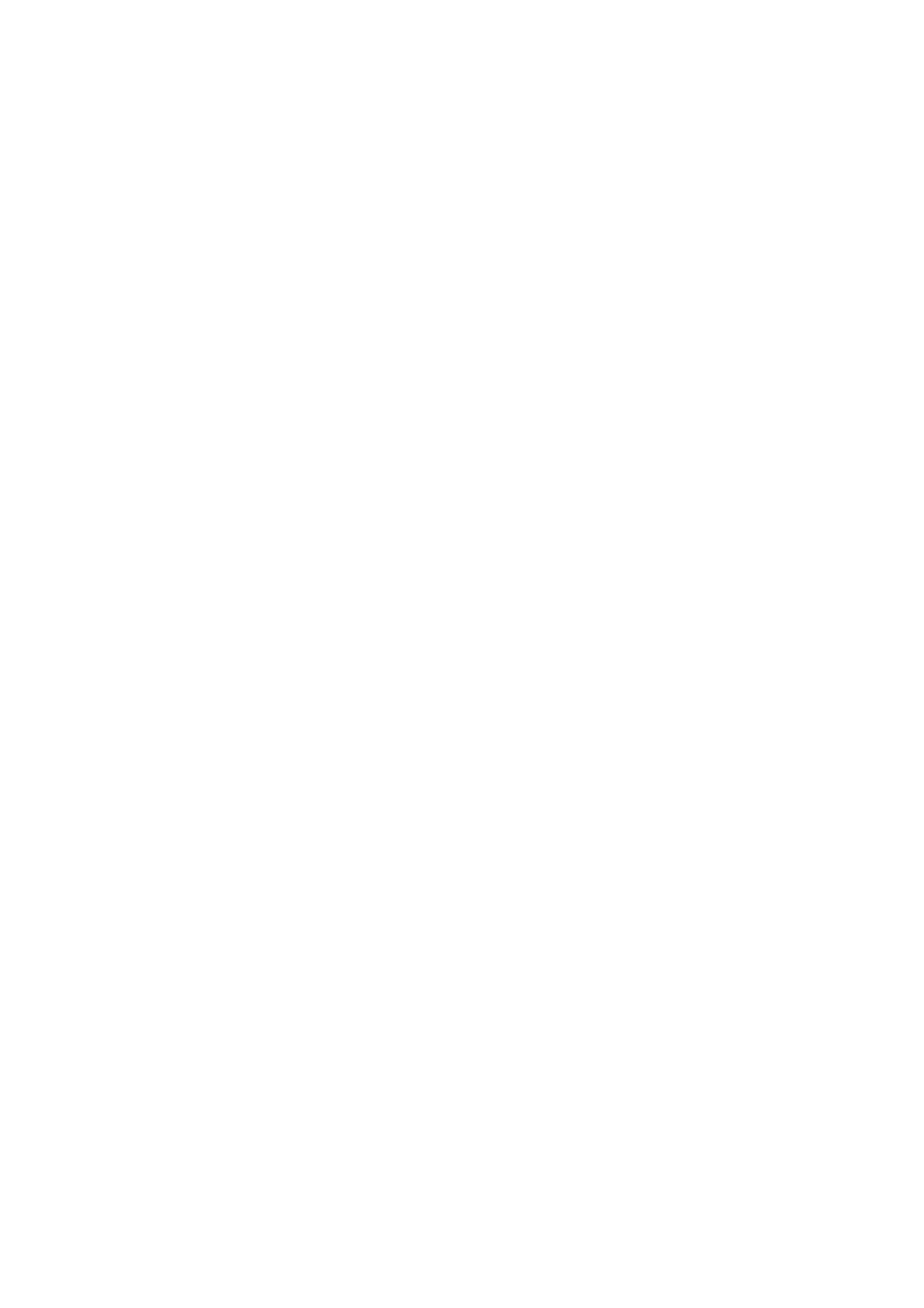<span id="page-37-0"></span>

| <b>Author</b>            |  | Tony Hall              | <b>Report Type</b>     | <b>Impact</b> |             |               |     |  |
|--------------------------|--|------------------------|------------------------|---------------|-------------|---------------|-----|--|
| <b>Related Work Ref.</b> |  |                        | <b>For Decision</b>    |               | <b>High</b> | <b>Medium</b> | Low |  |
|                          |  |                        | <b>For Information</b> | $\mathcal{N}$ |             |               |     |  |
| <b>Consultation</b>      |  | <b>Management Team</b> |                        |               |             |               |     |  |

### **Meeting Date:** 7<sup>th</sup> March 2011

#### **Report Title: Business Plan 20010/11 - Third Quarter Update**

**Purpose:** To present the 2010/11 Business Plan third quarter update.

**Policy/Strategy Implications:** None as a result of recommendations in this report

**Finance and VFM Implications:** None as a result of recommendations in this report

**Customer Care/Equality and Diversity Implications:** None as a result of recommendations in this report

**Risk Assessment (cross-reference with FCH Risk Map):** The risk map was used as one of the reference points for the development of the original plan.

1.2 Governance Framework – Board direction not implemented, Impact Critical, Likelihood Very Low. Regular reporting of progress against the Plan will help reduce the risk.

**Recommendations:** It is recommended that the Board: (i) Note the 2010/2011 Business Plan - third quarter update.

#### **1 Background**

- 1.1 The 2010/11 Business Plan third quarter update is set out at Appendix 1. Each action has been assessed with a RAG indicator, please note that on this update the RAG status coding has been reviewed and where an action did not follow the stipulated criteria it has been recast. For clarity details of status changes are included in the progress column. Commentary from the responsible officer has been added for all items.
- 1.2 For clarity the RAG status is categorised as follows:

 Red ............ Won't be completed within the year Amber ......... In progress Green ......... Completed

 A detailed explanation is included in the 'progress' section where items have changed, and where dates have been changed track changes are used so that any slippage is identified.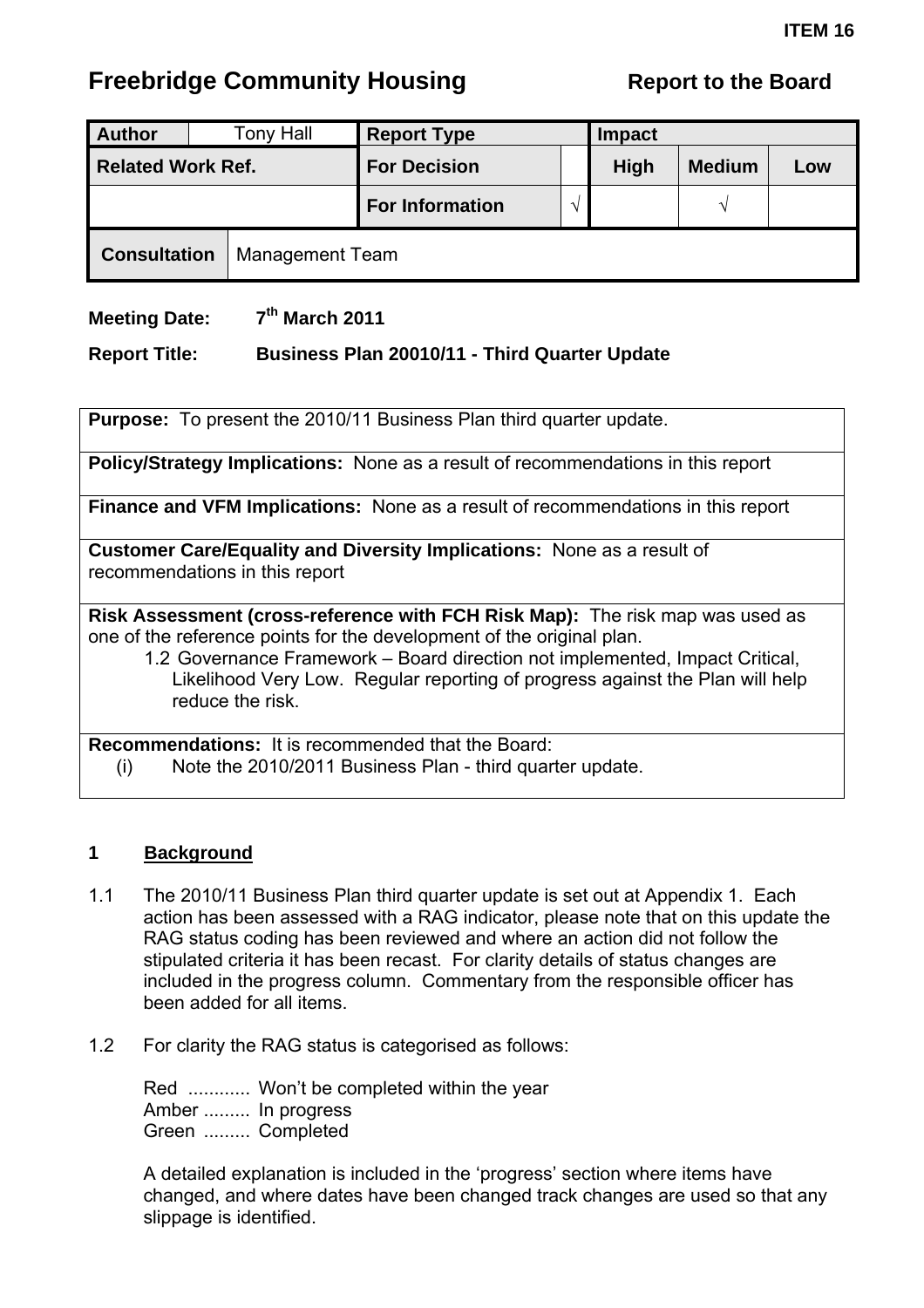#### **2 Monitoring**

2.1 A full outturn report will be produced for the Board at its June meeting. At this stage it is worth highlighting the following points:

#### 1 Growth

- 1.2.1 Freebridge has completed 13 new social housing units and has now received HCA approval for a further 34 units to be completed during 2011.
- 1.3.1 The Asset Management Review deadline has been extended to the end of the year. Some detailed work has been carried out; for example on the options for non-traditional homes; however, an overarching strategy is required. This is likely to be a significant focus within the new business plan
- 1.4.1 Land in Chapel Lane has been acquired. Plans are being developed for the Tenant Resource Centre, and planners have indicated that the site may accommodate 5 residential units.

#### 2 Tenant Empowerment

2.1.1 The Tenant Empowerment Service Review has been significantly refocused and the deadline has been extended to July 2011.

#### 3 Financially Sound

3.4.1 New Housemark benchmarking data is now available and detailed analysis will be used to help prioritise cost reduction in the revised business plan.

#### 4 Fit For Purpose

- 4.1 The Customer Contact Centre has been implemented resulting in both an improved reception service and telephone enquiry system.
- 4.3.1 At December 2010 the completion of the Stock Condition Survey had been switched to Red status as we were concerned that it had been significantly delayed. The report has now been completed and is being used to inform financial planning.
- 4.4.3 Asset Management Database still under review unlikely to be resolved by March 2011. Decision required to use existing Open Housing system, or invest in a dedicated database.

#### 5 Investing in People

5.7.2 New Appraisal System for PSD operatives, has been delayed, however it has a revised deadline at March 2011.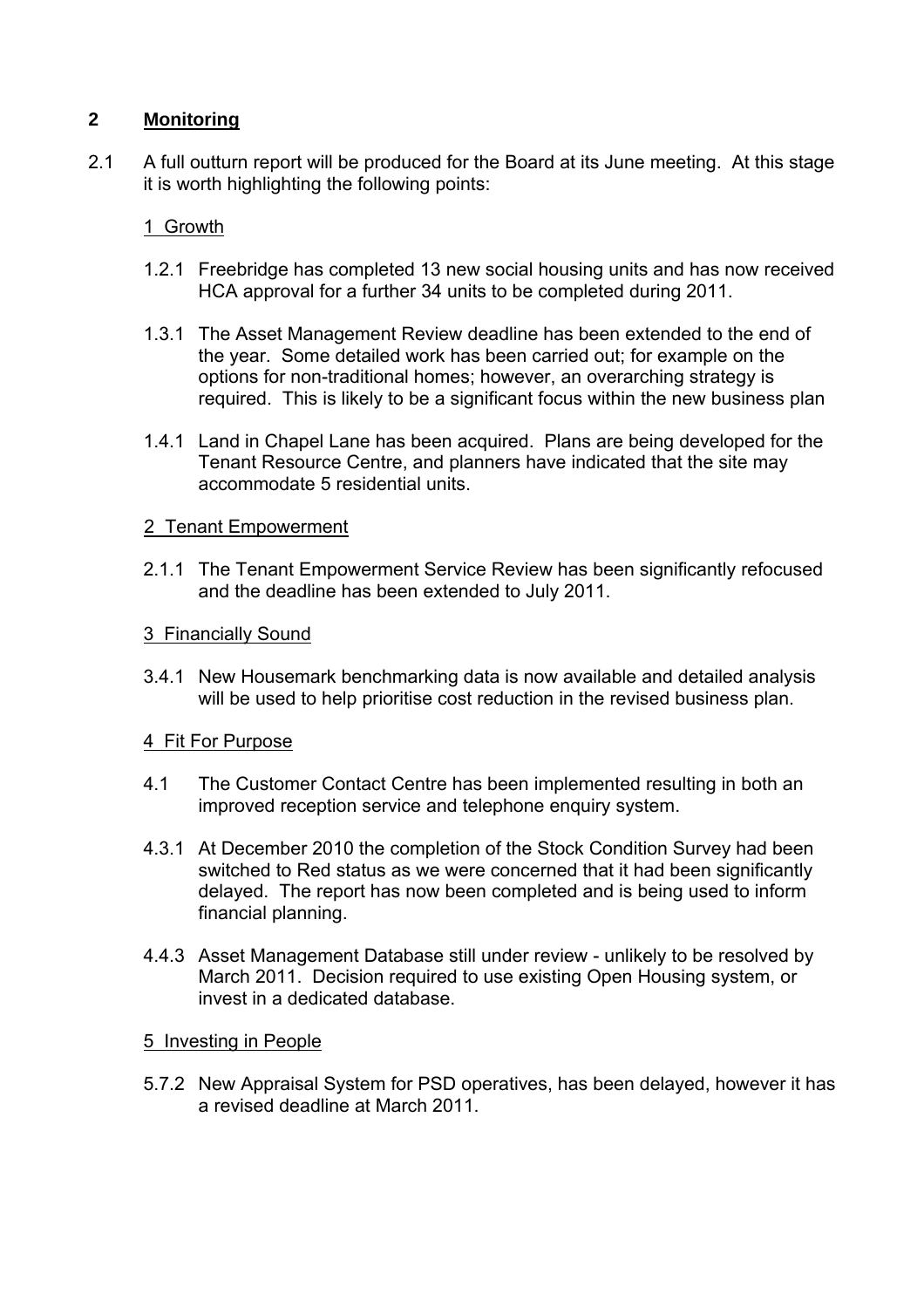| <b>VISION</b>                                                                                                                                                            | 2010/11                                                                                    | <b>Status</b>    | <b>Responsibility &amp; Timescale</b>              | <b>Progress</b>                                                                                                            |
|--------------------------------------------------------------------------------------------------------------------------------------------------------------------------|--------------------------------------------------------------------------------------------|------------------|----------------------------------------------------|----------------------------------------------------------------------------------------------------------------------------|
|                                                                                                                                                                          |                                                                                            |                  | <b>Growth</b><br>1.                                |                                                                                                                            |
| 1.1 Developed<br>balanced tenure<br>portfolio in and<br>around West Norfolk                                                                                              | 1.1.1 Alignment of<br>development plans with<br>sub-regional<br>priorities/risk/submarkets | $\blacktriangle$ | <b>Tony Hall</b><br>Ongoing                        | Development plans agreed with the<br>Borough Council as part of the HCA<br>process.<br>New implication form Fairer Futures |
| 1.2 To deliver a<br>sustainable new build<br>programme                                                                                                                   | 1.2.1 Implement and<br>review annual<br>development plan                                   | G                | <b>Stuart Mansell</b><br>January 2011              | Completed 13 units.<br>December HCA approval for Q4<br>2010/11 start 32 units.<br>[Status- change from Amber to Green]     |
| <b>1.3 Completed Asset</b><br><b>Management Review -</b><br>identifying all possible<br>development sites<br>within existing land<br>holding and<br>implementation plans | 1.3.1 Review assets for<br>development potential or<br>disposal and prioritise             | A                | <b>Stuart Mansell</b><br>August 2010<br>March 2011 | Data collection / analysis in progress<br>January 2011                                                                     |
| 1.4 To establish a land<br>bank to support<br>development plans                                                                                                          | 1.4.1 Identify sites for<br>acquisition                                                    | $\blacktriangle$ | <b>Stuart Mansell</b><br>Ongoing                   | Chapel Lane Kings Lynn purchased<br>November 2010                                                                          |
| 1.5 Strategy in place<br>for merger,<br>acquisitions and<br>partnerships                                                                                                 | 1.5.1 Research and<br>review successful<br>implementation of<br>completed mergers.         | A                | <b>Tony Hall</b><br>March 2011                     | Meeting arranged with James Tickell                                                                                        |
| 1.6 Increase the<br>supply of affordable<br>housing under new<br>management                                                                                              | 1.6.1 Explore options to<br>increase supply and<br>identify most viable<br>opportunities   | $\blacktriangle$ | Executive<br>Ongoing                               | Evaluating the impact of "Fairer<br>Futures"                                                                               |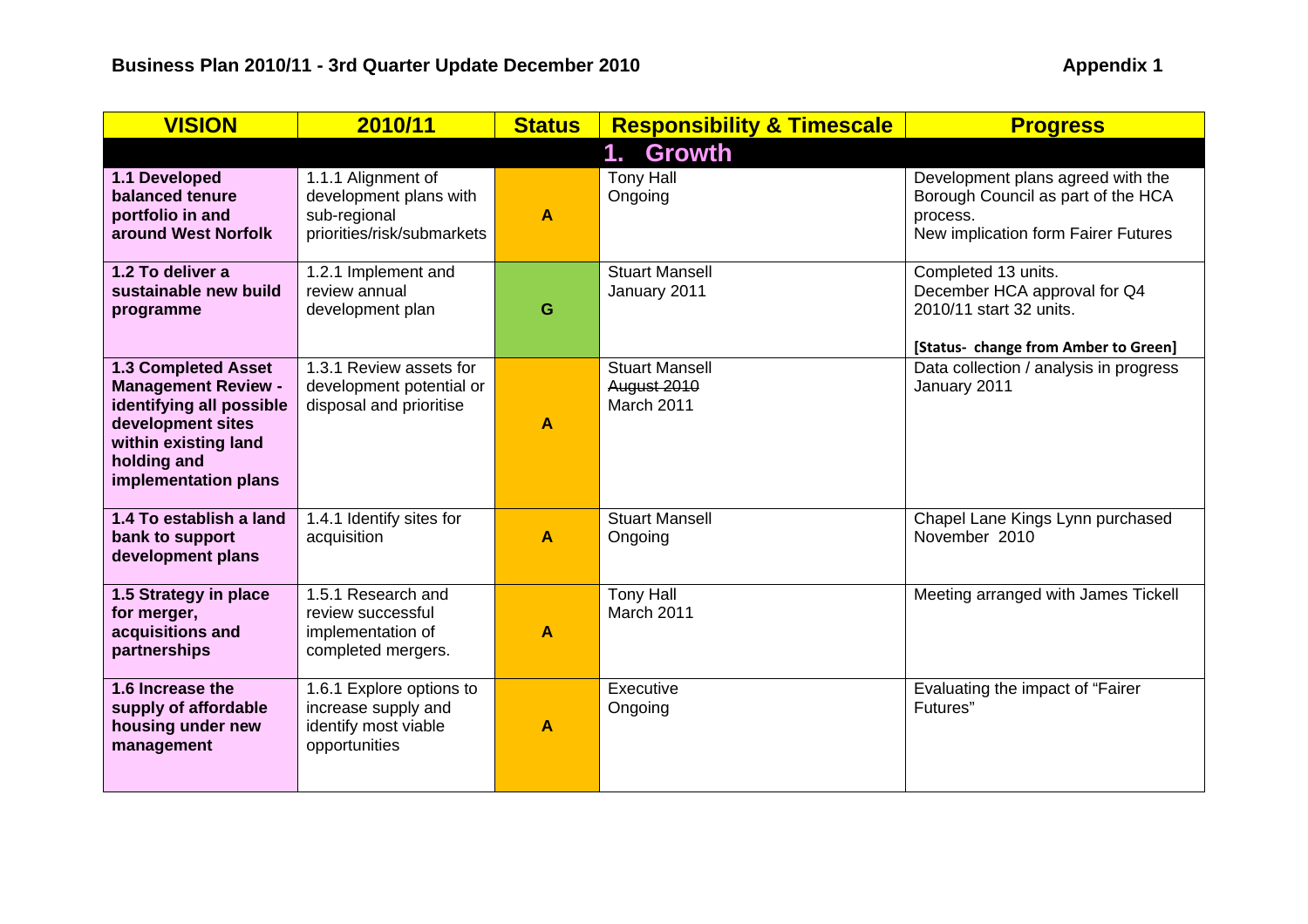| <b>VISION</b>                                                                                                    | 2010/11                                                                                                           | <b>Status</b>    | <b>Responsibility &amp; Timescale</b>                          | <b>Progress</b>                                                                                                            |
|------------------------------------------------------------------------------------------------------------------|-------------------------------------------------------------------------------------------------------------------|------------------|----------------------------------------------------------------|----------------------------------------------------------------------------------------------------------------------------|
|                                                                                                                  |                                                                                                                   |                  | <b>2. EMPOWERING TENANTS</b>                                   |                                                                                                                            |
| 2.1 Fully developed<br>empowerment<br>framework with<br>meaningful<br>opportunities for                          | 2.1.1 Complete Tenant<br><b>Empowerment Service</b><br>Review                                                     | $\mathsf{R}$     | Michelle Playford<br><b>March 2011</b><br>Revised to July 2011 | First stage report complete. Individual<br>reviews (e.g. Streets Ahead)<br>underway.<br>[Status- change from Amber to Red] |
| customers to be<br>involved as<br>individuals and<br>representative groups<br>at all levels                      | 2.1.2 Identify options for<br>tenant scrutiny and<br>implement                                                    | $\boldsymbol{A}$ | Michelle Playford<br>April 2011                                | Setting up of Tenant Panel underway.                                                                                       |
|                                                                                                                  | 2.1.3 Develop structure<br>for opportunities for<br>customer involvement<br>on individual and<br>collective basis | A                | Executive<br>April 2011                                        | Tenant Panel proposals out for<br>consultation.<br>Social media usage developing.                                          |
|                                                                                                                  | 2.1.4 Identify partner to<br>assist in the delivery of<br><b>Tenant Empowerment</b><br>training.                  | $\blacktriangle$ | Michelle Playford<br>Ongoing                                   | This will form part of the Tenant<br><b>Empowerment Service Review.</b>                                                    |
| 2.2 A clear and<br>transparent<br>mechanism in place<br>for tenant involvement<br>to improve service<br>delivery | 2.2.1 Establish a tenant<br>panel to monitor service<br>improvement                                               | A                | Executive<br>April 2011                                        | Proposals out for consultation.<br>Recruitment planned for March 2011                                                      |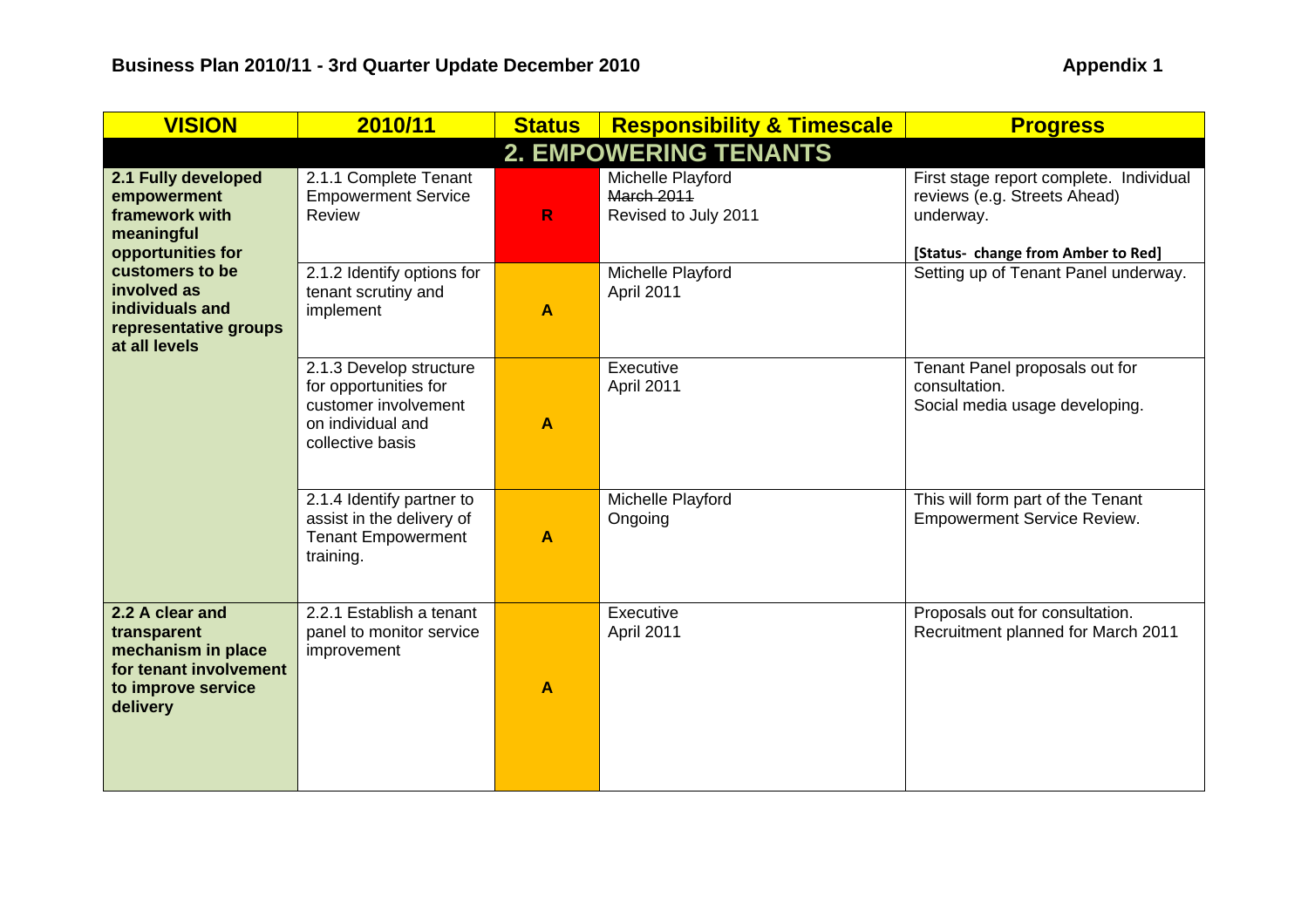| <b>VISION</b>                                                                                                                | 2010/11                                                                                                   | <b>Status</b> | <b>Responsibility &amp; Timescale</b>                                | <b>Progress</b>                                                                                                                                         |
|------------------------------------------------------------------------------------------------------------------------------|-----------------------------------------------------------------------------------------------------------|---------------|----------------------------------------------------------------------|---------------------------------------------------------------------------------------------------------------------------------------------------------|
|                                                                                                                              |                                                                                                           |               | <b>3. FINANCIALLY SOUND</b>                                          |                                                                                                                                                         |
| <b>3.1 Operating within</b><br><b>Funding Covenants/</b><br><b>Requirements</b>                                              | 3.1.1 Compliance with<br>funding covenants                                                                | G             | Malcolm Fry<br>March 2011                                            | Still complying - forecast to comply by<br>March 2010.                                                                                                  |
| 3.2 Financially out-<br>performed, transfer<br><b>Financial Plan by £1m</b>                                                  | 3.2.1 £0.33m out<br>performance                                                                           | G             | Malcolm Fry<br>March 2011                                            | Forecast to achieve                                                                                                                                     |
| <b>3.3 Financial capacity</b><br>for the future plans                                                                        | 3.3.1 Review funding<br>options                                                                           | G             | Sean Kent<br>September 2010                                          | Ongoing                                                                                                                                                 |
|                                                                                                                              | 3.3.2 Explore<br>opportunities to increase<br>financial capacity                                          | A             | Sean Kent<br>September 2010                                          | Met with funders. Financial markets<br>remain light.                                                                                                    |
| 3.4 Overall core cost -<br>basic average for<br><b>LSVT's - more spent</b><br>on 'front line' services,<br>less on 'support' | 3.4.1 Efficiencies<br>targeted in Service<br>Reviews and<br><b>Operational Plans</b>                      | A             | Malcolm Fry<br>June 2010<br>November - December 2010<br>January 2011 | First draft to Executive by end of<br>January 2011                                                                                                      |
| <b>3.5 Property Services</b><br>operating at a surplus<br>and winning external                                               | 3.5.1 Property Services<br>in surplus for year                                                            | A             | <b>Colin Davison</b><br>March 2011                                   | Currently on target to breakeven                                                                                                                        |
| work                                                                                                                         | 3.5.2 Planning for<br>winning external work -<br>Market analysis<br>Capacity Planning and<br>annual plan. | A             | <b>Colin Davison</b><br>March 2011                                   | Areas of external work being reviewed<br>and advice being obtained on tax<br>implications for growth.                                                   |
| 3.6 £5.5M VAT money<br>allocated to specific<br>plans                                                                        | 3.6.1 £2.0m VAT<br>contribution                                                                           | A             | Executive<br>March 2011                                              | Retainable receipts so far for this<br>financial year have totalled £507k.<br>Expectation is for receipts to be in the<br>region of £660k for the year. |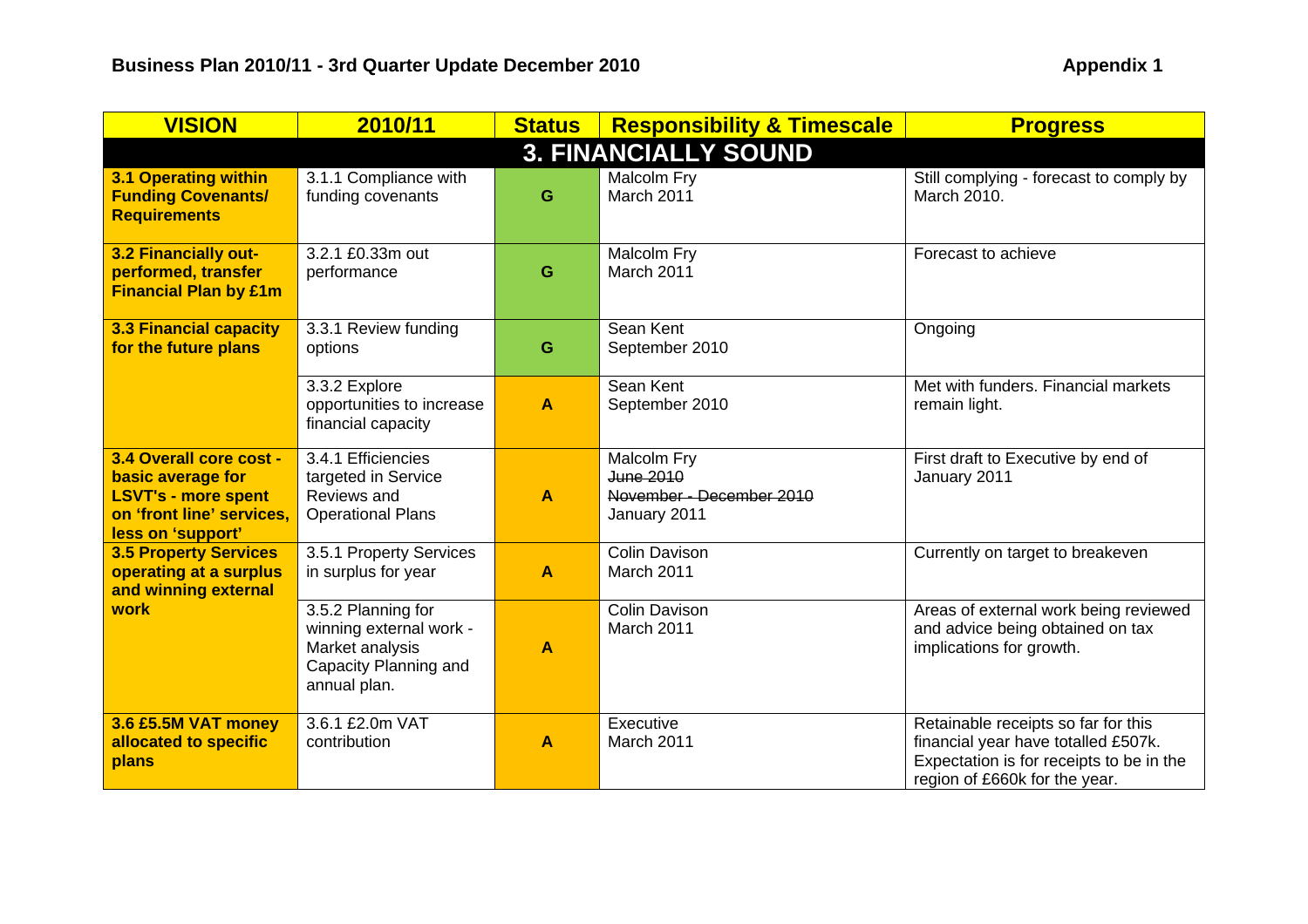| <b>VISION</b>                                                                                           | 2010/11                                                                                                                | <b>Status</b>    | <b>Responsibility &amp; Timescale</b>                  | <b>Progress</b>                                                                                                                                                                                                                                                                                    |
|---------------------------------------------------------------------------------------------------------|------------------------------------------------------------------------------------------------------------------------|------------------|--------------------------------------------------------|----------------------------------------------------------------------------------------------------------------------------------------------------------------------------------------------------------------------------------------------------------------------------------------------------|
|                                                                                                         |                                                                                                                        |                  | <b>4. FIT FOR PURPOSE</b>                              |                                                                                                                                                                                                                                                                                                    |
| 4.1 Business-<br>infrastructure fully<br>aligned to future plans                                        | 4.1.1 Key initiative:<br>Investigate options for<br>introduction of Customer<br><b>Contact Centre and</b><br>implement | G                | <b>Abigail Ellis</b><br>November 2010                  | Complete - live 13 <sup>th</sup> December<br>[Status - change from Amber to Green]                                                                                                                                                                                                                 |
|                                                                                                         | 4.1.2 Sheltered Housing<br><b>Service Charge Review</b><br>and implementation                                          | G                | <b>Abigail Ellis</b>                                   | Two remaining consultations with<br>existing residents will be completed by<br>end of Jan 11. Incremental service<br>charge to be added over six years with<br>an initial £5 per week starting this year.<br>Consultation with s/c liaison Officer if<br>any resident put in financial difficulty. |
|                                                                                                         | 4.1.3 Prepare for short<br>notice inspection.                                                                          | $\boldsymbol{A}$ | Executive<br>Ongoing                                   | Ongoing - pending clarification f the<br>nature of future inspections.                                                                                                                                                                                                                             |
| 4.2 Upper<br>quartile/Beacon<br><b>Performance</b><br>(quality/cost/<br>volume) across key<br>processes | 4.2.1 Key initiative:<br>Implement Performance<br><b>Management Strategy</b><br>including training                     | $\boldsymbol{A}$ | Sean Kent<br>Ongoing                                   | All ADs have now gone through<br>coaching training.<br>Mary Gober coaching launched.                                                                                                                                                                                                               |
| <b>4.3 Asset Management</b><br><b>Strategy fully</b><br>implemented                                     | 4.3.1 Commission stock<br>condition survey with<br>external validation                                                 | G                | <b>Stuart Mansell</b><br>January 2011<br>February 2011 | Savills completed survey Sept 2010.<br>Final report December 2010.<br>Report now February 2011.<br>[Status - change from Amber to Green]                                                                                                                                                           |
| <b>4.4 ICT/Systems</b><br>capacity aligned to<br>current and future                                     | 4.4.1 Website Phase 2b<br>(Content Management)<br>developed                                                            | G                | <b>Dave Clements</b><br>August 2010                    | Completed                                                                                                                                                                                                                                                                                          |
| needs                                                                                                   | 4.4.2 Electronic<br>Document Management<br>Phase 1 planned and<br>implemented                                          | A                | Dave Clements<br>September 2010                        | POP/PIP system being tested with<br>user training planned from February<br>2011<br>[Status - change from Green to Amber]                                                                                                                                                                           |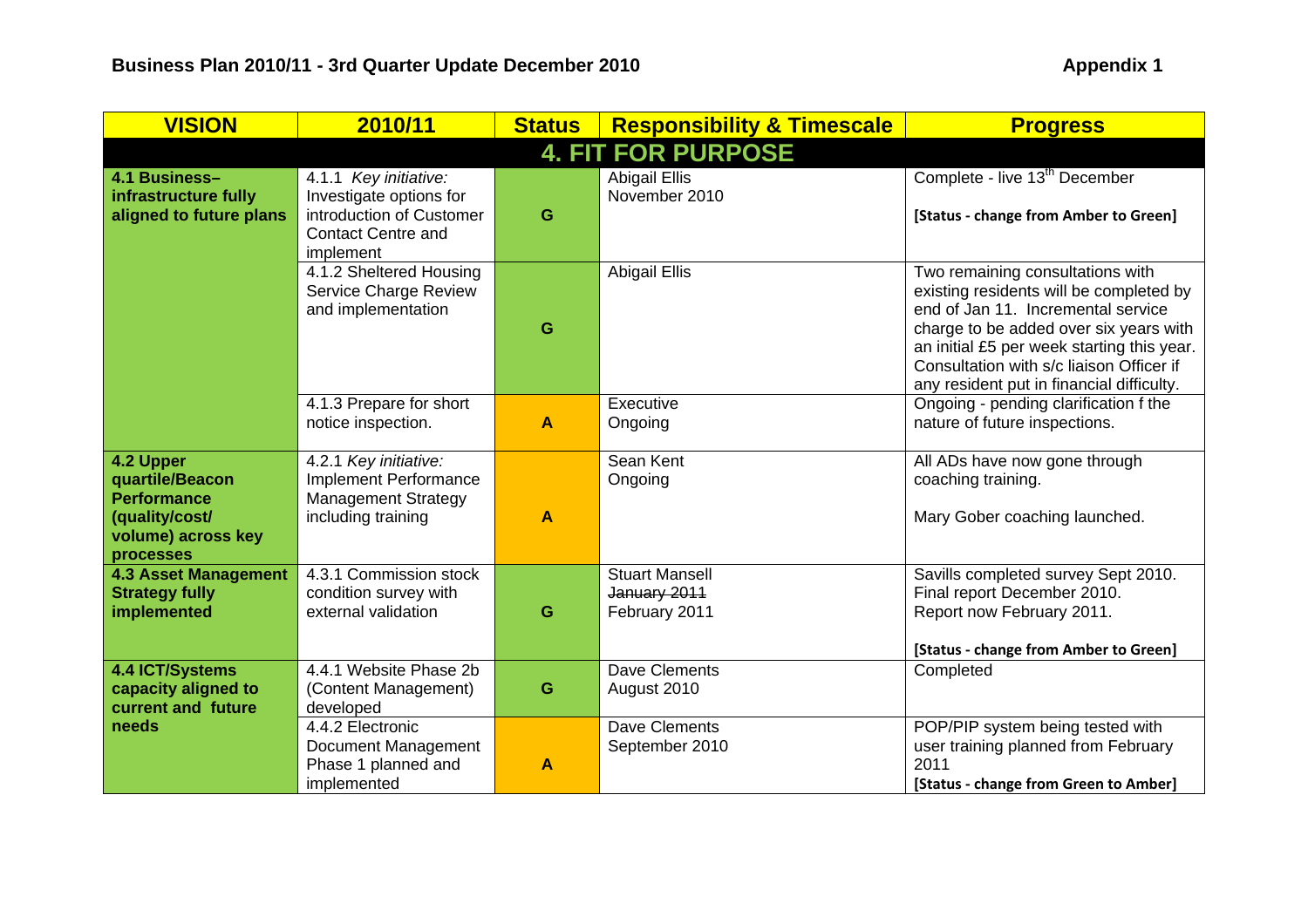| <b>VISION</b>                                                                                     | 2010/11                                                                        | <b>Status</b> | <b>Responsibility &amp; Timescale</b>                            | <b>Progress</b>                                                                                              |
|---------------------------------------------------------------------------------------------------|--------------------------------------------------------------------------------|---------------|------------------------------------------------------------------|--------------------------------------------------------------------------------------------------------------|
|                                                                                                   | 4.4.3 Asset<br>Management database<br>operational                              | $\mathbb{R}$  | Dave Clements<br>October 2010                                    | System requirements being reviewed<br>with AD of Assets<br>[Status - change from Green to Red]               |
| 4.5 Health & Safety<br>fully embedded,<br>mainstreamed and<br>promoted within the<br>organisation | 4.5.1 Develop and<br>deliver annual Health &<br>Safety Plan                    | G             | Jo Whaley<br>Development - April 2010<br>Re-schedule August 2010 | Progressing satisfactorily to timescale<br>for delivery by year end                                          |
| <b>4.6 Embedded culture</b><br>to support future<br>plans                                         | 4.6.1 Develop, agree<br>and communicate<br>behaviours that embed<br>the values | G             | Jo Whaley<br>April 2010<br>December 2010                         | Completed. Further work in progress<br>to develop a behaviours competency<br>framework during 2011.          |
| <b>4.7 Effective</b><br><b>Governance Structure</b>                                               | 4.7.1 Implement<br>Governance<br>improvement plan                              | G             | <b>Tony Hall</b><br>December 2010                                | Completed - Revised Action Plan<br>followed Board Appraisals.                                                |
|                                                                                                   | 4.7.2 Assess compliance<br>with TSA new regulatory<br>framework                | G             | Executive                                                        | <b>Regulatory Judgement Expected</b><br>Feb/March.<br>All submissions completed on time.<br>Delays with TSA. |
| <b>4.8 Effective</b><br><b>Communicator to</b><br>external Stakeholders                           | 4.8.1 Agree and<br>implement<br>Communications<br>Strategy                     | G             | Michelle Playford<br>Ongoing                                     | Ongoing                                                                                                      |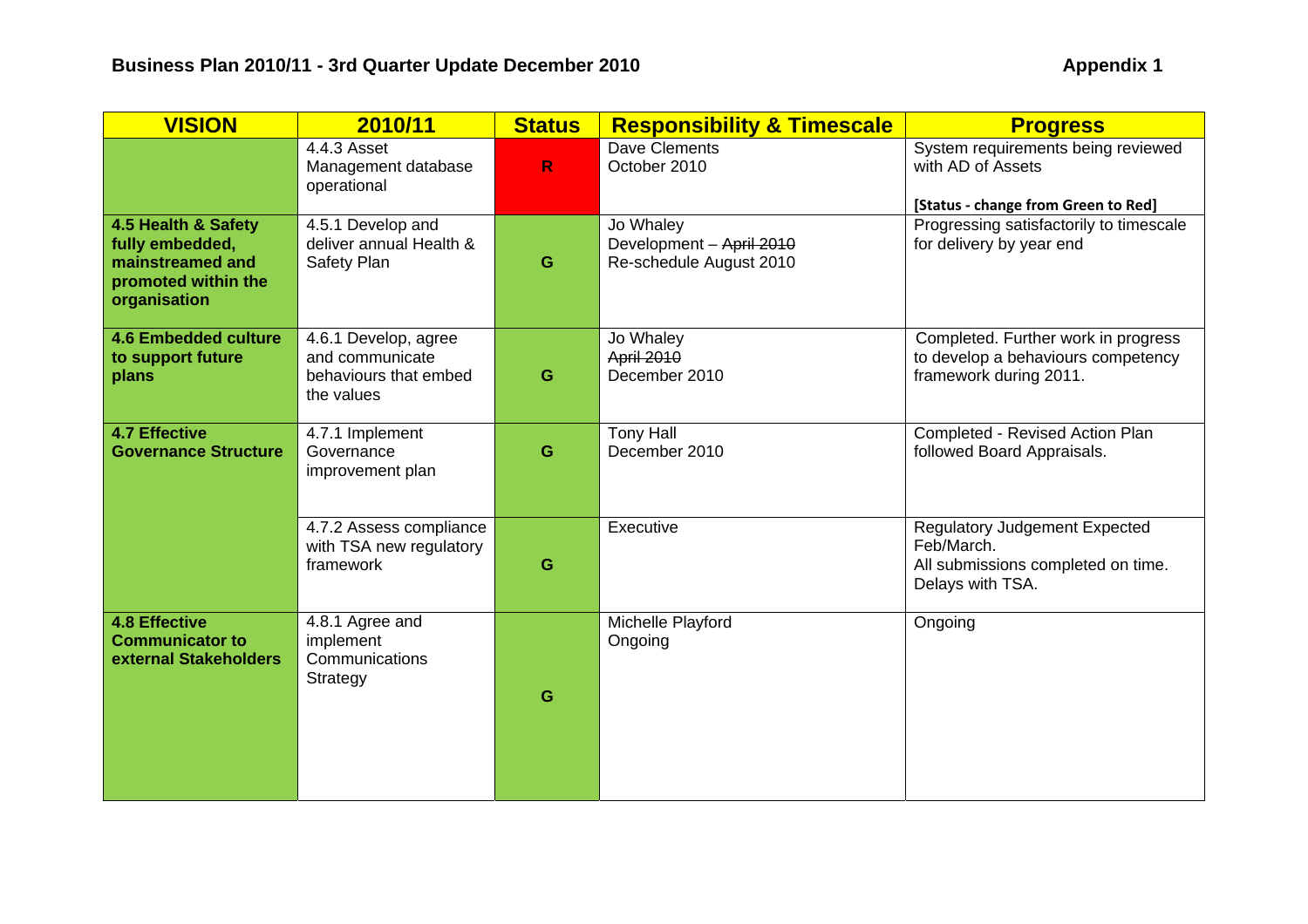| <b>VISION</b>                                                                                                                                                             | 2010/11                                                                 | <b>Status</b>           | <b>Responsibility &amp; Timescale</b>                                           | <b>Progress</b>                                                                                                                                                                                                                                                 |
|---------------------------------------------------------------------------------------------------------------------------------------------------------------------------|-------------------------------------------------------------------------|-------------------------|---------------------------------------------------------------------------------|-----------------------------------------------------------------------------------------------------------------------------------------------------------------------------------------------------------------------------------------------------------------|
|                                                                                                                                                                           |                                                                         |                         | <b>5. INVESTING IN PEOPLE</b>                                                   |                                                                                                                                                                                                                                                                 |
| 5.1 High calibre people<br>want to work for and<br>stay with Freebridge                                                                                                   | 5.1.1 Review flexible<br>working arrangements<br>including Home Working | G                       | Jo Whaley - March 2011                                                          | 2010 staff survey suggested 91%<br>satisfied with ability to strike right<br>balance between home and work life.<br>Guidelines to be drawn up on how<br>flexible working should operate and<br>informal home working arrangements.                              |
|                                                                                                                                                                           | 5.1.2 Review<br>Organisational<br><b>Development Strategy</b>           | G                       | Sean Kent/Jo Whaley<br>March 2011                                               | Principles relating to people elements<br>of OD added to revised HR Policy<br>(Sept.10):<br>• Staffing Structures and Succession<br>Planning<br>Training and Development (incl.<br>$\bullet$<br>Leadership Development)<br>Performance Management.<br>$\bullet$ |
| 5.2 Effective/visionary<br>leadership within the<br>organisation and<br>wider sector                                                                                      | 5.2.1 Coaching and<br>mentoring approach<br>developed                   | A                       | Jo Whaley - March 2011                                                          | Contributed to by Gober coaching<br>programme. Only one senior manager<br>now awaiting ILM coaching course.<br>[Status - change from Green to Amber]                                                                                                            |
| 5.3 A workforce<br>representative of the<br>community we serve,<br>and of an<br>organisational culture<br>which values diversity<br>and offers equality of<br>opportunity | 5.3.1 E&D refresher<br>training linked to<br>Customer care              | $\overline{\mathsf{A}}$ | Jo Whaley - March 2011                                                          | Gober courses supportive of E&D<br>principles. E&D Training for new staff<br>to be carried out by year end.<br>[Status - change from Green to Amber]                                                                                                            |
| 5.4 Values embedded<br>and lived                                                                                                                                          | 5.4.1 Develop Staff<br>Charter                                          | A                       | Jo Whaley - June 2010<br>Re-schedule December 2010<br>Re schedule to March 2011 | Working with Michelle Playford on<br>review of internal communications.<br>Staff feedback survey being<br>conducted, results to feed into<br>overhaul of internal comms, to include<br>Staff Charter.                                                           |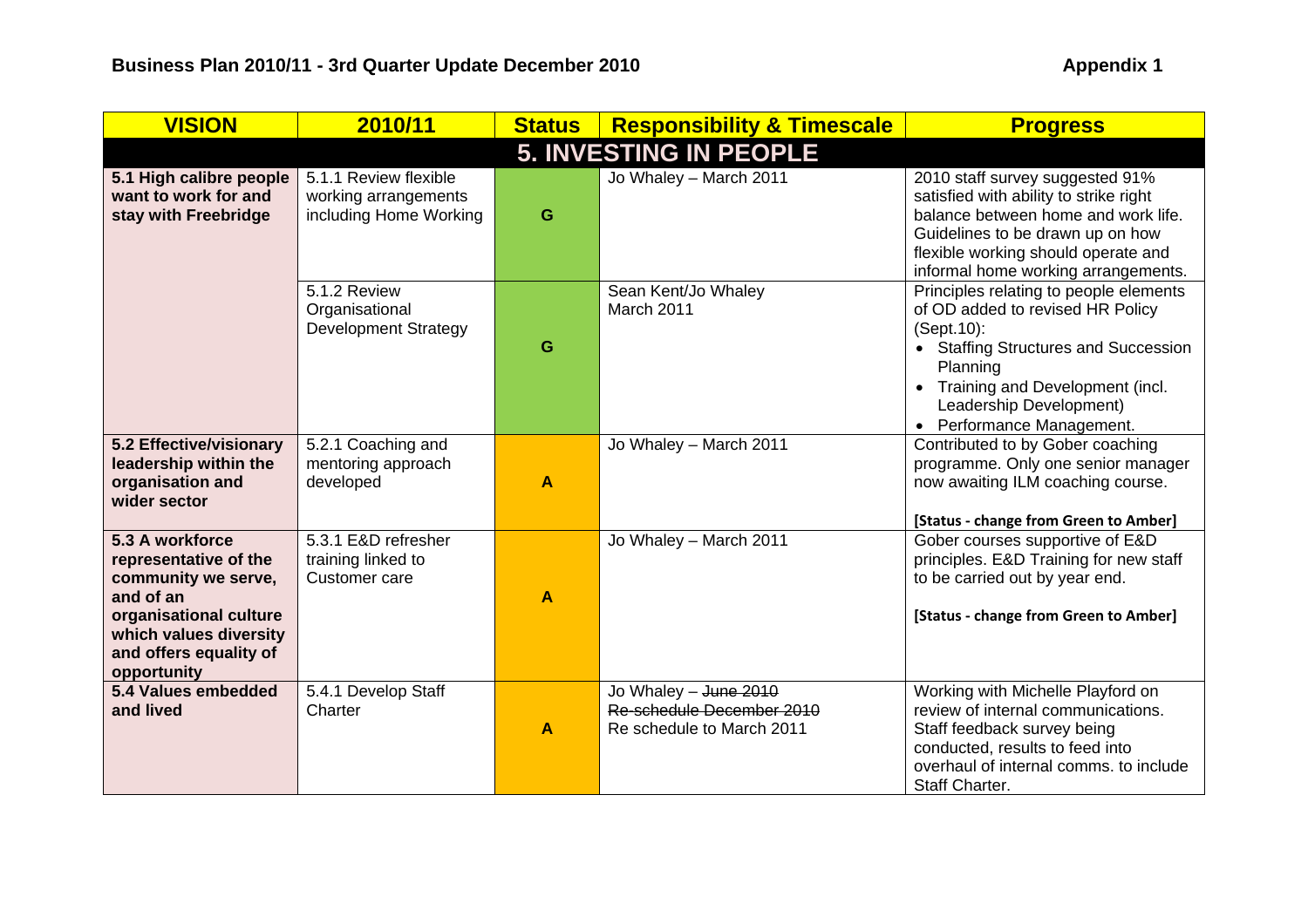| <b>VISION</b>                                                                                           | 2010/11                                                                                 | <b>Status</b> | <b>Responsibility &amp; Timescale</b>                                                                              | <b>Progress</b>                                                                                                                                       |
|---------------------------------------------------------------------------------------------------------|-----------------------------------------------------------------------------------------|---------------|--------------------------------------------------------------------------------------------------------------------|-------------------------------------------------------------------------------------------------------------------------------------------------------|
| 5.5 Principles of IIP<br>embedded<br>(IIP accredited)                                                   | 5.5.1 Self Assessment<br>for accreditation and<br>action plan                           | A             | Jo Whaley - March 2011                                                                                             | Self assessment will be completed to<br>support a review of the value of going<br>for accreditation 2011/12.<br>[Status - change from Green to Amber] |
| 5.6 Effective channels<br>of communication<br>throughout the<br>organisation                            | Target 75%<br>satisfaction<br>5.6.1 Implement internal<br><b>Communication Strategy</b> | G             | Jo Whaley - Sept 2010<br>Split between Jo Whaley and Michelle<br>Playford - December 2010<br>Revised to March 2011 | Completed. 80% satisfaction 2010.<br>See 5.4.1 above.                                                                                                 |
| 5.7 Implemented<br>competitive<br><b>Remuneration Policy -</b><br>rewarding staff<br>according to their | 5.7.1 Revised pay and<br>benefits package rolled<br>out at PSD                          | G             | Jo Whaley<br><b>March 2011</b>                                                                                     | Completed                                                                                                                                             |
| performance and<br>contribution to the<br><b>business</b>                                               | 5.7.2 New appraisals for<br><b>PSD</b>                                                  | A             | Colin Davison/Jo Whaley<br>June 2010<br>October 2010<br>Revised to March 2011.                                     | Pilot project completed, currently being<br>reviewed to incorporate values<br>competencies.                                                           |
|                                                                                                         | 5.7.3 New Remuneration<br>Strategy agreed and<br>implementation begun                   | G             | Jo Whaley - staged process through<br>2010/11 and 2011/12                                                          | Presentation to R&R Feb 2011, Union<br>consultations begun. A number of<br>elements are due to be implemented<br>from 1 April 2011.                   |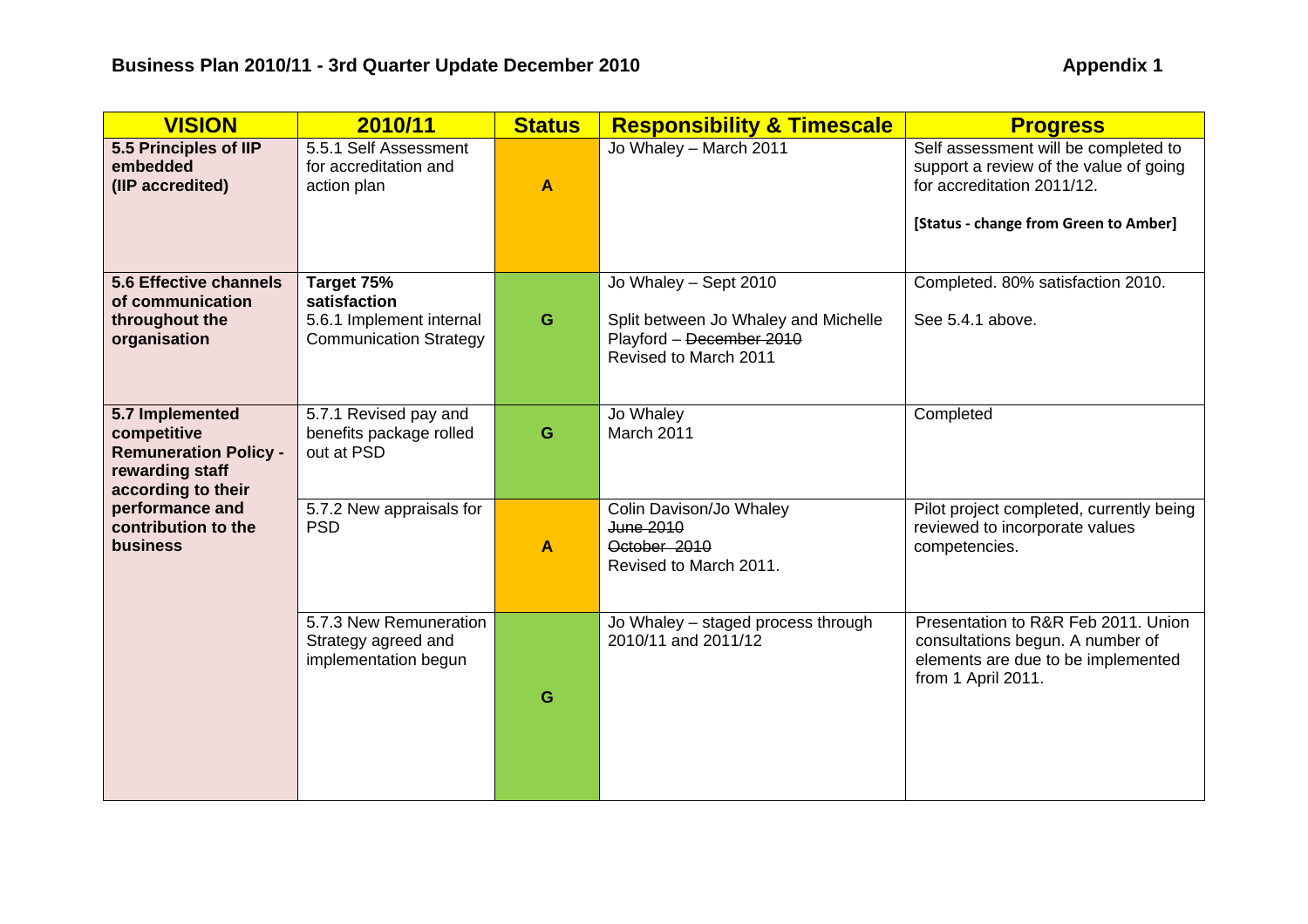| <b>VISION</b>                                                                                              | 2010/11                                                                          | <b>Status</b> | <b>Responsibility &amp; Timescale</b>                                               | <b>Progress</b>                                                                                                                                                                                                                                                                                                                           |  |  |  |
|------------------------------------------------------------------------------------------------------------|----------------------------------------------------------------------------------|---------------|-------------------------------------------------------------------------------------|-------------------------------------------------------------------------------------------------------------------------------------------------------------------------------------------------------------------------------------------------------------------------------------------------------------------------------------------|--|--|--|
| <b>REGENERATING THROUGH PARTNERSHIP</b><br>6.                                                              |                                                                                  |               |                                                                                     |                                                                                                                                                                                                                                                                                                                                           |  |  |  |
| 6.1 A key partner in<br>community<br>development activities                                                | 6.1.1 Targeted<br>networking                                                     | G             | <b>Executive Team</b><br>Ongoing                                                    | Ongoing                                                                                                                                                                                                                                                                                                                                   |  |  |  |
| to build community<br>capacity                                                                             | 6.1.2 Agree and<br>implement Community<br>Development Plan                       | A             | <b>Robert Clarke</b><br><b>March 2010</b>                                           | Plan in draft stage at present.                                                                                                                                                                                                                                                                                                           |  |  |  |
|                                                                                                            | 6.1.3 Support key local<br>initiatives                                           | G             | <b>Robert Clarke</b><br>Ongoing                                                     | Ongoing                                                                                                                                                                                                                                                                                                                                   |  |  |  |
| <b>6.2 Delivering homes</b><br>within sustainable<br>communities and<br>developing skills,<br>capacity and | 6.2.1 Establish project<br>framework for the<br>redesign of Hillington<br>Square | G             | <b>Tony Hall</b><br>Ongoing - Key Milestones to be<br>established by September 2010 | Project Plan milestones agreed.                                                                                                                                                                                                                                                                                                           |  |  |  |
| employment<br>opportunities through<br>effective partnerships                                              | 6.2.2 Secure 8 new<br>training places and jobs                                   | G             | <b>Stuart Mansell</b><br>Ongoing                                                    | Training opportunities difficult to<br>deliver.<br>To date 9 full time jobs.<br>1 electrical apprenticeship.<br>[Status - change from Amber to Green]                                                                                                                                                                                     |  |  |  |
| 6.3 Completed the<br><b>Decent Homes</b><br><b>Programme and</b><br>agreed 'Decent Homes<br>Plus'          | 6.3.1 Delivery in<br>accordance with all<br>targets                              | A             | <b>Stuart Mansell</b><br>March 2011                                                 | The programme was not on track for<br>2010/11. At the end of the $3rd$ Quarter<br>Management intervention has resulted<br>in alternative works being brought<br>forward. Revised programmes are<br>being developed for 2011/12. The<br>remaining under-spend is due to<br>refusals by residents.<br>[Status - change from Green to Amber] |  |  |  |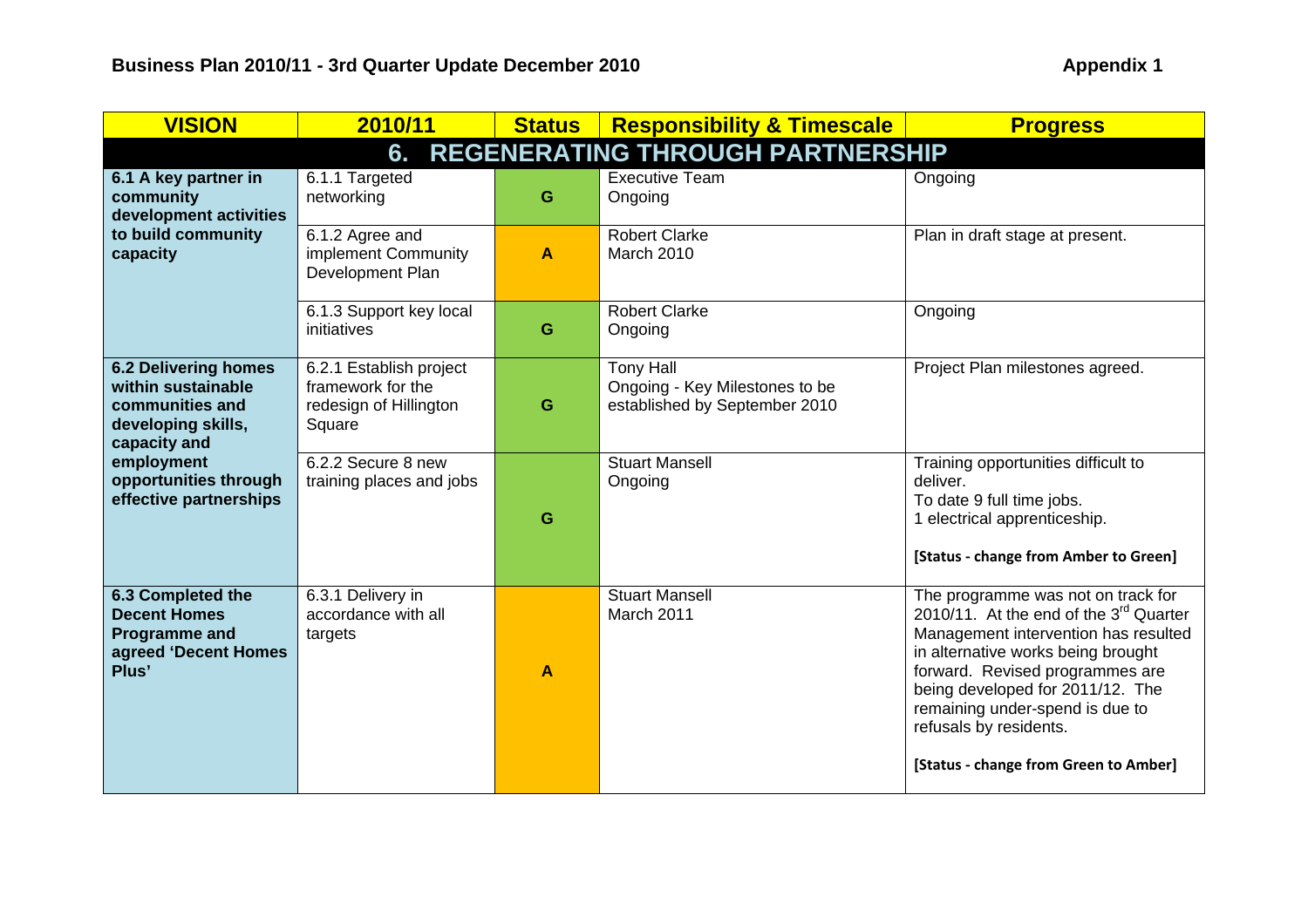| <b>VISION</b>                                                                              | 2010/11                                                                     | <b>Status</b>                                                   | <b>Responsibility &amp; Timescale</b>              | <b>Progress</b>                                                                                                                                                                                                                                   |  |  |  |
|--------------------------------------------------------------------------------------------|-----------------------------------------------------------------------------|-----------------------------------------------------------------|----------------------------------------------------|---------------------------------------------------------------------------------------------------------------------------------------------------------------------------------------------------------------------------------------------------|--|--|--|
| 7. RESPONSIVE LANDLORD                                                                     |                                                                             |                                                                 |                                                    |                                                                                                                                                                                                                                                   |  |  |  |
| 7.1 Doing the 'Basics'<br>very well                                                        | 7.1.2 Complete<br><b>Sheltered Housing</b><br><b>Service Review</b>         | Jan Mitchell<br>Due for completion late 2010<br>A<br>March 2011 |                                                    | Two of the three sections of the review<br>have been implemented. The final<br>section has started and a proposal of<br>how the Sheltered Housing Service<br>can be delivered in light of proposed<br>SP cuts will be available end March<br>2011 |  |  |  |
|                                                                                            | 7.1.2 Asset<br><b>Management Review</b>                                     | $\blacktriangle$                                                | <b>Stuart Mansell</b>                              | Ongoing                                                                                                                                                                                                                                           |  |  |  |
| 7.2 Upper quartile on<br>'customer satisfaction<br>with opportunities for<br>involvement'. | Target 85% customer<br>satisfaction                                         | G                                                               | <b>Tony Hall/Executive</b>                         | Status Survey planned for March/April<br>2011                                                                                                                                                                                                     |  |  |  |
| <b>7.3 Deliver</b><br>personalised<br>customer care                                        | 7.3.1 Key initiative: To<br>agree and implement a<br>customer care strategy | G                                                               | <b>Tony Hall</b><br>Mary Gober Pilot<br>March 2010 | Training completed. Coaching<br>supervision framework being<br>developed.                                                                                                                                                                         |  |  |  |
|                                                                                            | 7.3.2 Develop local<br>service standards                                    | G                                                               | <b>Robert Clarke</b><br>March 2011                 | On target.                                                                                                                                                                                                                                        |  |  |  |
|                                                                                            | 7.3.3 Customer care and<br>complaint handling<br>training.                  | G                                                               | Tony Hall/Abigail Ellis                            | Focus now on complaints procedure,<br>training planned for mid February.                                                                                                                                                                          |  |  |  |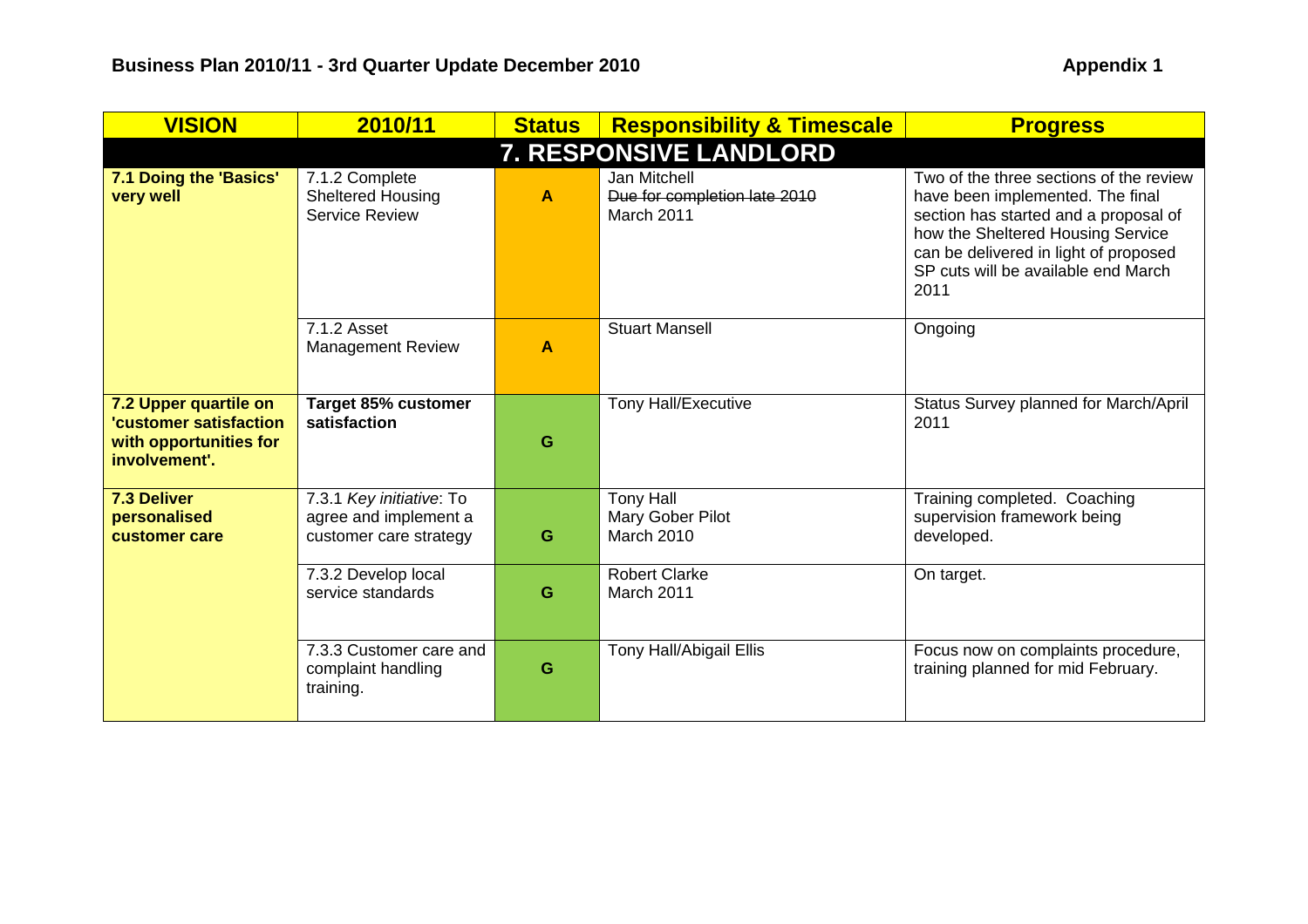<span id="page-48-0"></span>

| <b>Author</b>            |  | Robert Clarke, AD<br>Housing                                                                                                     | <b>Report Type</b>     |  | <b>Impact</b> |               |     |
|--------------------------|--|----------------------------------------------------------------------------------------------------------------------------------|------------------------|--|---------------|---------------|-----|
| <b>Related Work Ref.</b> |  |                                                                                                                                  | <b>For Decision</b>    |  | <b>High</b>   | <b>Medium</b> | Low |
|                          |  |                                                                                                                                  | <b>For Information</b> |  |               |               |     |
| <b>Consultation</b>      |  | Abigail Ellis, Executive Director of Operations, Tenants, Tenants Focus<br>Group, Project Team, AD Assets, AD Property Services. |                        |  |               |               |     |

#### **Meeting Date: 7th March 2011**

#### **Report Title: Local Offer to Tenants**

#### **Purpose:**

To describe the approach taken to deliver the Local Offer to tenants.

#### **Policy/Strategy Implications:**

None as a result of this report

#### **Finance and VFM Implications:**

None as a result of this report

#### **Customer Care/Equality and Diversity Implications:**

Customer Satisfaction is expected to improve – Key corporate objective in 2010/11 Business Plan

#### **Risk Assessment (cross-reference with FCH Risk Map):**  None as a result of this report

## **Recommendations:** It is recommended that the Board

- (i) Note the contents of this report and
- (ii) Agree that with effect from  $1<sup>st</sup>$  April 2011 the Local Offer to tenants will be based upon our existing Service Standards with a particular emphasis on customer care and repairs and maintenance.

#### **1.0 Introduction**

- 1.1 The Tenant Services Authority (TSA), requires all Registered Providers (RP`s) to have developed and have in place a local offer by 1<sup>st</sup> April 2011.
- 1.2 A local offer could be defined as: "Services Freebridge Community Housing provide to tenants and leaseholders living in or across a defined area. In providing services we will ensure the services meet the needs of the community and individual households, and inform residents of the following:
	- Standards of Performance i.e. targets and cost of service
	- How performance will be monitored, reported to and scrutinised by tenants
	- If performance is not met what FCH will do about it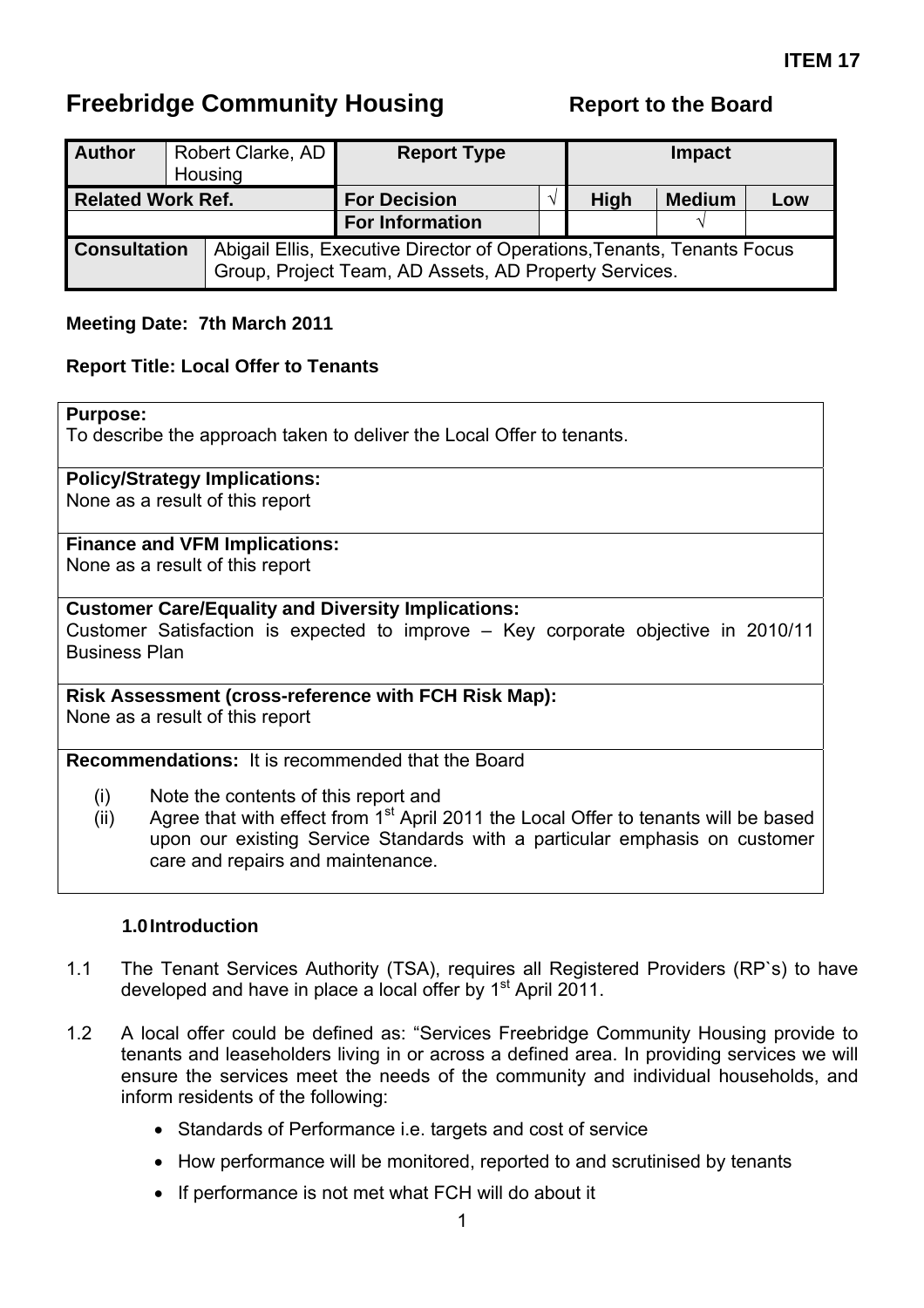- Arrangements for reviewing local offers"
- 1.3 Local offers will relate to four operational TSA standards:
	- Tenant Involvement and Empowerment
	- Home
	- Tenancy
	- Neighbourhood and Community
- 1.4 As well as the four operational standards identified, two others cover the overarching need for:
	- Value for Money
	- Governance and Financial viability

#### **2.0 Context**

- 2.1 The TSA have not defined `local` and have left it for each RP to consider their obligations under the Neighbourhood and Community Standard in relation to local area consultation, which requires meaningful co-operation with any Local Strategic Partners and the strategic housing function of the local authority.
- 2.2 This approach can already be demonstrated by the offers (Charters) which we have worked with our residents to put in place at Terrington St Clement, Hillington Square and Fairstead.These offers have been created in partnership with residents alongside other direct community agencies. The Charters have enabled us to take a tailored approach to tackling specific issues at a neighbourhood level. We would like to grow this out for more schemes and communities across our stock, but for the period that we identify and develop further Charters, the local offer takes a wider approach, taking into account tenant views from all of our estates..
- 2.3 Following extensive consultation in June 2010, residents have fed back that their two main areas for attention on service improvement are customer care and repairs and maintenance.
- 2.4 On this basis the local offer to our tenants will be based on how we deliver against our existing service standards (attached at Appendix 1).

#### **3.0 Creating the Local Offer**

- 3.1 In December 2010 a project team was set up with Abigail Ellis, Executive Director of Operations, as sponsor and Robert Clarke, AD Housing as project manager. Other members of the team were drawn from across our service areas and also included Lesley Bambridge in her capacity as Board member and local Councillor.
- 3.2 Tenant consultation was crucial to ensuring the local offer was relevant. During January 2011 a survey was sent to each tenant asking them if they thought the existing service standards were set at the right level and were there any areas for improvement.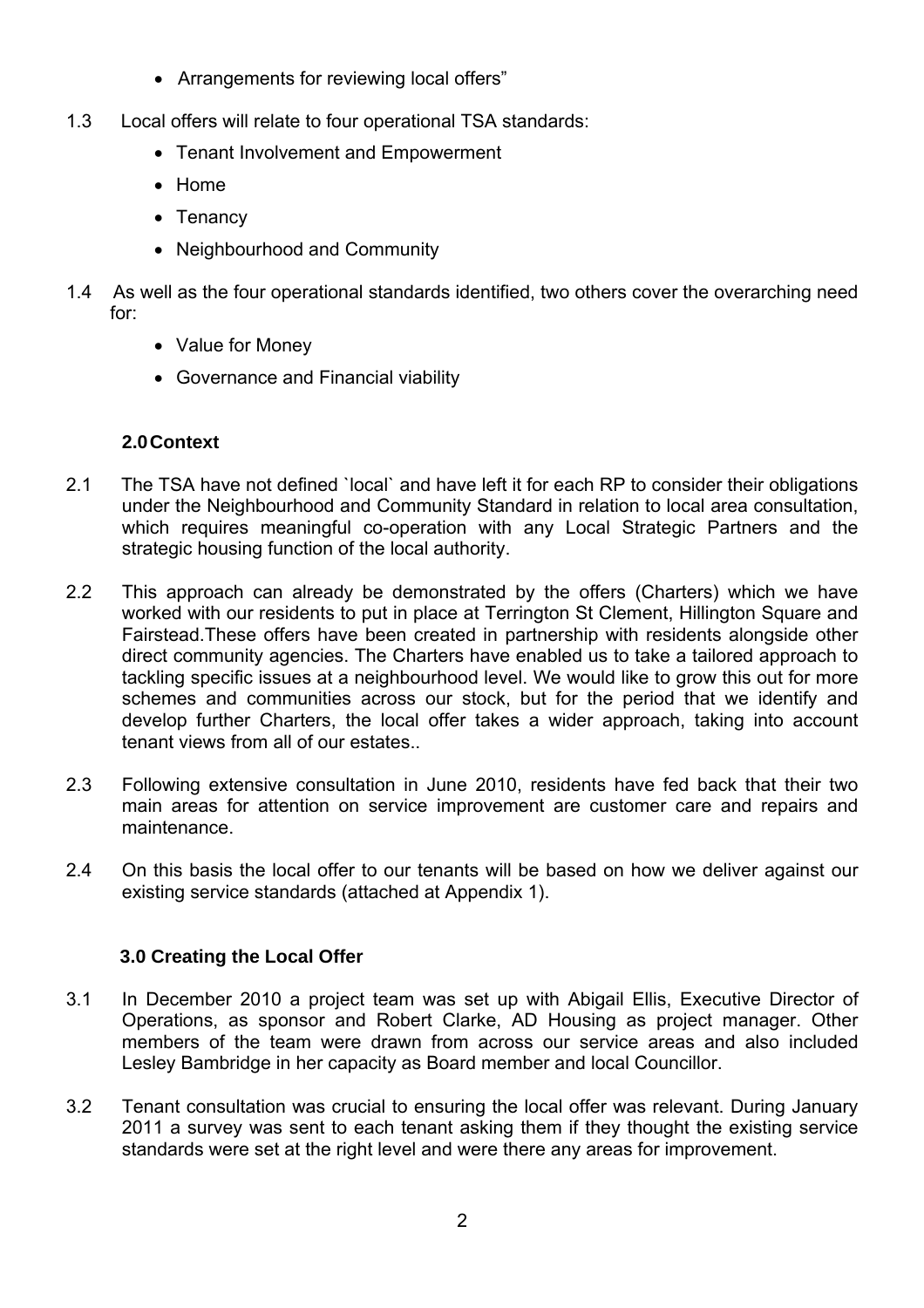- 3.3 The survey was incentivised with a prize of £25 of shopping vouchers being offered. We received 1042 responses (15.62%) which is a very positive return rate. Of those who responded 948 (91%) indicated that they were satisfied that the existing standards represented what they would want monitored as part of a local offer.
- 3.4 There were 94 comments recorded from the survey responses that indicated tenants would like to see some minor amendments to the service standards but these comments were spread across different service areas and had no significant weighting (background papers available).
- 3.5 In February 2011 the project team and tenant focus group agreed that current service standards should be the basis of the local offer and this decision represented the information received back from the tenant survey.

#### **4.0 Next Steps**

- 4.1In drawing together the new processes and structure, in response to the new regulatory framework, account has been taken that the establishment of the new Tenant Panel and the ensuing reporting processes will be the mechanisms by which our Board can be assured that residents requirements are continuously tailored to meet local priorities.
- 4.2The local offer has been agreed following commensurate consultation with tenants and it is the Tenant Panel which will have the means and empowerment to report on FCH Service performance against the local offers. Performance will be continually measured by using our current KPI`s, and surveys.
- 4.3 The local offer will be reviewed on an annual basis. (First review April 2012) The review will take into account feedback from the Tenant Panel, the Project Team and tenants via surveys.
- . 4.4As the local offer develops, tenants will have the opportunity to tailor the services they receive. This will encourage more local community based offers or Charters to be worked up where these are requested by residents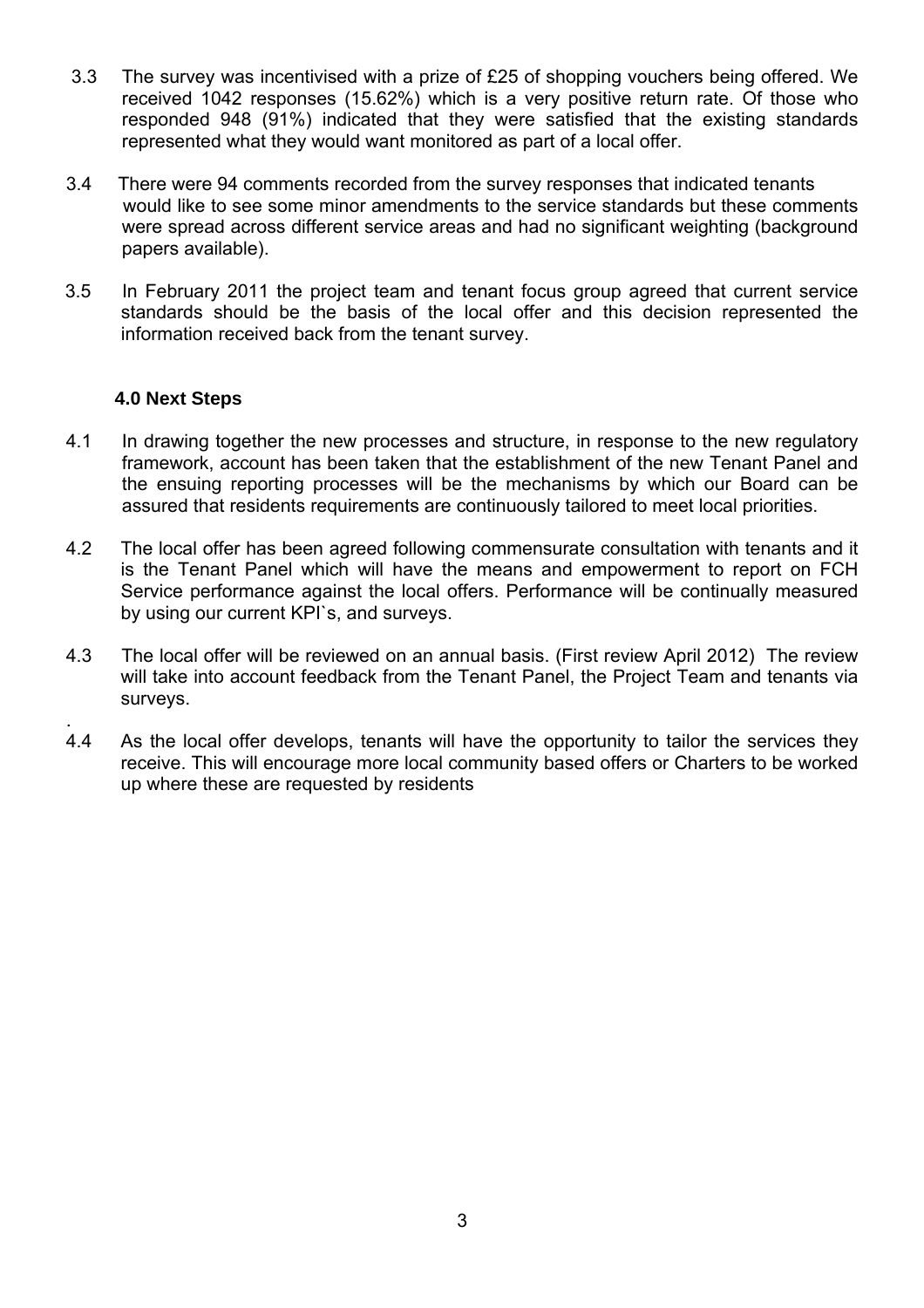# Service Standards



#### **1 When you telephone us we will:**

- a) Answer within 6 rings with our name and section we work in
- b) Try to deal with your query and only transfer you to another individual when it is necessary to do so
- c) Respond to a voicemail message, within 1 working day

#### **2 When you write to us by letter or email we will:**

- a) Answer you within 10 working days. When it is not possible to give you a full answer, we will write to you and let you know when you can expect a full reply
- b) Include in the letter or email the name, job title and contact details of who is dealing with your enquiry

#### **3 When you visit our offices we will:**

- a) Ensure that our reception is clean, tidy, safe and suitable for all people
- b) Display relevant leaflets and information in the reception area
- c) If you have an appointment, see you at that time. If you do not have an appointment, see you within 10 minutes
- d) Offer a private interview area for confidential enquiries
- e) Provide or arrange translation or interpreting facilities

#### **4 When you request a home visit we will:**

- a) Offer a home visit within 5 working days of your request at a mutually convenient time
- b) Always show our identification, take notes at the meeting and confirm details in writing if necessary

#### **5 If you make a complaint we will:**

- a) Try to resolve it informally first, and to your satisfaction
- b) Inform you on how to make a formal complaint if you remain unhappy
- c) Aim to resolve your complaint within 10 working days. Where we need more time to investigate, we will keep you informed.
- d) Give you the right of appeal if you are not satisfied with our response

#### **6 When responding to reports of anti-social behaviour we will:**

- a) Listen to your concern in a prompt and understanding way
- b) Investigate reports of serious cases, such as domestic violence and racial harassment, within 24 hours and other cases within 4 working days

*"Developing Homes and Creating Opportunities for people within West Norfolk"*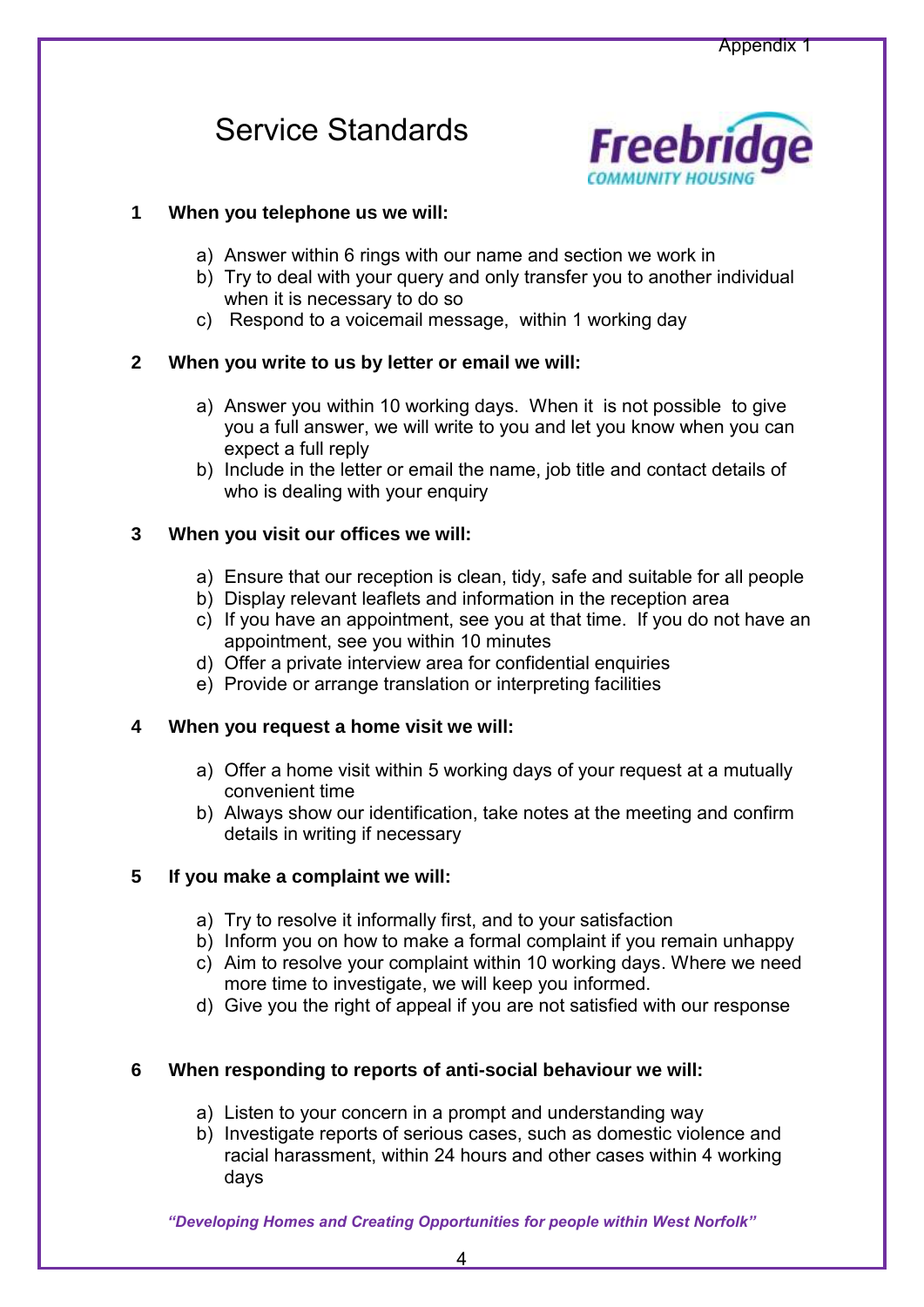- c) Agree with the victim what support they need and how, and take appropriate action to meet all reasonable expectations, offer support to the offender where it will help them stop their anti-social behaviour and arrange mediation where it is appropriate
- d) Record and monitor all incidents of anti-social behaviour, and explain why and when we close the case

#### **7 When providing estate management services we will:**

- a) Inspect all estates and communal areas at least annually and invite you to an estate walkabout in your area
- b) Keep communal areas and facilities in a clean, tidy and safe condition
- c) Take appropriate action on reports of abandoned cars within 3 working days
- d) Respond to reports of abandoned properties within 24 hours
- e) Arrange for removal of offensive or obscene graffiti within 24 hours and all other graffiti within 5 working days

#### **8 When you ask about buying your home we will:**

- a) Provide an application form within 5 working days
- b) Respond to your application within 4 weeks, and tell you if it has been accepted. If we have to turn you down we will tell you the reasons why.
- c) Send you an offer within 8 weeks of your application being accepted

#### **9 When we need to do any work to your home we will:**

- a) Offer a morning or afternoon appointment for non-urgent repairs Monday to Friday
- b) Respond to all emergency repairs within 24 hours, and make your home safe within 4 hours
- c) Respond to all urgent repairs within 7 calendar days
- d) Respond to all other repairs within 31 calendar days
- e) When you report a repair that needs to be inspected, we will offer you an appointment slot which is within 3 working days. We must gain entry to your home annually to make sure the boiler is working well and operating safely.
- f) Consult with you before any major work is undertaken and give you at least 31 days notice of any work that is likely to cause significant disruption. Where appropriate, we will arrange alternative accommodation

*"Developing Homes and Creating Opportunities for people within West Norfolk"*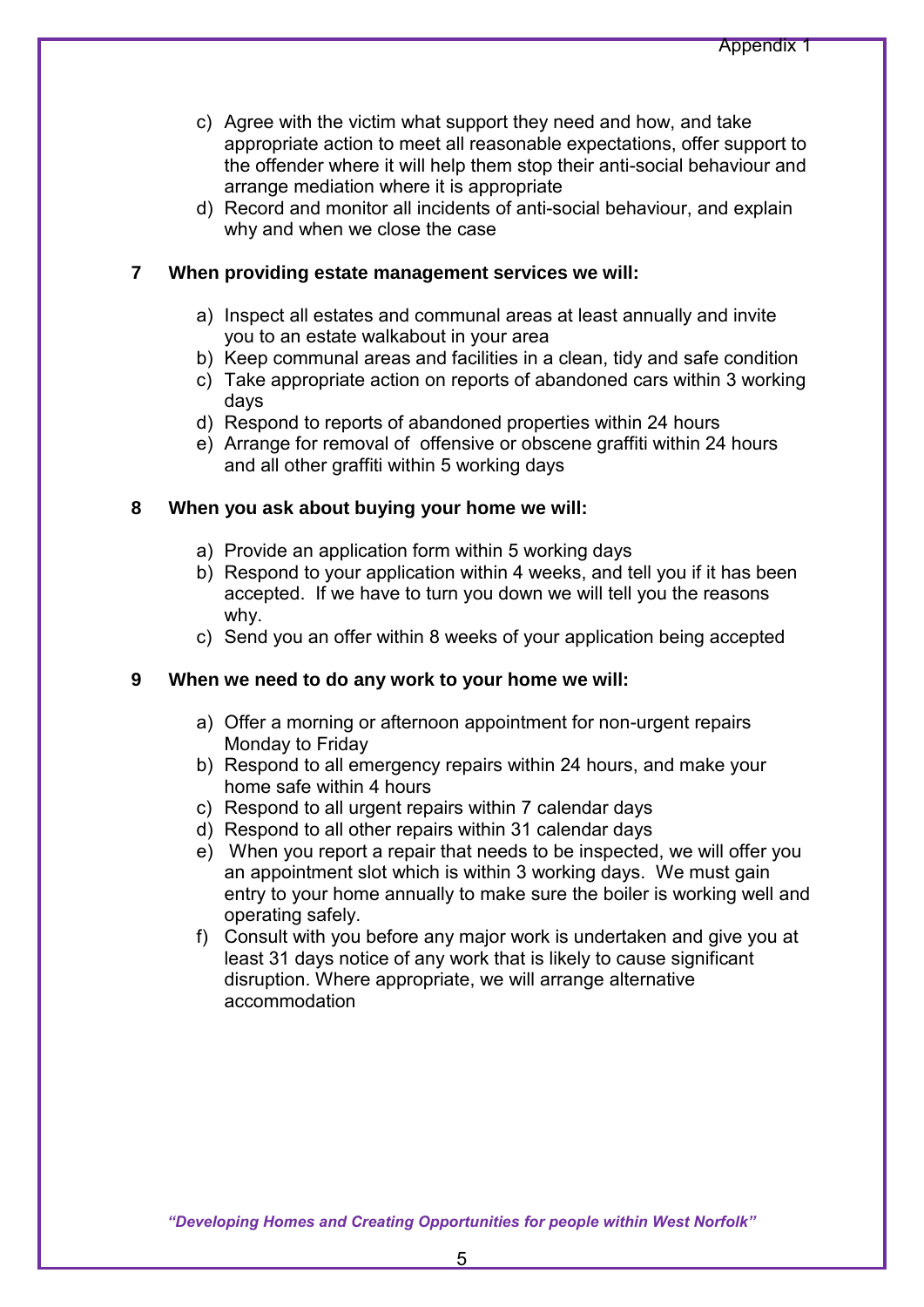<span id="page-53-0"></span>

| <b>Author</b>            |  | Sean Kent<br><b>Executive Director</b><br>(Resources) | <b>Report Type</b>     |  | <b>Impact</b> |               |     |
|--------------------------|--|-------------------------------------------------------|------------------------|--|---------------|---------------|-----|
| <b>Related Work Ref.</b> |  |                                                       | <b>For Decision</b>    |  | <b>High</b>   | <b>Medium</b> | Low |
|                          |  |                                                       | <b>For Information</b> |  |               |               |     |
| <b>Consultation</b>      |  | Management Team, Equality & Diversity Steering Group  |                        |  |               |               |     |

#### **Meeting Date:**

#### **Report Title: Stonewall Work Place Equality (WEI) Results 2011**

**Purpose:** To present results from our Stonewall Work Place Equality 2011 submission and identify necessary actions to address areas of weakness.

**Policy/Strategy Implications:** Updates to Equality & Diversity Action Plan and some staff policies may be required.

**Finance and VFM Implications:** None

**Customer Care/Equality and Diversity Implications:** As set out in the report.

**Risk Assessment (cross-reference with FCH Risk Map):** *12.0 Failure to address E&D issues effectively – marginal impact, significant likelihood* 

**Recommendations:** It is recommended that the Board:

(i) Note this report and endorse the recommended actions.

Stonewall who support and champion Lesbian, Gay and Bisexual (LGB) issues run an annual Top 100 Employers Index for Equality which focuses on LGB issues. We are under-represented on both LGB staff and tenants in their respective profiles and many diversity experts believe that sexuality is the most difficult diversity strand for organisations to address effectively.

This is the second year that Freebridge has participated in the Stonewall WEI, previous year's results are in brackets. This year Freebridge increased its score to 114 (82) out of a maximum of 200 points which improved our place to 184 (242) out of 378 (352) submissions. Our results were also now above the average for our sector and closer to the average for the Top 100 Employers of 163.

Freebridge could demonstrate improvement from last year in all but one area (supplier policies) of assessment. When compared to the Housing sector in 2011 there is only one area where Freebridge scorde below average, this being monitoring. This is set out in the table below.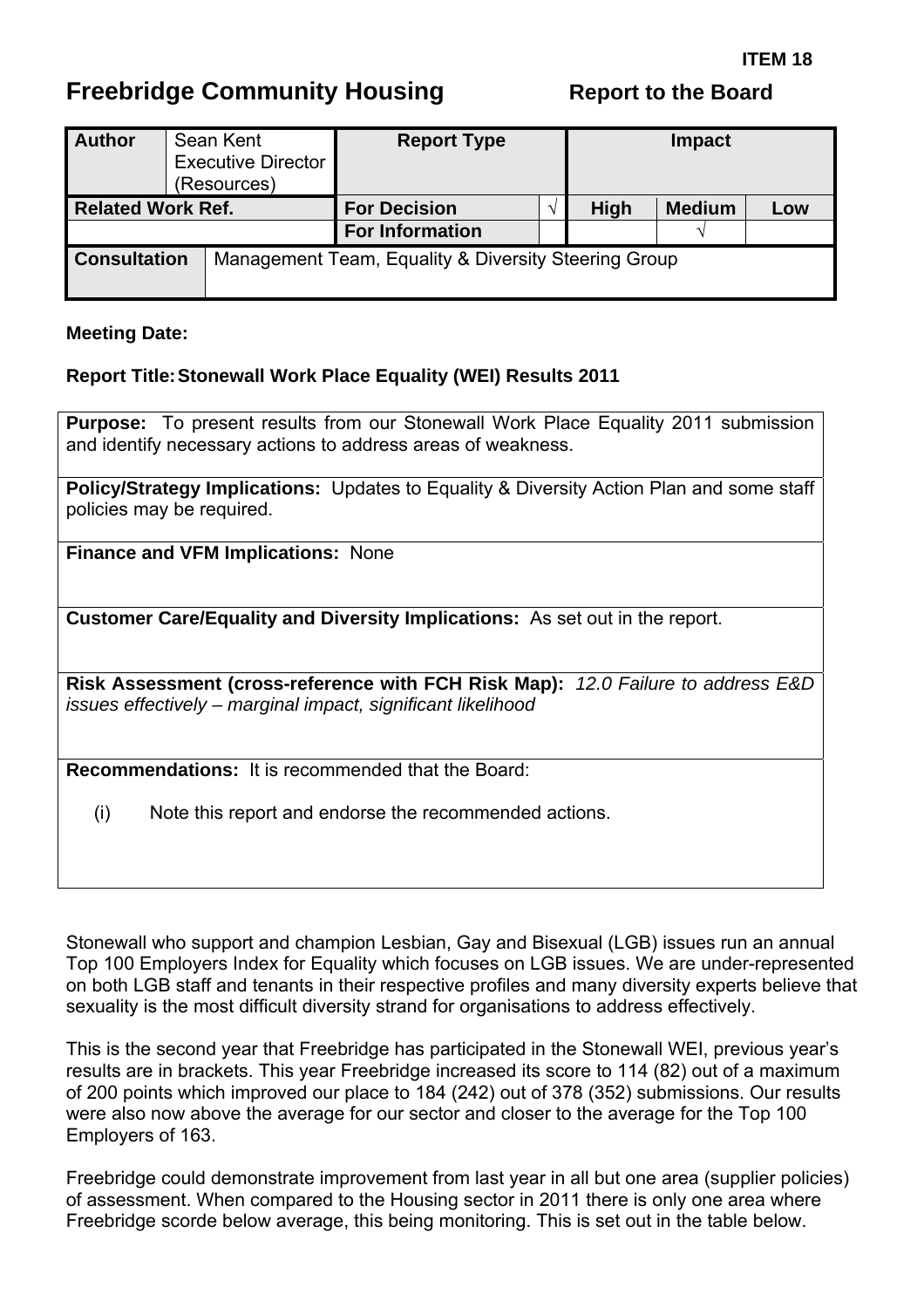| Area                          | <b>Total</b> | <b>FCH</b> |             | <b>Housing</b><br>Sector 2011 | <b>Top 100</b><br>2011 |
|-------------------------------|--------------|------------|-------------|-------------------------------|------------------------|
|                               |              | 2011       | Var<br>2010 | Variance                      | Variance               |
| <b>Policies and Practices</b> | 50           | 38         | +9          | $+3$                          | $-8$                   |
| <b>Staff Engagement</b>       | 34           | 16         | $+10$       | $+2$                          | $-15$                  |
| <b>Training and Support</b>   | 32           | 21         | $+5$        | $+4$                          | $-3$                   |
| Monitoring                    | 30           | 14         | +4          | $-3$                          | $-9$                   |
| <b>Supplier Policies</b>      | 10           | 5          | 0           | $\mathbf 0$                   | $-2$                   |
| <b>Community Work</b>         | 20           | 12         | $+2$        | $+5$                          | $-4$                   |
| Pink Plateau and role models  | 12           | 6          | $+1$        | $+2$                          | $-3$                   |
| Further Innovation            | 12           | 2          | +1          | $\mathbf 0$                   | -5                     |
| <b>TOTAL</b>                  | 200          | 114        | $+32$       | $+13$                         | $-49$                  |

The main areas we need to improve against the Top 100 are Polices and Practices, Staff Engagement, and Monitoring.

Following detailed individual feedback from our Stonewall Representative, Daniel Danso, the following actions are suggested.

| Area                          | <b>Actions</b>                                                                                                                                                                                                                                                                                                                                                                                                                                                                                                          |
|-------------------------------|-------------------------------------------------------------------------------------------------------------------------------------------------------------------------------------------------------------------------------------------------------------------------------------------------------------------------------------------------------------------------------------------------------------------------------------------------------------------------------------------------------------------------|
| <b>Policies and Practices</b> | Identify at least one LGB equality issue the Board can support<br>$\bullet$<br>Develop Diversity section of intranet to include specific LGB resources<br>$\bullet$<br>Provide specific guidance on what constitutes anti-gay bullying and harassment<br>$\bullet$<br>based on statutory examples of "outing" and perceived orientation.<br>Undertake an analysis of grievances to identify trends and common issues.<br>$\bullet$<br>Regular communication to promote inclusive nature of staff benefits.<br>$\bullet$ |
| <b>Staff Engagement</b>       | Send out staff questionnaire to all staff in future.<br>$\bullet$<br>Develop an E&D calendar of events and issues to aid communication<br>$\bullet$<br>Develop our virtual LGB Employee Network Group in connection with other<br>$\bullet$<br>organisations<br>Undertake LGB awareness education with staff<br>$\bullet$<br>Promote relevant LGB issues in FCH Bulletin<br>$\bullet$<br>Include Stonewall logo on website (consider recruitment area)<br>$\bullet$                                                     |
| <b>Training and Support</b>   | Ensure diversity training and updates specifically includes LGB issues.<br>$\bullet$<br>Include specific LGB diversity awareness in Managers competency framework<br>$\bullet$<br>Ensure that E&D specific questions are included in management recruitment<br>$\bullet$<br>and appraisal processes<br>Ensure Employee Assistance facilities are accessible to LGB staff<br>$\bullet$                                                                                                                                   |
| Monitoring                    | Monitor internal promotion by diversity strands<br>$\bullet$<br>Analyse exit interview themes by diversity strands<br>$\bullet$<br>Monitor training take up by diversity strands<br>$\bullet$<br>Communicate findings from monitoring exercises to Board and staff including<br>$\bullet$<br>any relevant variation by any diversity strand.<br>Include specific questions around homophobic and racist bullying in staff survey<br>$\bullet$                                                                           |
| <b>Supplier Policies</b>      | Include specific clauses in future contracts to enable termination for breach of<br>$\bullet$<br>E&D policies                                                                                                                                                                                                                                                                                                                                                                                                           |
| Further Innovation            | Develop similar actions in relation to service delivery to support LGB tenants<br>$\bullet$                                                                                                                                                                                                                                                                                                                                                                                                                             |

These actions will be incorporated into the next update of the Equality and Diversity Action Plan.